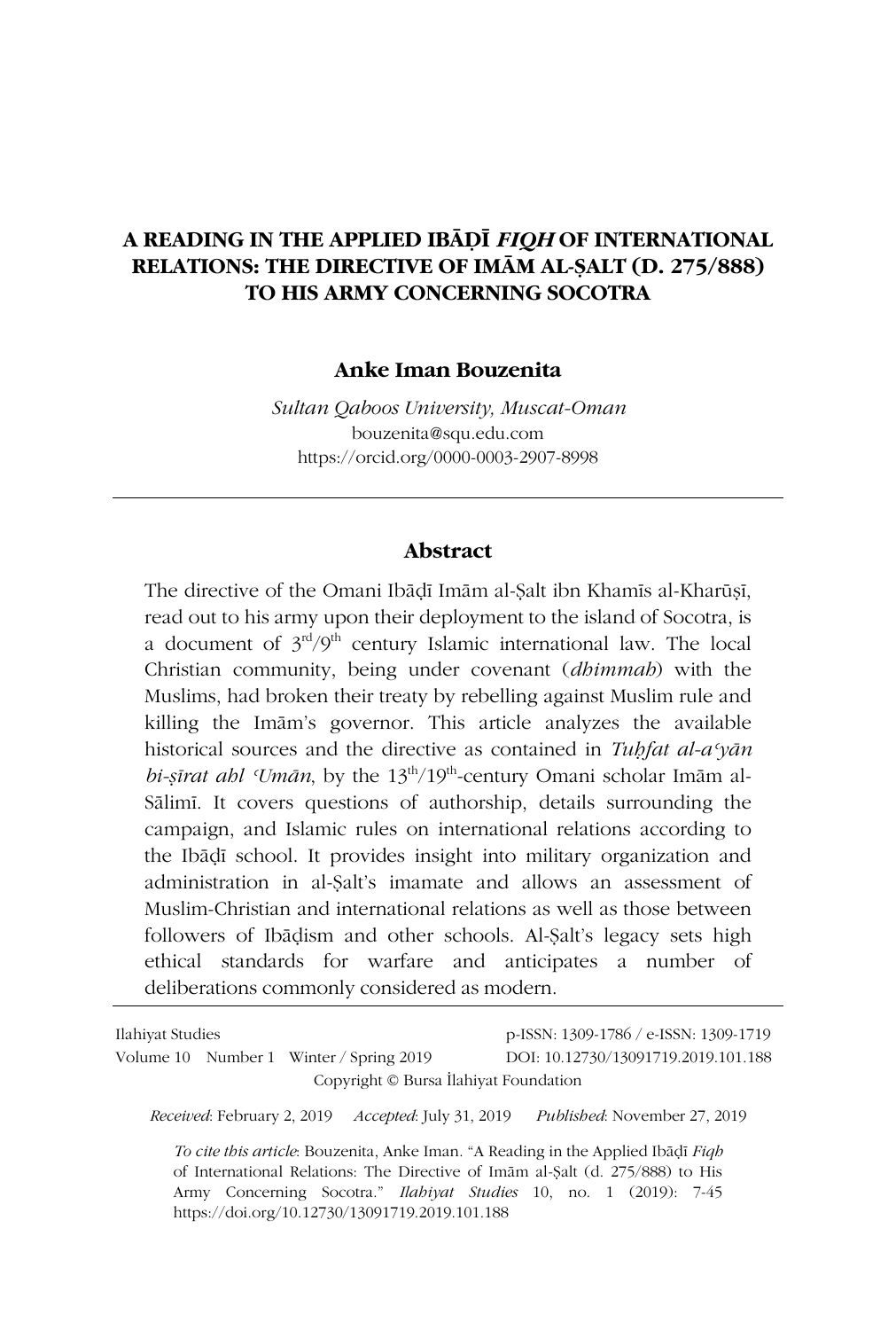*Key Words:* International law, Ibāḍism, Imām al-Ṣalt, Oman, Socotra, *dhimmah.*

### **Introduction**

The letter from Imām al-Ṣalt ibn Mālik al-Kharūṣī to his army concerning Socotra, sometimes referred to as the *ʿahd* (treaty, covenant, or in this particular context, directive), is an important document on the history of Islamic international law and relations in the  $3<sup>rd</sup>/9<sup>th</sup>$  century. At the same time, it provides insight into Omani heritage and Ibāḍī readings in the field. While the events leading to the campaign and the legacy are very present as a point of reference in both scholarly and public discourse in contemporary Oman, they may be little known elsewhere in the Islamic world or beyond.

By examining the Socotra example, its historical background, and the Islamic legal (*fiqhī*) perspective of the Ibāḍī school on international relations, this paper attempts to shed some light on the ethical standards of military campaigns implemented in the  $3^{\text{rd}}/9^{\text{th}}$ century. The article investigates questions of the authenticity and authorship of the letter, explores its historical background, and presents a summary and analysis, with references to chosen *fiqh* compendia of the Ibāḍī school for support and explanation where necessary.

### **I. Sources and Authorship of the Legacy**

The paper focuses on the directive of Imām al-Ṣalt as rendered in the *Tuḥfat al-aʿyān bi-sīrat ahl ʿUmān* <sup>1</sup> of Imām al-Sālimī. 2 This book

<sup>1</sup> I used the 1983 edition annotated by Abū Isḥāq Aṭfayyish: Nūr al-Dīn ʿAbd Allāh ibn Ḥumayyid al-Sālimī, *Tuḥfat al-aʿyān bi-sīrat ahl ʿUmān,* ed. Abū Isḥāq Aṭfayyish, reprint (Rūwī, Muscat: al-Maṭābi' al-Dhahabiyyah, 1983), 168-184. Ibrāhīm ibn Muḥammad ibn Ibrāhīm ibn Yūsuf, Abū Isḥāq Aṭfayyish (1886-1965), from Wādī Mzāb in Algeria, was one of the eminent scholars of the Ibāḍī school. Exiled from Tunisia where he had pursued knowledge and also assumed a political role, he chose to stay in Cairo, where he died. Aṭfayyish mingled with the political figures of his time in Egypt and later on in Oman; he also travelled to Zanzibar and Libya (Nafūsah). He had a scholarly impact via his work writing, editing, and revising manuscripts, as well as on political reform in the Islamic world. Muḥammad ibn Mūsá Bābā ʿAmmī et al., *Muʿjam aʿlām al-Ibāḍiyyah min*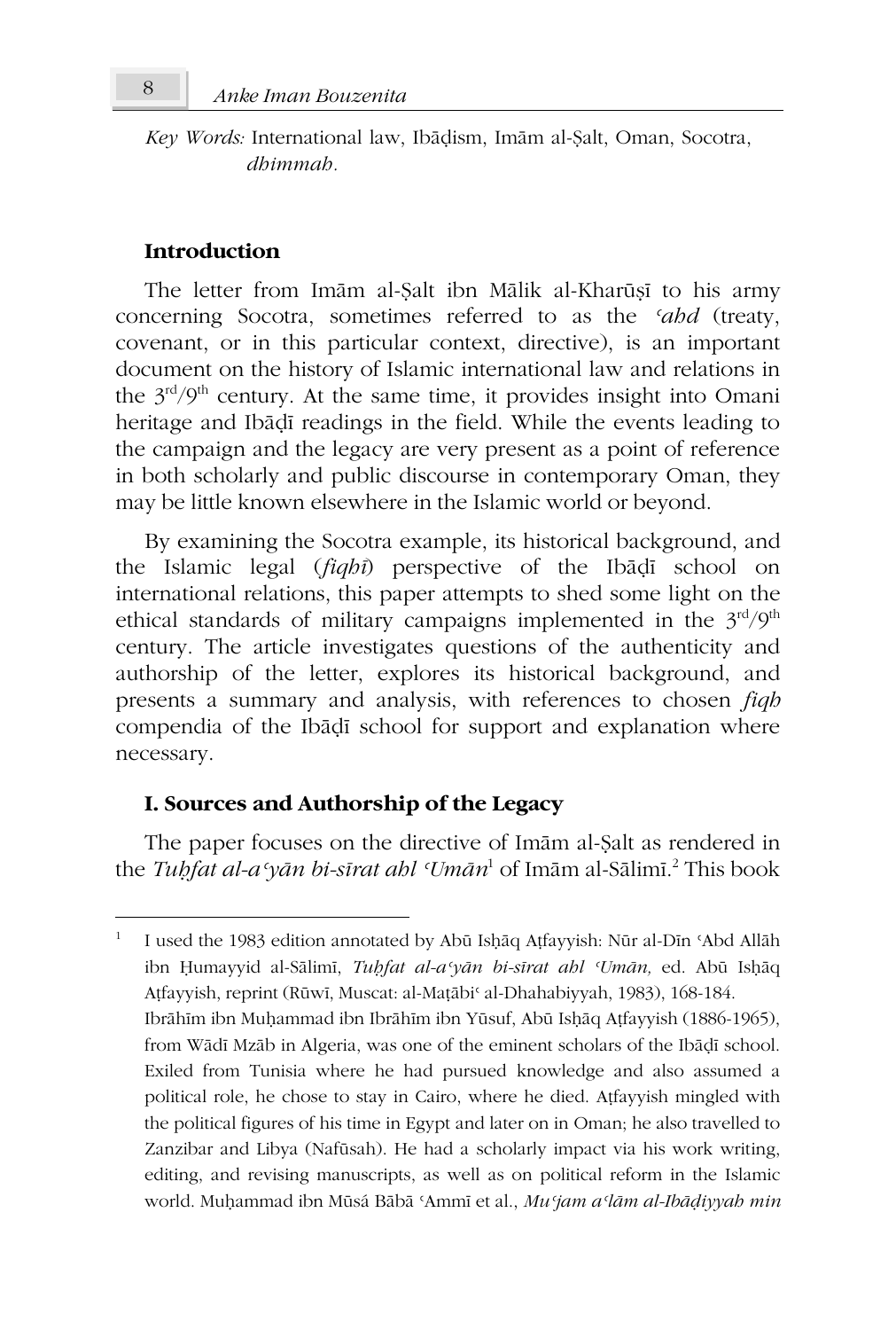needs to be understood in the light of al-Sālimī's attempts at reforming Omani society during his time and era and his advocacy of the Omani cause internationally, depicting its Islamic heritage and the heritage of the imamate as a societal model. Al-Sālimī's historical sources for the *Tubfah* have been partly researched.<sup>3</sup>

With regard to al-Ṣalt's directive to his troops, a letter covering some fifteen pages in the printed edition of the *Tuḥfah*, I have not been able to find it in its complete form in earlier (printed) sources, nor have I been able to find any hint about existing manuscripts that present the letter in its entirety. Although the Socotra case has remained a point of historical and *fiqhī* reference, none of the available printed resources render more than select paragraphs of the letter. The *Tuḥfah* is therefore currently the only available source regarding the letter and it remains the main source of information on the Socotra campaign. $<sup>4</sup>$ </sup>

Imām al-Sālimī himself closes his quotation of the letter with the remark, "It was found in the handwriting (*khaṭṭ*) of Abū ʿAbd Allāh Muḥammad ibn Ibrāhīm ibn Sulaymān, written in some books that it is on the authority of (*ʿan*) Abū ʿAbd Allāh Muḥammad ibn Maḥbūb."<sup>5</sup> Al-Sālimī's note on the handwritten manuscript he used leads us to two important scholarly figures pertaining to this topic: Abū ʿAbd Allāh Muḥammad ibn Ibrāhīm ibn Sulaymān al-Kindīʿ (d.

*al-qarn al-awwal al-hijrī ilá l-ʿaṣr al-ḥāḍir: Qism al-Maghrib al-Islāmī* (Beirut: Dār al-Gharb al-Islāmī, 2000), II, 24-26.

- 2 Nūr al-Dīn ʿAbd Allāh ibn Ḥumayyid al-Sālimī (1869-1912), born in al-Ḥawqayn, Rustāq, Oman in 1286/1869, was known as an outstanding Omani scholar and reformer who advocated for a return to the imamate system. Among his many works are the *Tuḥfah*, *Ṭalʿat al-shams ʿalá l-alfiyyah* in *uṣūl al-fiqh*, and other works in poetry and *fiqh*; Muḥammad Ṣāliḥ Nāṣir and Sulṭān ibn Mubārak al-Shaybānī, *Muʿjam aʿlām al-Ibāḍiyyah min al-qarn al-awwal al-hijrī ilá l-ʿaṣr alḥāḍir. Qism al-mashriq* (Beirut: Dār al-Gharb al-Islāmī, 2006), 271-273.
- 3 Sulaymān ibn Saʿīd ibn Ḥabīb al-Kiyūmī, "Maṣādir al-Shaykh al-Sālimī wamanhajuhū fī l-kitābah al-tārīkhiyyah min khilāl kitābat 'Tuḥfat al-aʿyān bi-sīrat ahl ʿUmān'" (master's thesis, Muscat: Sultan Qaboos University, 2009).
- 4 ʿAlī ibn Saʿīd al-Riyāmī, *Qaḍiyyat ʿazl al-Imām al-Ṣalt ibn Mālik al-Kharūṣī* (Muscat: Bayt al-Ghashshām li-l-Nashr wa-l-Tarjamah, 2015), 45.
- 5 Al-Sālimī, *Tuḥfah,* 183-184*.*
- 6 Abū ʿAbd Allāh spent his life "between compiling, *fatāwá*, and *qaḍāʾ*." The *fiqh* compendium *Bayān al-sharʿ*, printed in some 71 volumes, is only one of his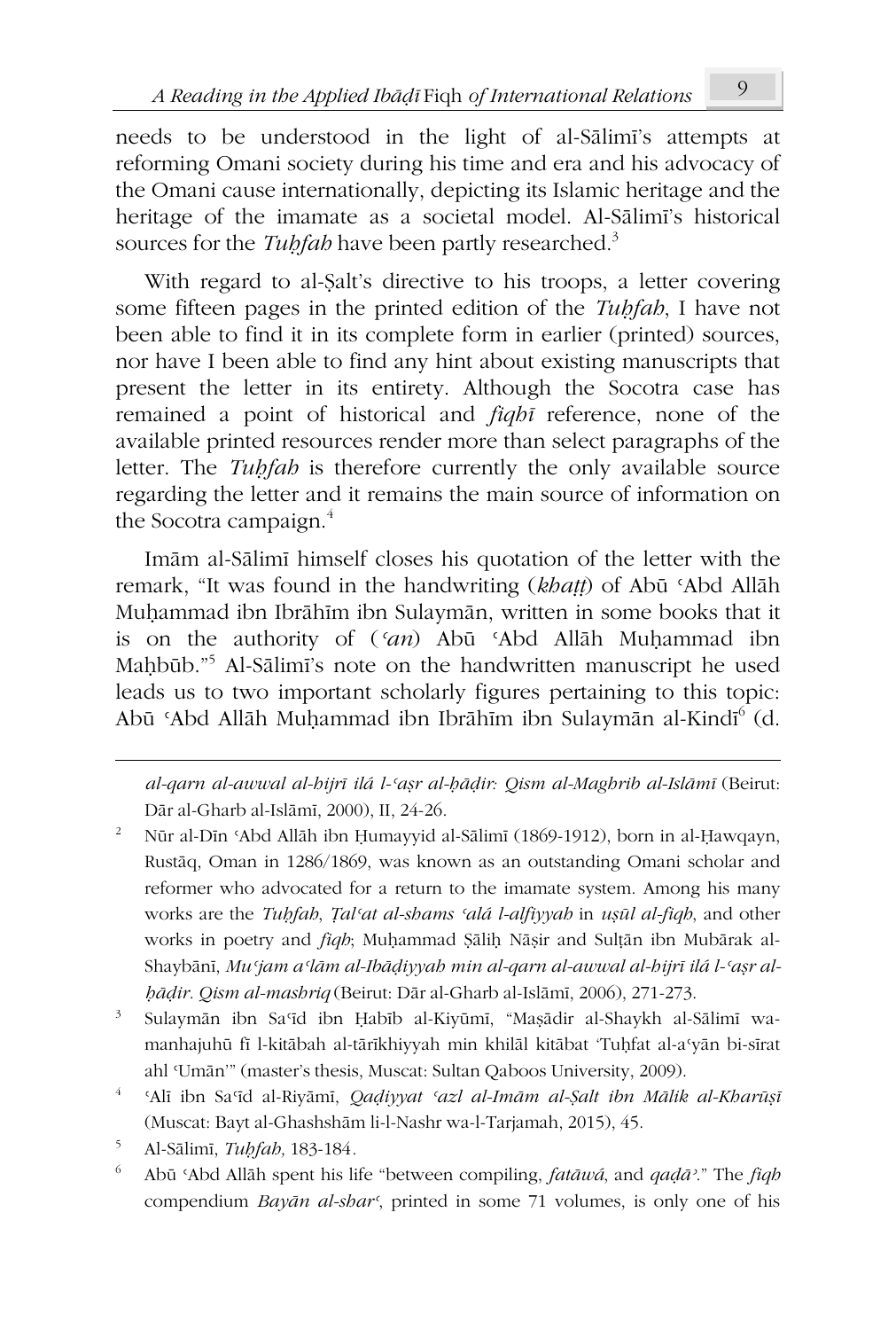508/1111), author of the *fiqh* compendium *Bayān al-sharʿ*, as a copier; and Muḥammad ibn Maḥbūb al-Ruḥaylī, who deserves more detailed attention in this context.<sup>7</sup>

works. The Socotra letter is mentioned among his *āthār.* Nāṣir and al-Shaybānī, *Muʿjam aʿlām al-Ibāḍiyyah*, 371.

7 Abū ʿAbd Allāh Muḥammad ibn Maḥbūb al-Ruḥaylī, an Omani scholar of Qurashite origins whose grandfather, al-Ruḥayl ibn Sayf, was among the first propagators of the Ibāḍī movement in Baṣra. Muḥammad ibn Maḥbūb was among the scholars who gave Imām al-Ṣalt the pledge of allegiance in 237/851. He was the *qāḍī* of Sohar, then the capital of the imamate, during al-Ṣalt's imamate (from 249/863 to his death in 260/874) and is considered an influential figure in the field of Islamic jurisprudence for generations of Ibāḍī scholars to follow. Nāṣir and al-Shaybānī, *Muʿjam aʿlām al-Ibāḍiyyah*, 425-426; Farḥāt ibn ʿAlī al-Jaʿbīrī, *al-Tadwīn al-fiqhī: al-Imām Muḥammad ibn Maḥbūb namūdhajān*. *Aʿmāl nadwat taṭawwur al-ʿulūm al-fiqhiyyah* (Muscat: Wizārat al-Awqāf wa-l-Shuʾūn al-Dīniyyah, 2002), 17-71; al-Jaʿbīrī, *Shakhṣiyyāt Ibāḍiyyah* (al-Sīb, Oman: Maktabat al-Ḍāmirī li-l-Nashr wa-l-Tawzīʿ, 2010), 83-84. For his scholarly and political role, see Badriyyah bint Muḥammad ibn Shāmis al-Nabhānī, "Āl al-Ruḥayl wa-dawruhum al-siyāsī wa-l-fikrī fī ʿUmān min al-qarn 3h/8m - 4h/10m" (PhD diss., Muscat: Sultan Qaboos University, 2017). On the relation to and importance of Muḥammad ibn Maḥbūb, see Ismāʿīl ibn Ṣāliḥ ibn Hamdān al-Aghbarī, "ʿAhd al-Imām al-Salt ibn Mālik wa-ʿumuquhū l-hadārī," in *Aʿmāl nadwat taṭawwur al-ʿulūm al-fiqhiyyah fī ʿUmān*, *al-fiqh al-ḥaḍārī, Fiqh al-ʿumrān* (Muscat: Wizārat al-Awqāf wa-l-Shuʾūn al-Dīniyyah, 2012), 78. Muḥammad ibn Maḥbūb asserted that the Qurʾān is created, a teaching commonly ascribed to the Mu'tazilah, but stepped back from this teaching due to pressure from the scholars of his time. Nāṣir and al-Shaybānī, *Muʿjam aʿlām al-Ibāḍiyyah*, 426; see also al-Jaʿbīrī, *al-Tadwīn al-fiqhī*, 41-42). Among his extant and known works are the *Mukhtaṣar min al-Sunnah* (part of an original work that is said to have comprised 70 volumes), and a number of *siyar*; his *sīrah* to the people of Maghreb, a *sīrah* to Aḥmad ibn Sulaymān, the imām of Ḥaḍramawt, a *sīrah* to Abū Ziyād Khalaf ibn ʿAdhrah, and a directive (*ʿahd*) in the name of Imām al-Ṣalt to Ghassān ibn Julayd, when he appointed him as governor of the Hujjār. Nāṣir and al-Shaybānī, *Muʿjam aʿlām al-Ibāḍiyyah*, 426). The appointment letter is to be found in *Tuḥfah* (184-193), without mentioning Muḥammad ibn Maḥbūb as an author. Al-Shaybānī lists a *sīrah fī l-siyāsah alsharʿiyyah* (contained in *al-Siyar wa-l-jawābāt*) under the authorship of Muḥammad ibn Maḥbūb; Sulṭān ibn Mubārak al-Shaybānī, *Amālī l-turāth: Naẓarāt naqdiyyah wa-qirāʾāt fī jadīd al-turāth al-ʿUmānī makhṭūṭihī wamaṭbūʿihī* (Muscat: Dhākirat ʿUmān, 2015), I, 46.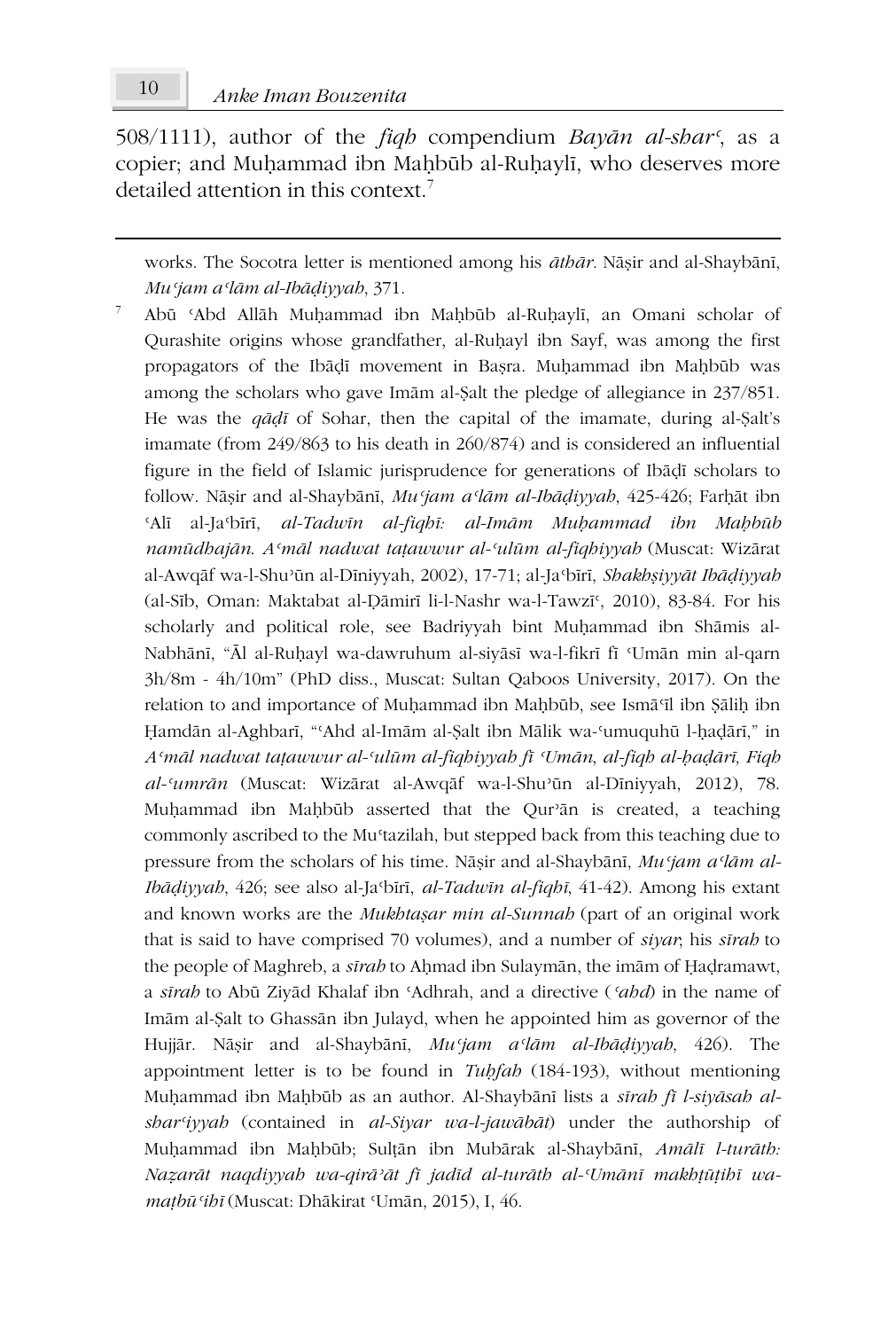The sixth-century Omani scholar Abū Bakr al-Kindī (d. 557/1162) $^{\rm 8},$ author of *al-Muṣannaf*, quotes a longer part of al-Ṣalt's letter concerning the people of Socotra, on the authority of the  $3<sup>rd</sup>/9<sup>th</sup>$ century work of Abū l-Ḥawwārī, *al-Jāmiʿ*; ("and this is from the words of Muḥammad ibn Maḥbūb in his *sīrah*"). The excerpt corresponds to the text in the *Tuḥfah*, "And what I advise you to do is to fear Allāh, and not to sell any weapons in Socotra," with minor variations.<sup>9</sup> As a matter of fact, this same excerpt is not to be found in the *Jāmiʿ* of Abū l-Ḥawwārī, <sup>10</sup> although this work has ample material on the dicta of Muḥammad ibn Maḥbūb. It is available in the *Jāmiʿ* of Muḥammad ibn al-Faḍl Ibn al-Ḥawwārī, of the same era.<sup>11</sup> The same

- <sup>10</sup> Muḥammad ibn al-Ḥawwārī al-Aʿmá Abū l-Ḥawwārī, sometimes referred to as al-Ḥawwārī Muḥammad ibn al-Ḥawwārī; alive in 272/885, probably died early in the  $4<sup>th</sup>/10<sup>th</sup>$  century. Based in Nizwā, he is considered the most important among the famous Omani scholars of the  $3<sup>rd</sup>/9<sup>th</sup>$  century. He was a student of Muḥammad ibn Maḥbūb, but mainly of Abū l-Muʾthir al-Ṣalt ibn Khamīs al-Kharūṣī. Among his extant works are the *Jāmiʿ ibn al-Ḥawwārī*, the *Tafsīr khamsmiʾat āyah fī l-aḥkām* (both in print); he also authored *Ziyādāt ʿalá Jāmiʿ ibn Jaʿfar*. Nāṣir and al-Shaybānī, *Muʿjam aʿlām al-Ibāḍiyyah*, 379-380.
- <sup>11</sup> Al-Faḍl ibn al-Ḥawwārī, *Jāmiʿ al-Faḍl ibn al-Ḥawwārī* (Muscat: Wizārat al-Turāth al-Qawmī wa-l-Thaqāfah, 1985), III, 207-208. Abū Muḥammad al-Faḍl ibn al-Hawwārī al-Sāmī (d. 278/891). He was a student of Muhammad ibn Mahbūb, one of the outstanding Omani scholars of his time, and contemporary to Imām al-Muhannā ibn Jayfar (226-237/841-852) and Imām al-Ṣalt (237-272/852-885). He was involved in the political events that followed the forced abdication of al-Ṣalt; he opposed the newly sworn-in Imām ʿAzzān ibn Tamīm, and was subsequently killed by the Imām's troops near Sohar in 278/891. He is the author of *Kitāb aljāmiʿ*. Nāṣir and al-Shaybānī, *Muʿjam aʿlām al-Ibāḍiyyah*, 345-346. It could be

<sup>8</sup> Abū Bakr Aḥmad ibn ʿAbd Allāh ibn Mūsá al-Nizwānī al-Kindī (d. 557/1162). He is author of, among other works, the *fiqh* compendium *al-Muṣannaf fī l-adyān wa-l-aḥkām*, and of *Kitāb al-ihtidāʾ*, which is specifically about the division of Omani scholars into the Nizwa and Rustāq factions after the forced abdication of al-Ṣalt; he divided the *Bayān al-sharʿ* of his teacher, Abū ʿAbd Allāh Muḥammad ibn Ibrāhīm ibn Sulaymān al-Kindī, into chapters and gave it its title. Nāṣir and al-Shaybānī, *Muʿjam aʿlām al-Ibāḍiyyah*, 56. It may therefore be expected that he used the material on Socotra from his teacher as well.

<sup>9</sup> *Tuḥfah*, from middle of 181 to end of first paragraph, 182; Abū Bakr Aḥmad ibn ʿAbd Allāh ibn Mūsá al-Nizwānī al-Kindī, *al-Muṣannaf fī l-adyān wa-l-aḥkām* (Muscat: Wizārat al-Turāth al-Qawmī wa-l-Thaqāfah, 1984), XII, 99-100.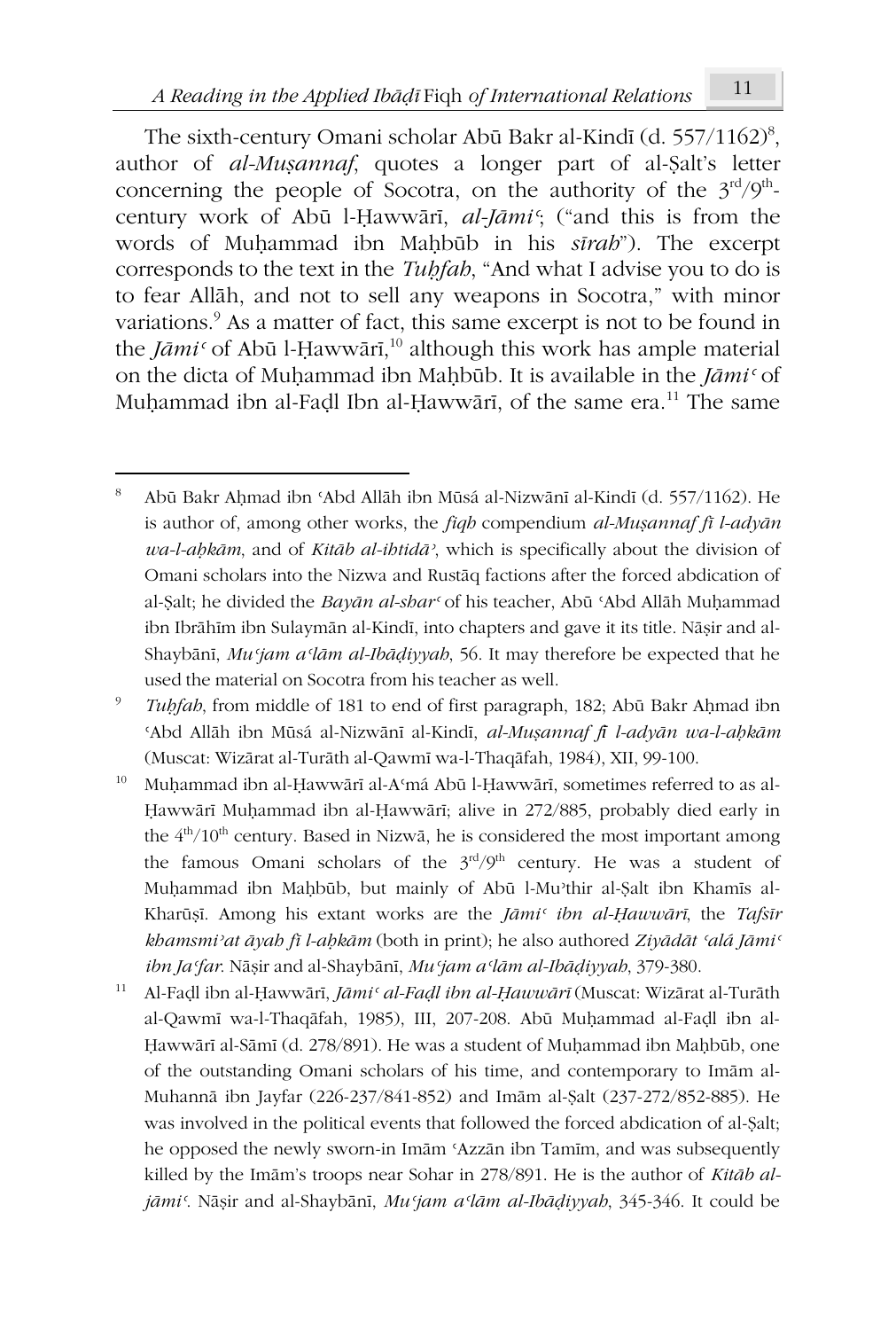longer excerpt of the letter is found in the printed version of *Bayān*  $al$ -sba $r^{d^2}$ , of the  $6^{th}/12^{th}$  century.

This seems to be the only longer excerpt outside of the *Tuḥfah*. Historical works after al-Sālimī usually rely on the information he provides.<sup>13</sup> References to the letter and the case of Socotra exist throughout the Ibāḍī *fiqh* literature.<sup>14</sup>

The contemporary Tunisian Ibāḍī scholar Farḥāt al-Jaʿbīrī discusses the authorship of the letter and alludes to the possibility that it could also have been authored by Muhammad ibn Mahbūb himself, not by Imām al-Ṣalt. While related *fiqhī* teachings are often rendered on the authority of (*ʿan*) Muḥammad ibn Maḥbūb in the primary sources, and some of the contemporary sources refer to the scholar as the author of the letter,<sup>15</sup> access to additional original texts would be necessary in order to definitively assess the question of authorship, as al-Jaʿbīrī states.<sup>16</sup>

As for al-Sālimī's source on the letter for his *Tuḥfah*, it is most likely that he used an independent manuscript that is not accessible to date; whether it was transmitted under the title of a *sīrah* ascribed to Muḥammad ibn Maḥbūb (as mentioned in the *Jāmiʿ* of Abū l-

an unintentional misappropriation in the printed version of the *Muṣannaf*, or perhaps al-Faḍl used to be referred to as Abū l-Ḥawwārī as well.

- <sup>12</sup> Muḥammad ibn Ibrāhīm al-Kindī, *Bayān al-sharʿ* (Salṭanat ʿUmān: Wizārat al-Turāth al-Qawmī wa-l-Thaqāfah, 1993), XXIX, 21-22.
- <sup>13</sup> Al-Baṭṭāshī in his *Salāsil al-dhahab* mentions the Socotran campaign as one of the important events of al-Ṣalt's imamate; he reiterates the hypothesis of an Abyssinian invasion and generally invokes the information available in al-Sālimī's *Tuḥfah*; Muḥammad ibn Shāmis al-Baṭṭāshī, *Salāsil al-dhahab fī l-furūʿ wa-lfuṣūl* (Oman: Wizārat al-Turāth al-Qawmī wa-l-Thaqāfah, 2002), X, 280. Al-Rawwāḥī's *al-Imāmah wa-l-aʾimmah fī ʿUmān* presents a summary of the events as described in the *Tuḥfah*, written for a general audience rather than for scholars. Sālim ibn Muḥammad ibn Sālim al-Rawwāḥī, *al-Imāmah wa-l-aʾimmah fī ʿUmān* (Muscat: Maktabat al-Ḍāmirī li-l-Nashr wa-l-Tawzīʿ, 2016), 147-151.
- <sup>14</sup> Apart from the references mentioned above, see Abū l-Ḥasan ʿAlī ibn Muḥammad ibn ʿAlī al-Bisyawī, *Jāmiʿ Abī l-Ḥasan al-Bisyawī* (Muscat: Wizārat al-Turāth al-Qawmī wa-l-Thaqāfah, 1984), IV, 147-148.
- <sup>15</sup> Saʿīd ibn Muḥammad al-Hāshimī, "Qirāʾah fī sīrat al-Imām Muḥammad ibn Maḥbūb ilá ahl al-Maghrib*,"* in *Aʿmāl nadwat taṭawwur al-ʿulūm al-fiqhiyyah*, Muscat: Wizārat al-Awqāf wa-l-Shuʾūn al-Dīniyyah, 2002, 98.
- <sup>16</sup> Al-Jaʿbīrī, *al-Tadwīn al-fiqhī*, 63.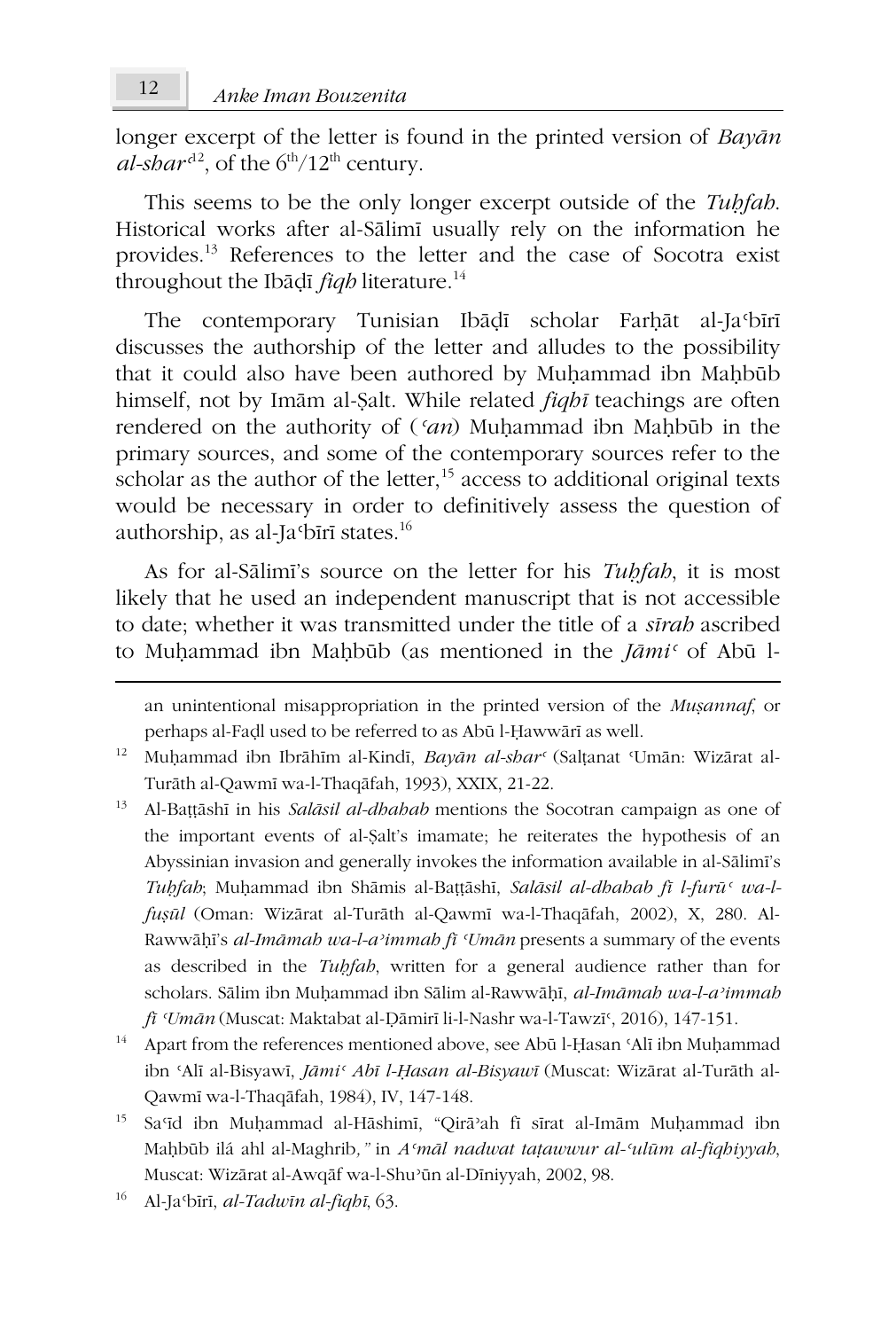Ḥawwārī) and copied by Muḥammad ibn Ibrāhīm al-Kindī may only be answered with the discovery of more manuscripts.

## **II. The Period: Imām al-Ṣalt and His Imamate**

The exceptionally long imamate of al-Ṣalt ibn Mālik al-Kharūṣī (247-272/861-885) is retrospectively considered to be a golden era of just rule and flourishing scholarship in the  $3<sup>rd</sup>/9<sup>th</sup>$  century in Oman<sup>17</sup> and is still used as a point of reference – perhaps also under the influence of and in comparison with the events that followed it. Historians mention a devastating storm that hit the country during his imamate, leading to such loss of lives and property that many residents were forced to migrate.<sup>18</sup> Problems emerged at the end of his imamate, either due to his increasing inability to rule the country effectively, as his opponents claimed, or due to the eventual deaths of the eminent scholars of the period and their substitution by people who pursued their own agendas rather than the common welfare, as his supporters maintained.

Whatever the case, increasing criticism forced al-Ṣalt to abdicate in 272/885; he remained at home in self-imposed confinement until his death in 275/888. The event deeply divided both scholars and populace, leading to a tribal war that allowed the Abbasid governor (*wālī*) of Bahrain to intervene, thereby ending the long period of independent Omani rule in 280/893.<sup>19</sup> Scholarly discussions on the forced abdication and events fill entire books, such as *al-Siyar wa-ljawābāt*. 20

## **III. Socotra: The Island, Its Inhabitants, and Historiography**

Socotra is an island approximately 480 km long, situated 240 km from the East African coast and some 380 km from the Arabian Peninsula. The island is known in particular for its unique flora and fauna, with a high number of endemic plants and animals. The

<sup>17</sup> Nāṣir and al-Shaybānī, *Muʿjam aʿlām al-Ibāḍiyyah*, 248.

<sup>18</sup> Al-Sālimī, *Tuḥfah*, 163-164.

<sup>19</sup> Isam Ali Ahmad al-Rawas, "Early Islamic Oman (ca. - 622/280-893): A political history" (PhD diss., Durham: Durham University, 1990), 299.

<sup>20</sup> Sayyidah Ismāʿīl Kāshif, ed. & commentary, *al-Siyar wa-l-jawābāt li-ʿulamāʾ waaʾimmat ʿUmān* (Muscat: Wizārat al-Turāth al-Qawmī wa-l-Thaqāfah, 1986); cf. al-Shaybānī, *Amālī l-turāth*, 122ff.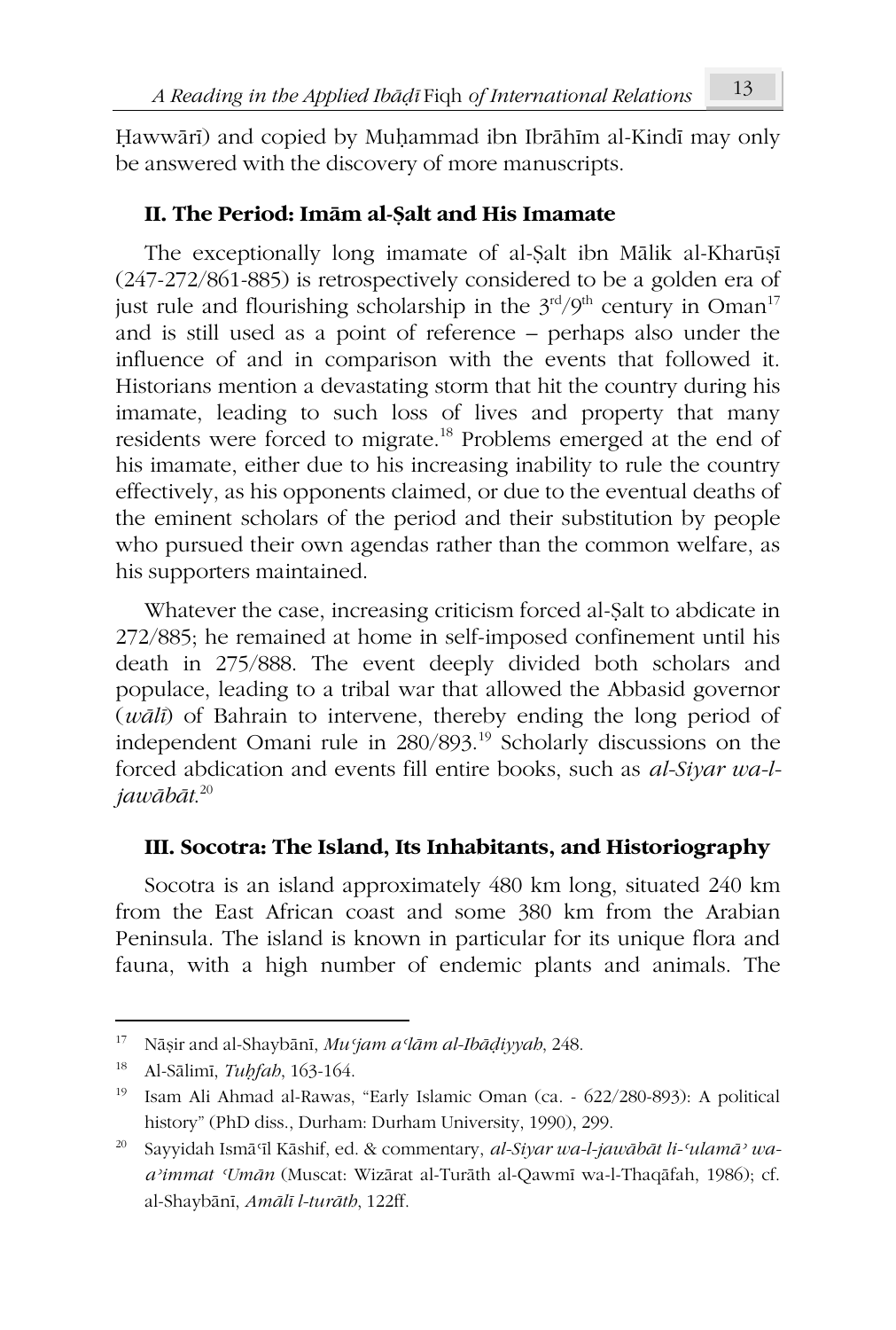dragon's blood tree (*Dracaena cinnabari*) has its home here, and the island was known in antiquity as a place to find ambergris. $^{21}$ 

Being situated at a location of geostrategic importance on the trade routes between Africa, the Arabian Peninsula, and India, and at the portal to the Red Sea, control of the island was naturally fought over by various maritime forces, leading to changes in power affiliation and population makeup over the centuries.<sup>22</sup> It may, from this perspective, be comparable to islands like Cyprus or Malta in the Mediterranean, which also changed hands often and played roles in the history of (Islamic) international relations.

There is no indigenous historiography of the island or its inhabitants; its early historiography therefore largely depends on the sources produced by Greek and Arab historians quoting them (see below). It may be remarked that Omani historiography seems not to have occupied itself with the island much.<sup>23</sup>

It is established that the island was in Arab and Muslim hands, with alternating affiliation between Oman and Mahra, prior to the occupation by the Portuguese in 1509, and that this was followed by a period of Islamic rule (the Sultanate of Qishn and Socotra) up to the establishment of the British protectorate in 1866.<sup>24</sup> There is room for ambiguity pertaining to the era of interest to us, the end of the  $3<sup>rd</sup>/9<sup>th</sup>$ century, particularly with regard to the population makeup at the advent of al-Ṣalt's campaign and its result.

The question of the makeup of the Socotran population in the time of Imām al-Ṣalt may be analyzed in the light of the available geographic and historiographic works. Yāqūt al-Ḥamawī, the 6 $^{\rm th}/12^{\rm th}$ century Muslim geographer, states (of his time) that the majority of the population were Christian Arabs. He mentions the presence of Indians, then of Greeks since Alexander the Great, and a Greek population that had embraced Christianity since the time of Jesus while preserving their Greek descent. The Yemeni geographer of the

<sup>21</sup> See al-Sālimī's description, *Tuḥfah*, 166.

<sup>22</sup> See Aḥmad ibn Saʿīd ibn Khamīs al-Anbālī, "Tārīkh jazīrat Suqaṭrá," http://www.soqotra.org/books/ahmedalanbali/historysocotrailand.pdf, accessed September 25, 2017.

<sup>23</sup> Sālim ibn Ḥammūd ibn Shāmis al-Siyābī, *ʿUmān ʿabra-l-tārīkh*, 5 th ed., (Muscat: Wizārat al-Turāth al-Qawmī wa-l-Thaqāfah, 2014), I-II, 317.

<sup>24</sup> Al-Anbālī, "Tārīkh jazīrat Suqaṭrá."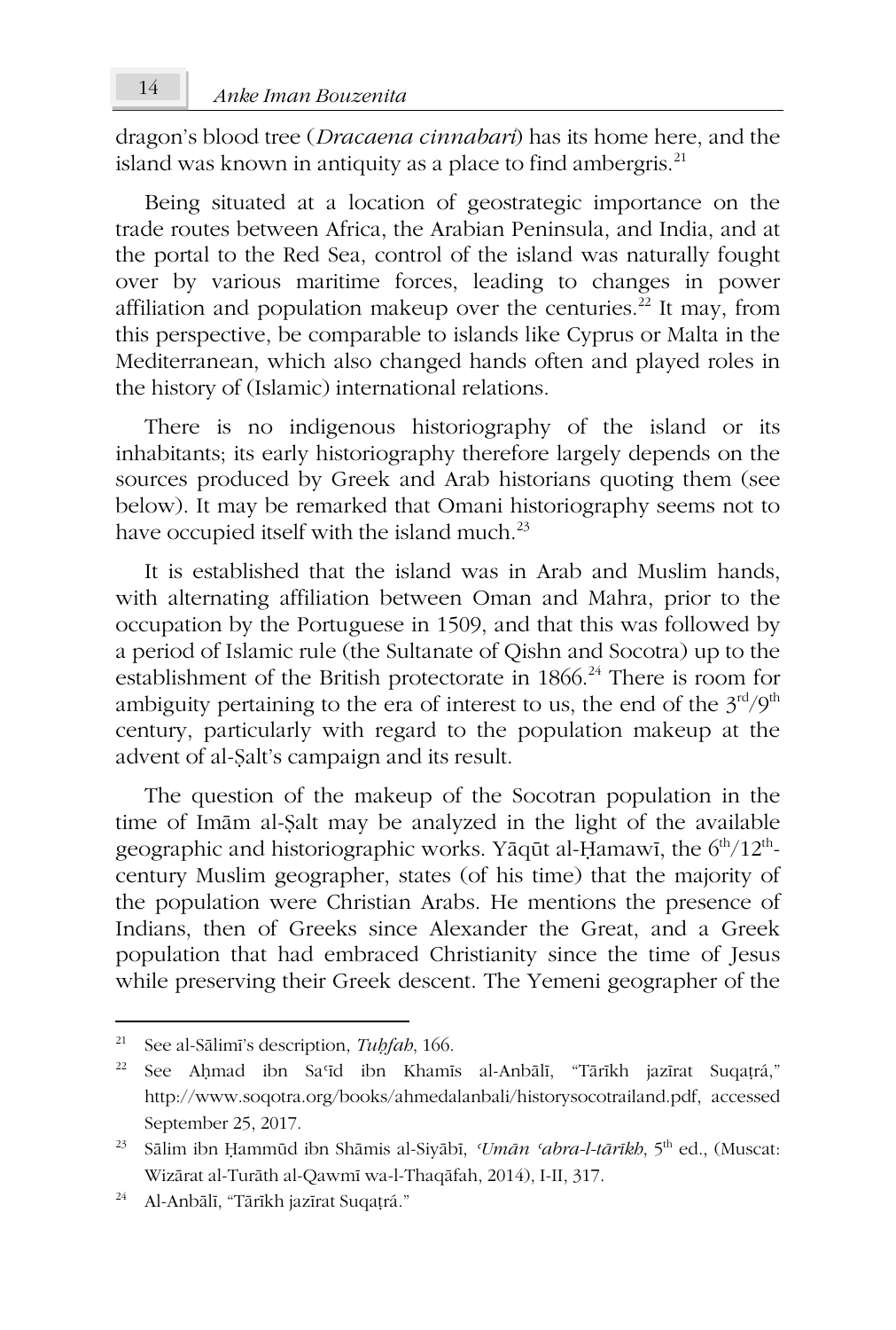4 th/10th century and author of the book *Ṣifat jazīrat al-ʿArab*, al-Hamdānī, $^{25}$  is quoted as mentioning that the population was of Mahri origin, and that there were ten thousand Christian soldiers. He mentions different versions as to the history of the island:

They say that Roman people [i.e., Greeks/Byzantines] were cast there by Kisrá, and then tribes from Mahrah joined them, and some of them became Christians with them; while the people of Aden say that there was no Roman [Greek] influx, but the people followed a bishop, and then perished, upon which the Mahrī tribes and some *shurāt* settled there; Islamic *daʿwah* became more intense, the number of *shurāt* increased, and they [the Christian Mahrīs] transgressed against the Muslims and killed them all except ten people; and there is a mosque in a place called al-Sūq.<sup>26</sup>

This could be an exact description of the Socotra events prior to the campaign we describe herein, as the term *shurāt* denotes a division of the Omani imamate's army (see below). Ibāḍī sources describe an Omani presence on the island since the imamate of al-Julandá (132-134/750-752). An often quoted statement in Abū Bakr al-Kindī's *al-Muṣannaf* specifies that if the Muslims have an agreement to take slaves as payment, it is permissible to do so for the first year, and then they should take the equivalent amount in the second year, "as they have all become *ahl al-ṣulḥ wa-l-dhimmah*" "… and we have been informed that al-Julandá ibn Masʿūd concluded a treaty with the people of Socotra (*ṣālaḥa ahl Suqaṭrá ʿalá ruʾūs*), and took them in the first year, and Allāh knows best."<sup>27</sup> Wilkinson takes the stipulation for the second year as proof that attachment of the island to the imamate was achieved peacefully. $^{28}$  If the treaty had been concluded at this early stage, it seems that it had

<sup>25</sup> Cf. Lisān al-Yaman al-Ḥasan ibn Aḥmad ibn Yaʿqūb al-Hamdānī, *Ṣifat jazīrat al-ʿArab,* ed. Muḥammad ibn ʿAlī al-Akwaʿ al-Ḥawālī (Cairo: Dār al-Āfāq al-ʿArabiyyah, 2001), 93-94.

<sup>26</sup> Shihāb al-Dīn Yāqūt al-Ḥamawī al-Rūmī al-Baghdādī, "Suquṭrá," *Muʿjam albuldān* (Beirut: Dār Ṣādir, 1977.) III, 227.

<sup>27</sup> Al-Kindī, *al-Muṣannaf*, XI, 145, cf. al-Kindī, *Bayān al-sharʿ*, LXX, 355; Aḥmad al-ʿUbaydlī, "Ḥamlat al-Imām al-Ṣalt ibn Mālik ʿalá jazīrat Suqaṭrá wa-l-ʿalāqāt al-ʿUmāniyyah al-Mihriyyah," *Nizwá: Majallah faṣliyyah thaqāfiyyah* 13 (January 1998), accessed August 15, 2017, http://www.nizwa.com/pdf/Nizwa-13.pdf; al-Nabhānī, "Āl al-Ruḥayl," 65.

<sup>28</sup> Wilkinson, *Imamate*, 332.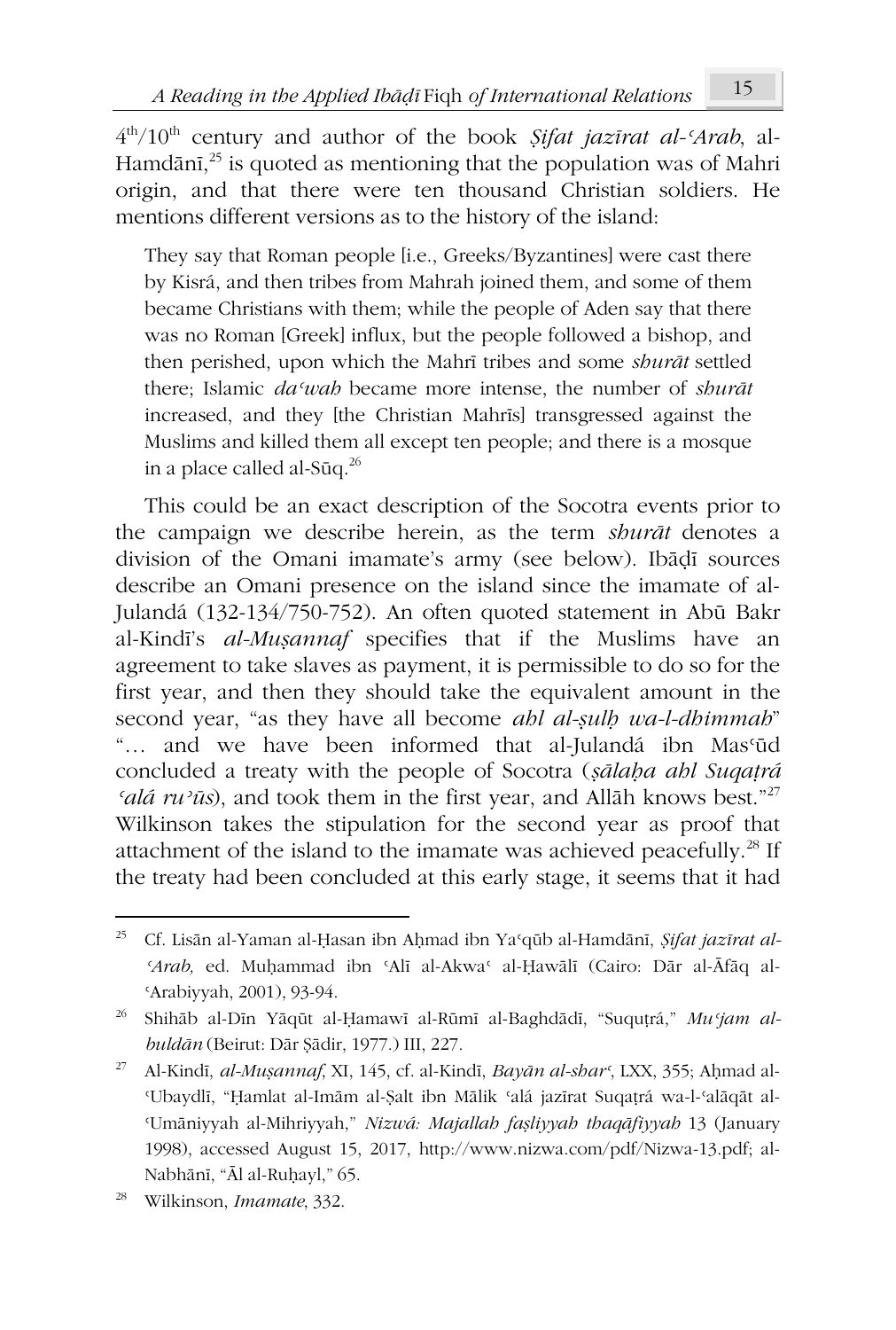only been broken during the time of Imām al-Ṣalt, some 130 years later, in the events that are the subject of this research.

*Daʿwah* activity emerging from the Ibāḍī imamate was remarkably vigorous in the  $2<sup>nd</sup>/8<sup>th</sup>$  century, as Hāshim points out.<sup>29</sup> Al-Rawas infers that Ibāḍism had first arrived on the island after establishing the first imamate in Ḥaḍramawt and Yemen under the leadership of Imām Yaḥyá Ṭālib al-Ḥaqq al-Kindī (128-129/746-747); this was at the end of the Umayyad caliphate, when many Ibāḍīs were forced to escape to northern Oman and Socotra as this imamate succumbed to Umayyad forces.<sup>30</sup> Al-<sup>*c*</sup>Ubaydlī suggests that the Christians of Socotra were Nestorians (of Greek origin), while the non-Ibāḍī Muslims on Socotra may have belonged to Mahrī tribes. He suggests an Omani-Yemeni competition over Socotra.<sup>31</sup> This rivalry may be asserted regarding a later period, after Socotra split from Oman due to the fall of the imamate and the establishment of Abbasid control toward the end of the  $3^{\text{rd}}/9^{\text{th}}$  century, but was probably not prominent at the time in question. $32$ 

The  $4<sup>th</sup>/10<sup>th</sup>$  century author al-Mas<sup>*c*</sup>ūdī states that the island was home to Indian pirates and a danger to existing trade routes. He does not mention any previous Islamic or Arab presence on the island, but seems to focus on the purported Greek origins of the population.<sup>33</sup> However, if al-Masʿūdī's information on the insecurity of trade routes is accurate, Muslim hegemony may have been abolished by the first half of the  $4<sup>th</sup>/10<sup>th</sup>$  century, possibly as a result of Christian insurgence on the island and a failure to reestablish Muslim control, either through al-Ṣalt or at a later point.

Based on these (and other) pieces of information, contemporary historians and analysts arrive at different conclusions with regard to the ethnic and religious makeup of the Socotran population at the advent of the Imām's campaign. This may be of importance

<sup>29</sup> Mahdī Ṭālib Hāshim, *al-Ḥarakah al-Ibāḍiyyah fī l-Mashriq al-ʿArabī*, 2nd ed. (London: Dār al-Ḥikmah, 2003), 224-225.

<sup>&</sup>lt;sup>30</sup> Al-Rawas, "Early Islamic Oman," 272-273.

 $31$  Al-Ubaydlī, "Hamlat al-Imām al-Salt ibn Mālik 'alá jazīrat Suqatrá."

<sup>32</sup> Al-Anbālī, "Tārīkh jazīrat Suqaṭrá," 81-82.

<sup>33</sup> Abū l-Ḥasan ʿAlī ibn al-Ḥusayn ibn ʿAlī al-Masʿūdī, *Murūj al-dhahab wamaʿādin al-jawhar*, ed. Mufīd Muḥammad Qumayḥah (Beirut: Dār al-Kutub al-ʿIlmiyyah, 1986), II, 20-21; see Hāshim, *al-Ḥarakah al-Ibāḍiyyah*, 228.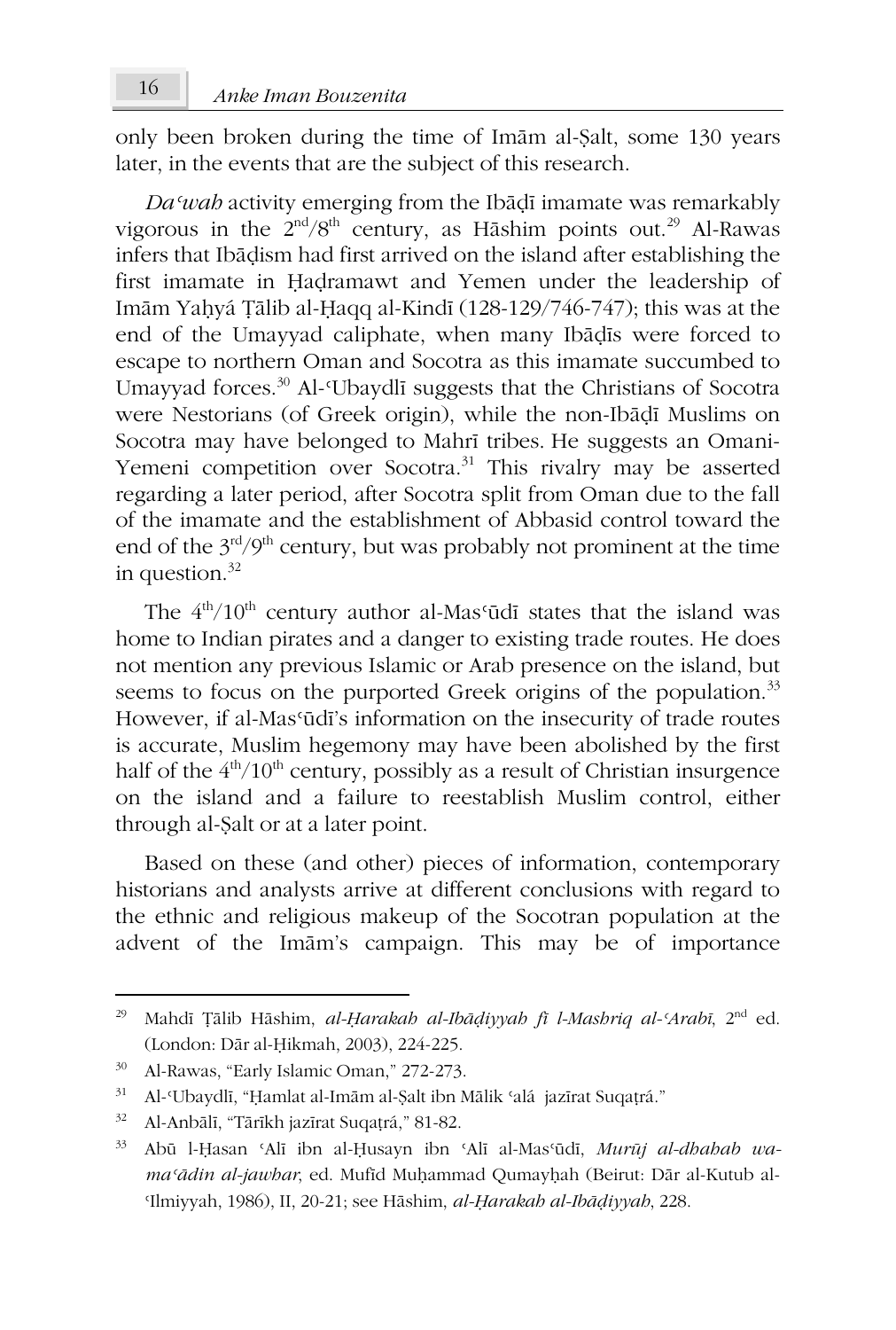concerning their respective assessment of another question: namely, whether outside support of the insurgence of the island's Christians (who were under covenant) was involved, and whether or not the campaign was successful.

Our primary source, the author of the *Tuḥfah*, does not mention any details about the islands' inhabitants at the advent of the campaign. He states:

In his [Imām al-Ṣalt's] days, may Allāh be pleased with him, the Christians committed treason (*khānat al-naṣārá*) and broke the treaty that existed between them and the Muslims; they attacked Socotra and killed the governor of the Imām and some young men with him; and they plundered and looted, took over the country, and seized it by force.<sup>34</sup>

The author does not specify who those Christians were who took over: were they among the *ahl al-dhimmah* on the island (as a breach of covenant is mentioned); or is he referring to external forces, possibly Abyssinians, who used to rule the island prior to the Muslims? The *Tuḥfah's* editor, Aṭfayyish, remarks that the author may not have known the details.<sup>35</sup> The letter contains hints to support both interpretations. Secondary sources therefore differ in their discussion of the events, while it may be noted that the sheer proximity of Socotra to the African mainland seems to suggest outside Abyssinian military intervention to some, even in the absence of historical evidence.

On one hand, expressions like "for the insurgents among the Christians (*li-ahl al-nakth min al-naṣārá*)," "for all of Socotra, the people of peace as well as of war (*ʿalá jamīʿ Suqaṭrá, ahl al-silm minhā wa-ahl al-ḥarb*)," "the people of the covenant who did not break their treaty (*ahl al-ʿahd alladhīna lam yanquḍū ʿahdahum*)," "the insurgent village (*al-qaryah al-nākithah*)," "those who broke their treaty (*al-nāqiḍīna li-ʿahdihim*)," and "those who transgressed against the Muslims through their rebellion (*al-nākithīna ʿalá lmuslimīna bi-baghyihim*)" are indicative of a Christian population on the island who used to be under covenant, with some of them

<sup>34</sup> Al-Sālimī, *Tuḥfah*, 166.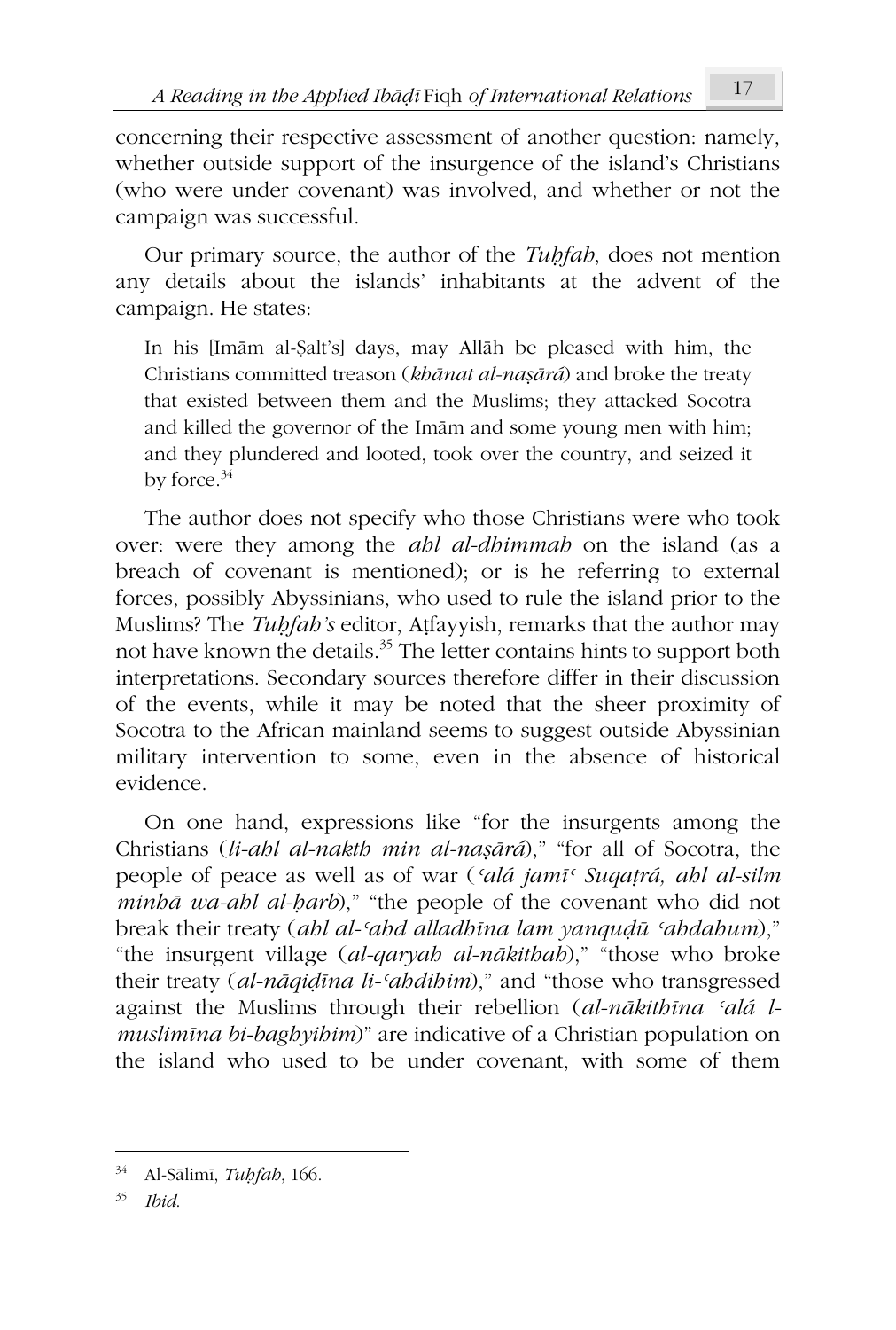breaking their treaty.<sup>36</sup> On the other hand, Atfayyish's footnote indicates that the Socotran Christians were aided by an Abyssinian intervention. $37$  Another lead to support this theory may be taken from the letter itself: the Imam's order to follow the enemy to the African coastline ( $ra$ <sup>2</sup>*s al-zinj*) if necessary.<sup>38</sup> It alludes to the possibility that the danger emerged from the African mainland, implying Abyssinian intervention  $39$ 

Al-Ṣalt's order to take with them those Socotran Muslims who wished to leave the island may hint at the expectation that the island would be abandoned by the Muslim forces, so that it would not be safe for Muslims to stay on, for fear of repercussions. The island would therefore become *dār al-ḥarb*, and be subject to new raids from Abyssinian troops, as Hāshim interprets.<sup>40</sup> Some secondary sources mention Abyssinian intervention without any discussion of intrinsic or extrinsic evidence. $41$  As al-Riyāmī rightly states, these are mere inferences in the absence of clear-cut evidence. $42$ 

<sup>37</sup> Hāshim, *al-Ḥarakah al-Ibāḍiyyah*, 225.

<sup>38</sup> Al-Sālimī, *Tuḥfah*, 182. The place is on today's Somali coastline (Cape Guardafui), about 120 miles from Socotra, and 500 miles from Aden (Hāshim, *al-Ḥarakah al-Ibāḍiyyah*, 227); cf. al-Riyāmī, who suggests that *raʾs al-zinj* is Guardafui [Raʾs Ghafrad Fawi]. Al-Riyāmī, *Qaḍiyyat ʿazl al-Imām al-Ṣalt*, 67.

- <sup>39</sup> "Socotra itself was indefensible from Oman, thus the order from Imām al-Ṣalt to his army to aid those Socotran Muslims who wished to leave, to do so. Such was the degree of involvement of the Abyssinians in the affairs of the island." Al-Rawas, "Early Islamic Oman," 274.
- <sup>40</sup> Hāshim, *al-Ḥarakah al-Ibāḍiyyah*, 227.
- <sup>41</sup> Al-Siyābī mentions an outward Christian aggression (*ʿUmān ʿabra l-tārīkh*, 313); Hāshim supports this theory (*al-Ḥarakah al-Ibāḍiyyah*, 66); al-Nabhānī supports the idea of an outside Abyssinian support of the insurgence, but does not produce any evidence ("Āl al-Ruḥayl," 66); al-Aghbarī suggests an insurgence of Abyssinian Christians, while acknowledging the lack of historical evidence (*ʿAhd al-Imām al-Ṣalt*, 81).

<sup>36</sup> Al-Sālimī, *Tuḥfah*, 171, 173, 174; Other historians emphasize this point, e.g., al-Riyāmī, *Qaḍiyyat ʿazl al-Imām al-Ṣalt*, 49; al-ʿUbaydlī, *Ḥamlat al-Imām al-Ṣalt ibn Mālik ʿalá jazīrat Suqaṭrá*; cf. also al-Aghbarī, who takes this as a reason to discuss the theme of a "fifth column." Al-Aghbarī, ʿ*Ahd al-Imām al-Ṣalt*, 81, 83.

<sup>42</sup> Al-Riyāmī, *Qaḍiyyat ʿazl al-Imām al-Ṣalt*, 50.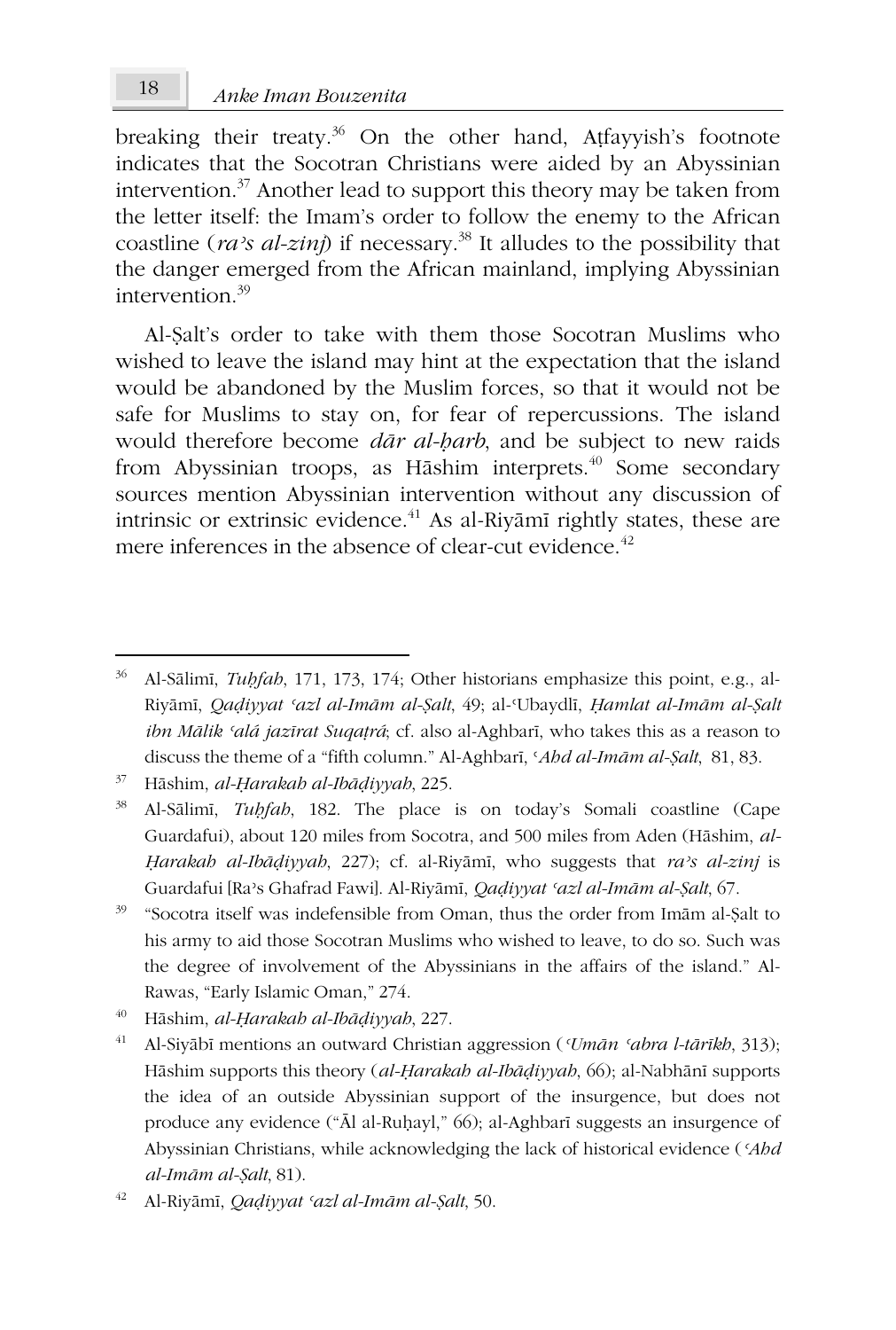## **IV. Date of the Campaign**

With regard to the exact date of the campaign, difference of opinion exists in the literature. Al-Sālimī himself does not mention an exact date. Al-Riyāmī discusses the suggestions made: he dismisses  $253/867$ , a date suggested by al-Ḥārthī, $^{43}$  as too close to the devastating storm that hit Oman in 251/865 and forced substantial portions of the population to migrate $44$ , an event that must have strained the state budget so severely as to preclude equipping a military campaign of that dimension. Al-*Ubaydli* relies on the fact that Muhammad ibn Mahbūb, as writer of the Imam's letter to his troops, died in 260/882, and posits that the campaign must have taken place before this date. Al-Sālimī himself mentions the event after relating the death of ʿAzzān ibn al-Ṣaqr, that is, after 268/881, if one is to follow the generally chronological outline with which al-Sālimī makes mention of events.<sup>45</sup>

Al-Rawas dates the Socotran insurrection toward the end of al-Ṣalt's rule: "Support for this comes from the call made by the Imam's detractors for him to step down as a result of his failure, itself a symptom of old age and ineptitude, to protect Socotra from its invaders. The most likely time is between 269/882 and 273/886."<sup>46</sup>

If we are to take into consideration the assumed role of Muḥammad ibn Maḥbūb in writing the letter, and the constraints to the military budget the storm and its aftermath must have had, in the absence of other evidence, we may cautiously date the event between 249/863, the year of Ibn Maḥbūb's investiture as chief *qāḍī*, and 253/867, the year of the storm, in any case well before Ibn Mahbūb's death in 260/874.

# **V. The** *Qaṣīdah* **and Its Author**

The *Tuḥfah* now propounds the reason for al-Ṣalt's intervention:

<sup>43</sup> Saʿīd ibn Ḥamad ibn Sulaymān al-Ḥārithī, "Muqaddimah," in Aḥmad ibn ʿAbd Allāh al-Ḥārithī and Nūr al-Dīn ʿAbd Allāh ibn Ḥumayyid al-Sālimī, *al-Yusrá fī inqādh jazīrat Suqaṭrá* (Muscat: Maktabat al-Ḍāmirī li-l-Nashr wa-l-Tawzīʿ, 1992), 2.

<sup>44</sup> See al-Riyāmī, *Qaḍiyyat ʿazl al-Imām al-Ṣalt*, 41-42.

<sup>45</sup> *Ibid.*, 51-52.

<sup>46</sup> Al-Rawas, "Early Islamic Oman," 274-275.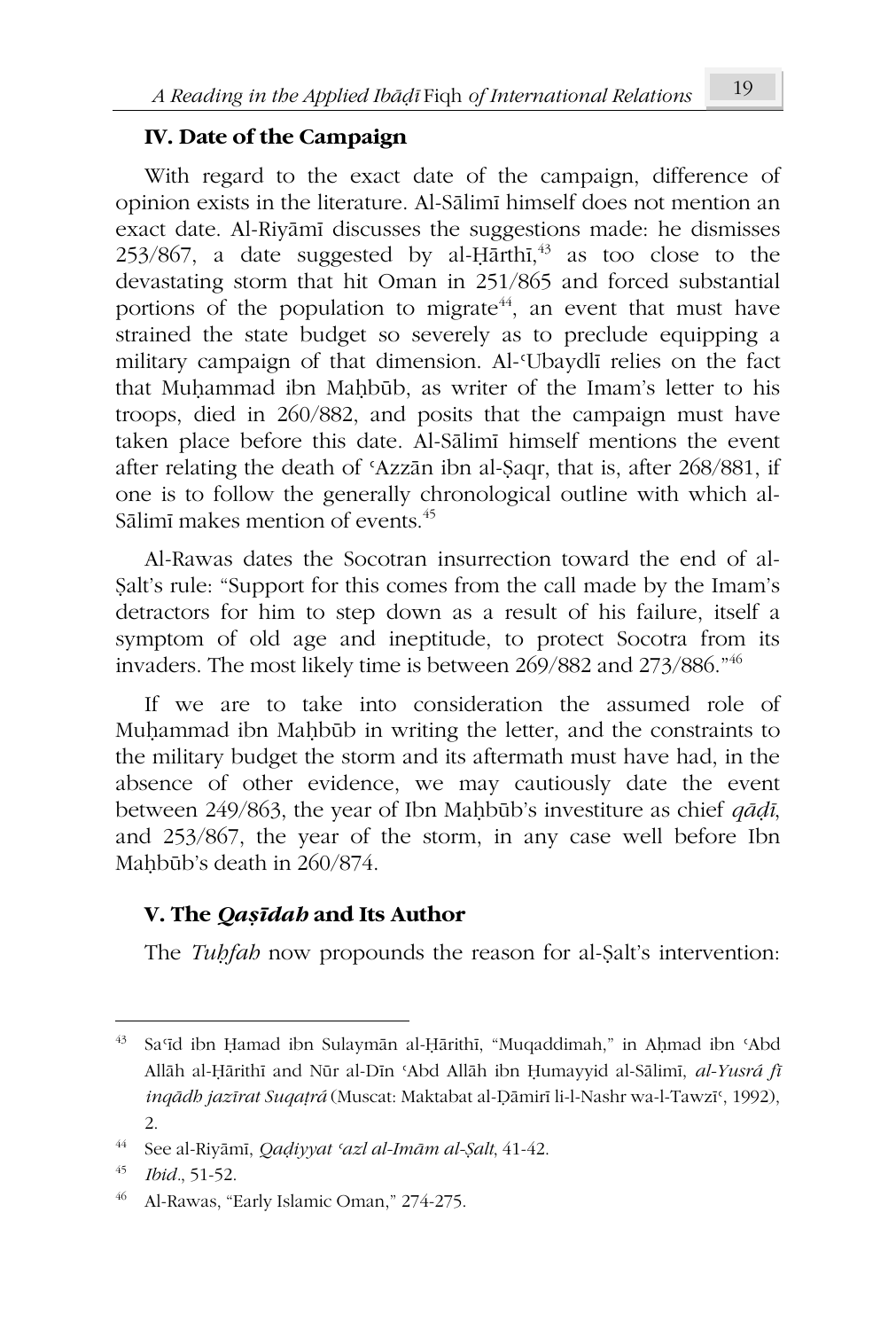"A woman from the people of Socotra named al-Zahrā<sup> $47$ </sup> wrote to the Imām, may Allāh be pleased with him, a *qaṣīdah*, mentioning to him what the Christians had done in Socotra, complaining about their injustice, and asking him for assistance against them."<sup>48</sup> It may be this background to the Socotra campaign, a Muslim woman's call for help in the face of non-Muslim aggression, as well as the immediate reaction, that led to its comparison to the Abbasid caliph al-Mu'taṣim's campaign on 'Amūriyyah in 223/838.<sup>49</sup> Cases involving the fate of Muslim women under military invasion or rule by non-Muslims and the scholars' empathy for them are not unusual in *fiqh* literature.<sup>50</sup>

The *qaṣīdah* describes the fate of the Muslim people of Socotra, particularly the women, after the Christian takeover – justice has been replaced by injustice and the Muslim call to prayer by church bells; women are being enslaved and raped – and dramatically culminates in a personal call to the Imām:

What is wrong with al-Şalt who happily sleeps at night, while there are women in Socotra at risk of being violated? Men! Rescue every Muslim woman, even if you have to crawl on your chins and knees,

<sup>47</sup> Al-Sālimī does not offer details on the origins of the author of the *qaṣīdah*, and ample difference of opinion exists in the literature. According to al-Shaqṣiyyah, her name is Fāṭimah bint Ḥamad ibn Khalfān ibn Ḥumayd al-Jahḍamiyyah, raised in Samad al-Shaʾn, a village in Wilāyat al-Muḍaybī, al-Sharqiyyah, Oman. She went to Socotra with her father to visit their relative, the governor of Socotra, al-Qāsim ibn Muḥammad al-Jahḍamī al-Samadī, when the events took place; Badriyyah bint Ḥamad al-Shaqṣiyyah, *al-Sīrah al-zakiyyah li-l-marʾah al-Ibāḍiyyah* (Muscat: Maktabat al-Jīl al-Wāʿid, 2014), 72; Sulṭān ibn Mubārak al-Shaybānī, *Muʿjam aʿlām al-nisāʾ al-Ibāḍiyyāt: qism al-mashriq* (al-Sīb, Oman: Maktabat al-Sayyid Muḥammad ibn Aḥmad, 2001), 17.

<sup>48</sup> Al-Sālimī, *Tuḥfah*, 166-167.

<sup>49</sup> On the comparison to ʿAmūriyyah, see also al-Shaqṣiyyah, *al-Sīrah al-zakiyyah*, 72; al-Ḥārithī, *al-Yusrá*, 2 & 6-7; see also al-Riyāmī, *Qaḍiyyat ʿazl al-Imām al-Ṣalt*, 48-49, and Muḥammad ʿAlī al-Bār, "Yawm al-Muʿtaṣim fī ʿAmūriyyah wayawm al-Ṣalt fī Suqaṭrá," *Star Times* (2 June 2009), http://www.startimes.com /?t=17172523, accessed August 8, 2017.

<sup>50</sup> See Anke Iman Bouzenita, *The Political Legacy of Abd al-Raḥmān al-Awzāʿī*, (Kuala Lumpur: International Islamic University Malaysia, 2008), 17-20.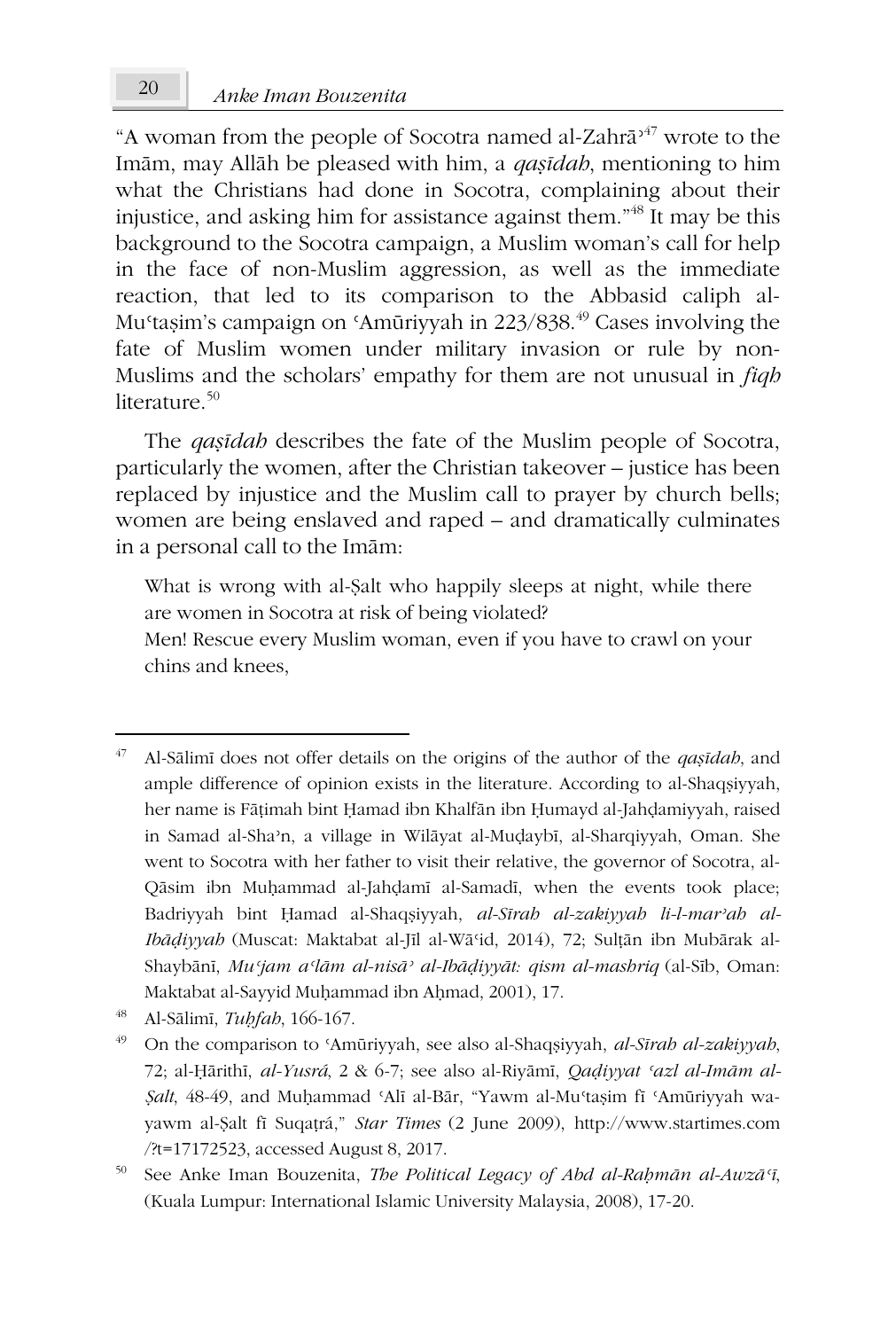Until the pillar of religion is re-erected, and Allāh makes the adherents of injustice and mistrust vanish.

Then the supplication of Zahrā<sup>3</sup> will come true after debauchery, and the *sunnah* of the books will live again.<sup>51</sup>

Al-Sālimī does not specify how this letter reached the Imām; some sources suggest that she threw it into the sea and it miraculously reached him through a fisherman who found it; as al-Nadābī has pointed out, the function of this story may be to ascribe miracles  $(kar\bar{a}m\bar{a}t)$  to al-Salt.<sup>52</sup>

Setting aside the veracity of this story as the reason for dispatching an armada of 101 ships to Socotra, considering the importance of the ongoing trade at the time, one may suppose that secure methods of communication between this outpost of the Omani imamate and its center must have been established.<sup>53</sup>

## **VI. Results of the Campaign**

In an afterword to the *qaṣīdah*, al-Sālimī states:

So the Imām gathered his troops, and equipped the ships, and appointed in charge of them Muḥammad ibn ʿAshīrah and Saʿīd ibn Shamlāl, and if anything happens to [one of] them, the survivor takes the place of the other; if something happens to both, we appoint in their place Hāzim<sup>54</sup> ibn Hammām, 'Abd al-Wahhāb ibn Yazīd, and ʿUmar ibn Tamīm. And he wrote them a letter, explaining in it what they were supposed to do and what to leave, and it is said that the ships gathered for this campaign were one hundred and one*.* So they set off for them, and Allāh granted them victory against them: they captured the land and defeated the enemies, and returned victorious

<sup>51</sup> Al-Sālimī, *Tuḥfah*, 168.

<sup>52</sup> Nāṣir al-Nadābī, "Imāmat al-Imām al-ʿUmānī al-Ṣalt ibn Mālik al-Kharūṣī," Public lecture held at Markaz Dār al-Qurʾān, al-Sīb, Oman, date unknown, video published 8 February 2017, https://www.youtube.com/watch?v=tSo43\_R-2nc. While al-Ḥārthī (*al-Yusrá,* 7-8) supports this version, other authors, like al-Aghbarī, underline that the real *karāmah* in this story is that the Imām dispatched his troops to reinvest Islamic rule and order, and that there is no need for additional stories to emphasize this. Al-Aghbarī, *ʿAhd al-Imām al-Ṣalt*, 85.

<sup>53</sup> Cf. al-Riyāmī, *Qaḍiyyat ʿazl al-Imām al-Ṣalt*, 52.

<sup>54</sup> In al-Kindī's version, this is "Khāzim." Al-Kindī, *Bayān al-sharʿ*, LVII, 181.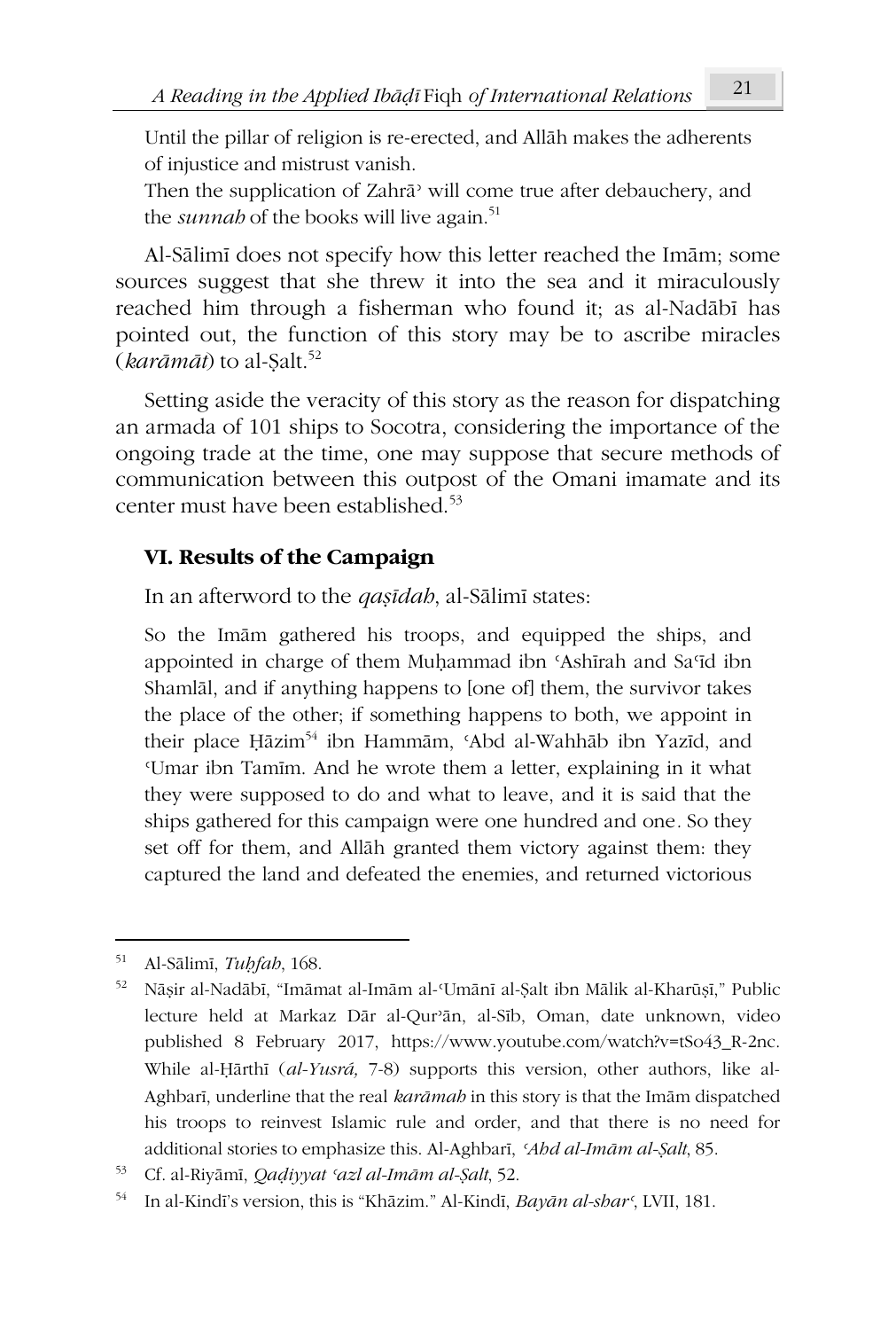and with glad tidings, because Allāh stands by those who stand by  $H<sub>im</sub>$  55

The number of ships dispatched by al-Ṣalt is remarkable, and is an indication of the military power of the imamate. There is no historical information on the military strength of al-Ṣalt's state; but reports exist about his predecessor, Imām al-Muhannā ibn Jayfar (226-237/840- 851), who had at his command three hundred ships equipped for warfare, and in the town of Nizwa (*Nizwá*), then capital of the imamate, eight or nine thousand mounts, in addition to ten thousand soldiers. The fleet had already been developed during the rule of Imām Ghassān (d. 207/822).<sup>56</sup> The possible impact of the tropical storm (which devastated large areas of the country) on the military capability of the imamate at this point of time should be taken into consideration for an assessment.<sup>57</sup> Al-Riyāmī suggests that the campaign was launched from Sohar (*Ṣuḥār*), given this Omani coastal town's importance at the time.<sup>58</sup>

It is striking that al-Sālimī refers to the campaign as "successful" in that control over the island had been reasserted by the Imām and his troops. Apart from the *Tuḥfah* and those authors subscribing to its main assumptions, there is no extant historical evidence regarding the campaign or its aftermath, once it landed on the island.<sup>59</sup> While we have already quoted some details of the letter that may have anticipated an unsuccessful outcome of the campaign, indicators in some Omani primary sources support the theory that the campaign may indeed have been unsuccessful.

The earliest available trace of this reproach against al-Ṣalt (that the Christians took the island away from him and broke their treaty, and that he did not defeat them), may be the one found in the *sīrah* of Ibn Abī Rūḥ, one of the students of Ibn al-Ḥawwārī, who lived in the 3 rd/9th century.<sup>60</sup> *Kitāb al-ihtidāʾ* mentions as one of the opponents' arguments that Socotra "was taken away from him" and that he was

<sup>55</sup> Al-Sālimī, *Tuḥfah*, 168.

<sup>56</sup> See al-Aghbarī, *ʿAhd al-Imām al-Ṣalt*, 79.

<sup>57</sup> Al-Riyāmī, *Qaḍiyyat ʿazl al-Imām al-Ṣalt*, 51.

<sup>58</sup> *Ibid*., 54.

<sup>59</sup> Al-Nadābī, "Imāmat al-Imām al-ʿUmānī al-Ṣalt ibn Mālik al-Kharūṣī*.*"

<sup>60</sup> Al-Shaybānī, *Amālī l-turāth*, 127.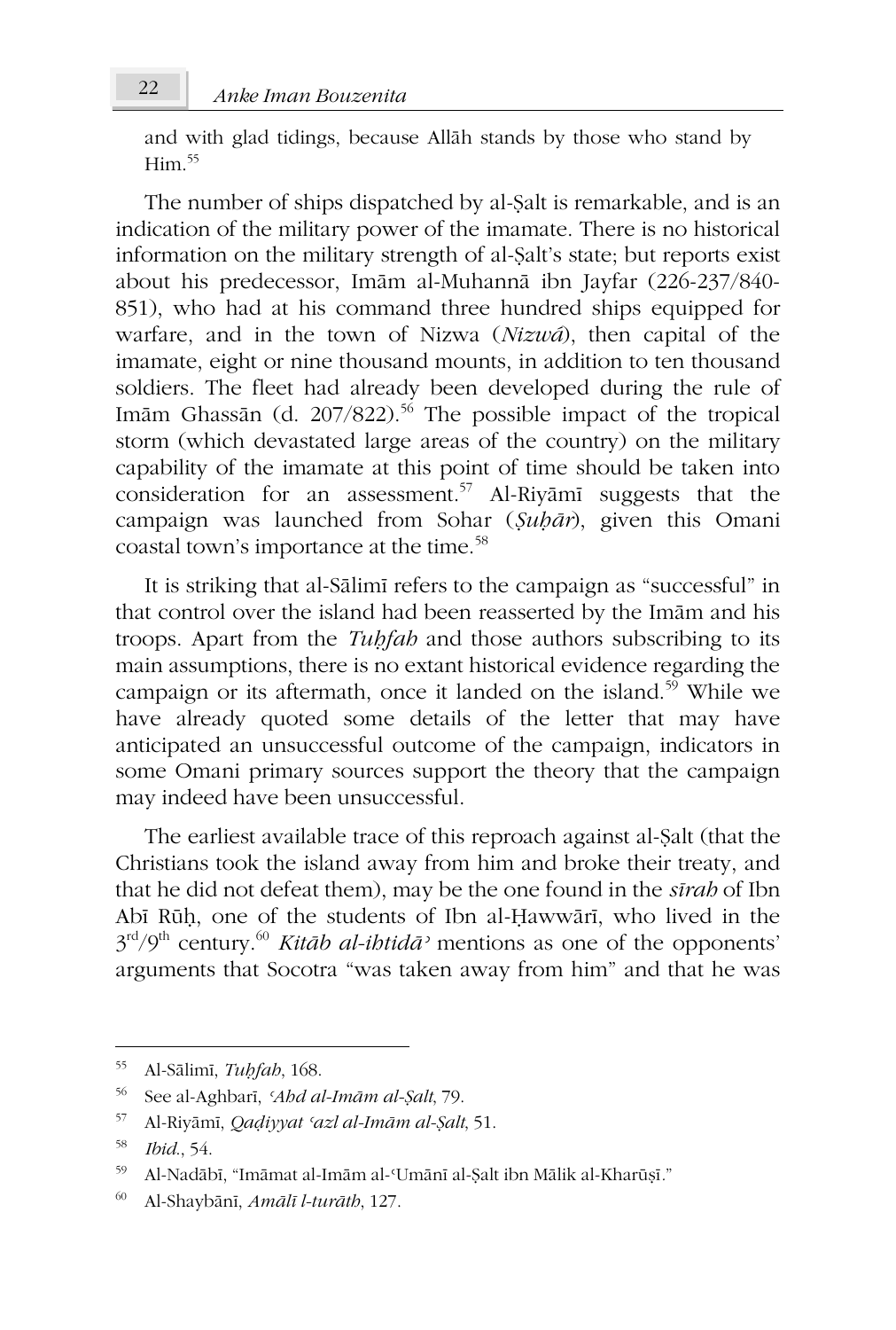unable to protect it.<sup>61</sup> The *Bayan al-shar*<sup> $\epsilon$ </sup> mentions as one of the arguments forwarded by those who forced al-Ṣalt into abdication that "he did not rescue the people of Socotra and did not restore their right from those who transgressed against them."<sup>62</sup> Sultān al-Shaybānī, a contemporary expert on Omani manuscripts and heritage, asserts that the case is subject to difference of opinion among the authors of Omani *siyar*. 63

Evidence that fighting must have taken a substantial toll is to be found in *Bayān al-sharʿ*, where al-Kindī mentions in the chapter on the missing person (*al-mafqūd*), that Khāzim ibn Hammām and ʿAbd al-Wahhāb (who had been appointed as substitutes in charge of the campaign, as the letter postulates) had been killed, and that whoever was known to have been on their ship may be considered missing.<sup>64</sup>

# **VII. An Introductory Note on the Treatment of** *Ahl aldhimmah* **in al-Ṣalt's Imamate**

Al-Sālimī's *Tuḥfah*, our main historical source for the Socotra campaign and the Imām's letter, also preserved al-Ṣalt's lengthy advice to the newly appointed governor of Rustaq (*al-Rustāq*), Ghassān ibn Julayd.<sup>65</sup> This advice is an additional resource in understanding the main theme of the letter, the treatment of non-Muslims living under Islamic covenant, *ahl al-dhimmah*, and the relationship with them in the particular case of insurgence. Amongst the details on *zakāh* eligibility and collection, there is some advice on the treatment of *ahl al-dhimmah* (and non-Ibāḍī Muslims) in the text; it is to be expected that the policy with regard to *ahl al-dhimmah* was the same throughout the realm of his influence, inclusive of Socotra, prior to the insurgence. It may therefore help to elucidate

<sup>61</sup> Al-Kindī, *Kitāb al-ihtidāʾ wa-l-muntakhab min sīrat al-Rasūl (a.s.s.) waaʾimmat wa-ʿulamāʾ ʿUmān*, ed. Sayyidah Ismāʿīl Kāshif (Salṭanat ʿUmān: Wizārat al-Turāth al-Qawmī wa-l-Thaqāfah, 1985), 51; see also al-Riyāmī, *Qaḍiyyat ʿazl al-Imām al-Ṣalt*, 77.

<sup>62</sup> Al-Kindī, *Bayān al-sharʿ*, LXVIII, 399; cf. al-Nabhānī, "Āl al-Ruḥayl," 67-68.

<sup>63</sup> Al-Shaybānī, *Amālī l-turāth*, 127. The contemporary *Muʿjam aʿlām al-Ibāḍiyyah* follows the interpretation of a successful campaign: "Al-Ṣalt has become famous for liberating Socotra from the hands of the Christians and regaining it from them." Nāṣir and al-Shaybānī, *Muʿjam aʿlām al-Ibāḍiyyah*, 249.

<sup>64</sup> Al-Kindī, *Bayān al-sharʿ*, LVII, 181; cf. al-Nabhānī, "Āl al-Ruḥayl," 67.

<sup>65</sup> Or "Khulayd," see al-Sālimī, *Tuḥfah*, 184.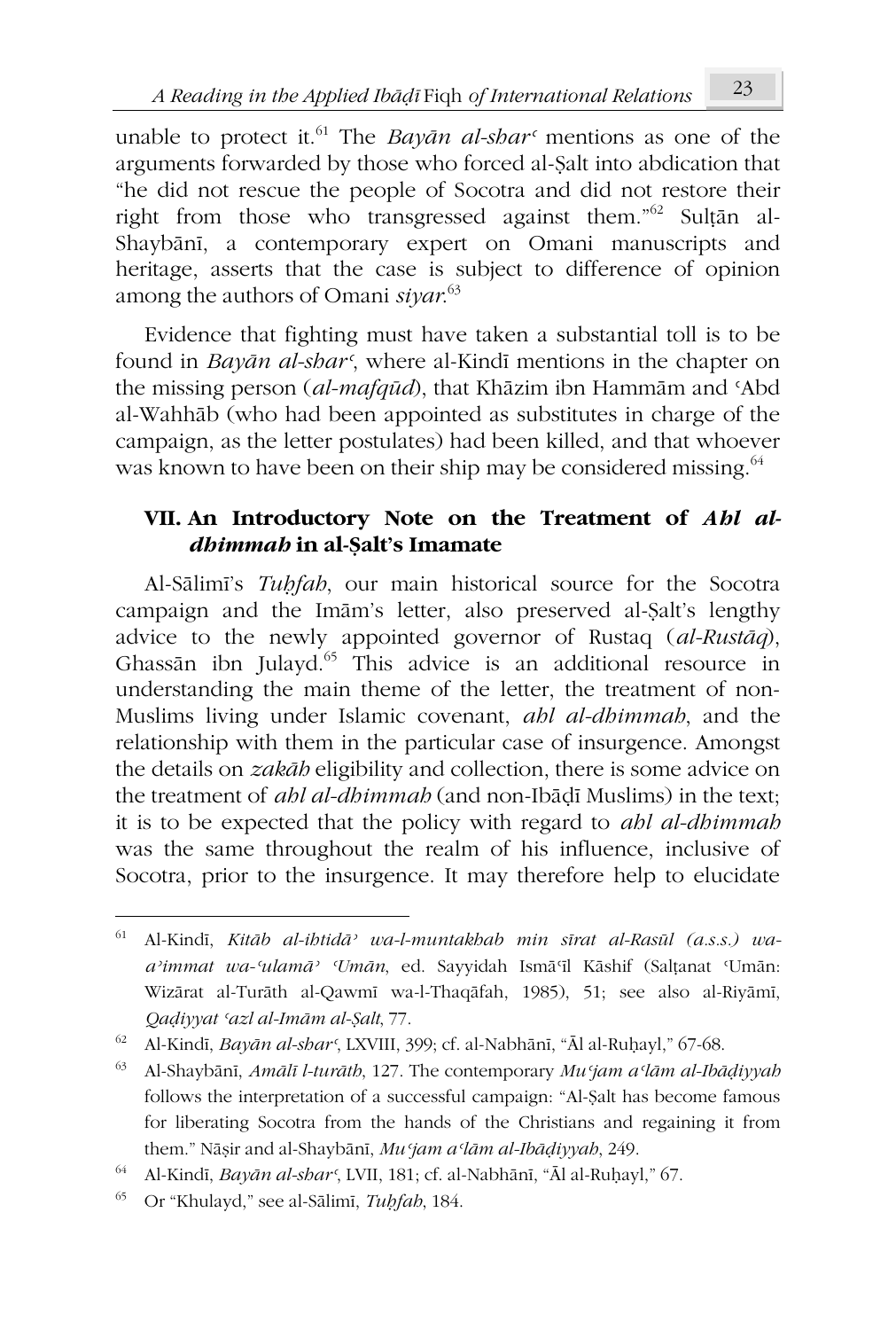Muslim-Christian relations in al-Ṣalt's imamate at the time. The letter stipulates that  $jizyab$  is to be taken at the end of every month,<sup>66</sup> according to the following pattern: the rich pay four *dirham* a month per head; the moderately affluent pay two *dirham* a month per head; while children, the poor, the elderly, women, and male and female slaves do not pay at all. The Imām implements a policy of distinguishing between Muslims and non-Muslims in outer appearance that was commonplace at the time throughout the Islamic world.<sup>67</sup> He adds that *dhimmī*s are not to buy male or female slaves from Muslims, but in case this has already taken place, they shall be asked to sell them to Muslims – probably for fear of proselytization or exposing the secrets of Muslims. On whatever a *dhimmī* buys from a Muslim he must pay a 10% tax *(ʿushr*) on it, and *zakāh* has to be paid on cattle bought from Muslims. Al-Ṣalt asked his governor to be strict with regard to people who follow divergent opinions, clearly identified by him as Qadariyyah, Muʿtazilah, Khawārij, and Murjiʾah; these are not to call to their ideas in public.<sup>68</sup>

The *Jāmiʿ* of Ibn al-Ḥawwārī, a student of Muḥammad ibn Maḥbūb, reiterates the same orders (consistent with the orders of Imām al-Ṣalt in his appointment letter) on the appropriate behavior of *ahl al-dhimmah.*<sup>69</sup> Importantly, Abū l-Ḥawwārī emphasizes that *jizyah* is only to be taken from people of the covenant if the Muslims are able to protect them from injustice.<sup>70</sup>

The Ibāḍī *fiqh* literature specifies exactly what constitutes a breach of treaty, or the *dhimmah* covenant, very often with reference to Socotra as a precedent case. We may infer from this that the events of Socotra were well established in the collective memory of scholars. Many of these references are made on the authority of (*ʿan*) Muḥammad ibn Maḥbūb, which may serve to emphasize his importance in relation to the event.

The consensus of the literature is that if the non-Muslims under

<sup>66</sup> This seems to be the particular interpretation of the Imām, as *jizyah* is usually collected after one lunar year (*ḥawl*).

<sup>67</sup> Cf. al-Rawas, "Early Islamic Oman," 270.

<sup>68</sup> Al-Sālimī, *Tuḥfah*, 192.

<sup>69</sup> Al-Faḍl Ibn al-Ḥawwārī, *Jāmiʿ al-Faḍl*, III, 202-204.

<sup>70</sup> Muḥammad Ibn al-Ḥawwārī, *Jāmiʿ Abī l-Ḥawwārī* (Muscat: Wizārat al-Turāth al-Qawmī wa-l-Thaqāfah, 1985), II, 36.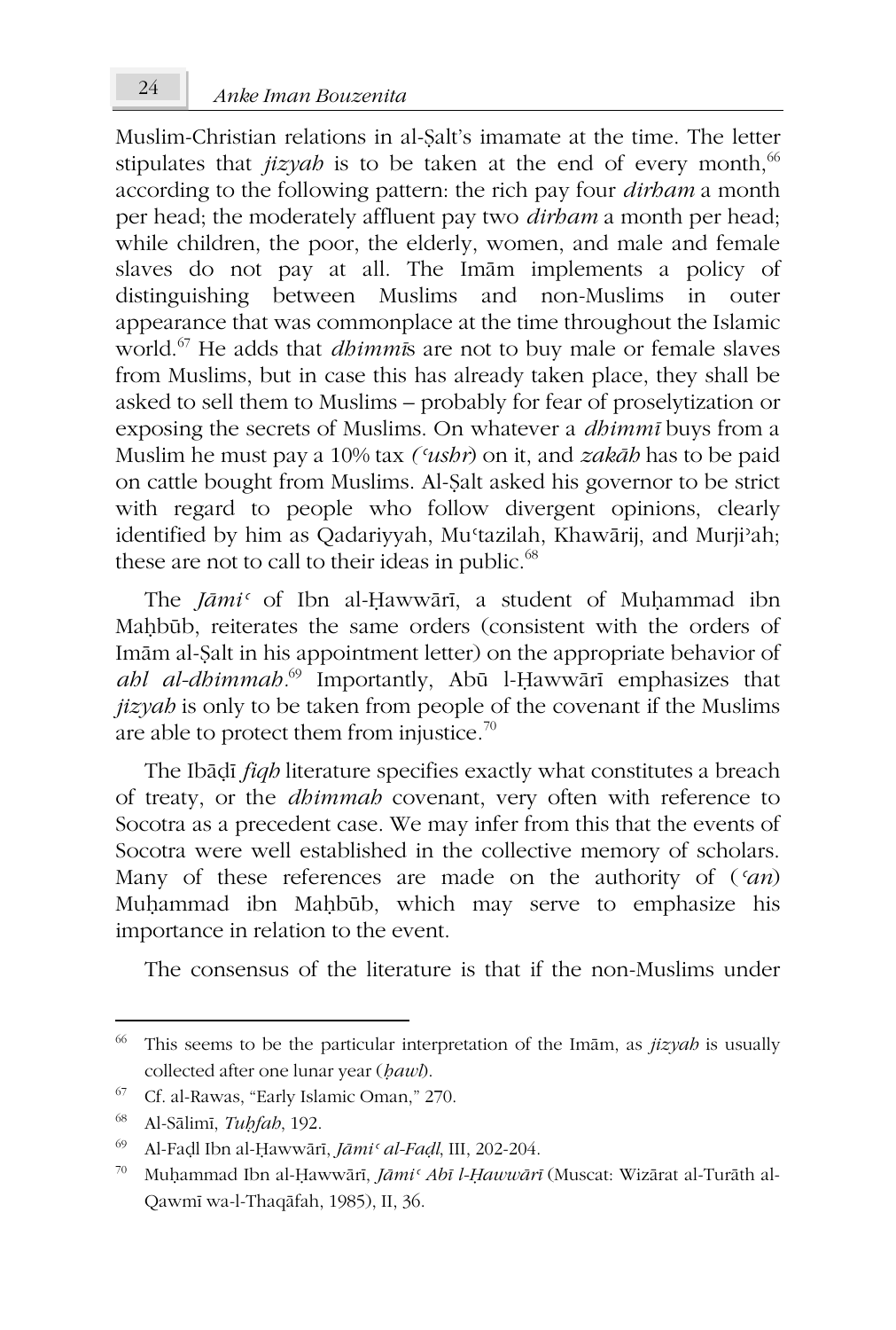covenant commit an aggression, assault, or attack, the state of war returns regarding them; that is, they have thereby broken their treaty.<sup>71</sup> Both Muslims and non-Muslims under covenant are bound by their first treaty.<sup>72</sup> A transgression could consist of assisting military

The Messenger of Allāh (pbuh) also established the *sunnah* that "the lowest of the Muslims gives an *amān* (here: guaranty of security for life and possessions) binding for all of them," and all of the Muslims, the free person, the slave, male and female, have to allow this; and there is no *sulb bi-l-muw* $\bar{a}da$ <sup>*cah*</sup> [ending of war through treaty] between the Muslims and the people of war without the latter deferentially succumbing to the former, through deferment, humbleness, and submission to the rule of Allāh, by paying *jizyah* while being deferential, unless there is strong fear among the Muslims that they prevail over the Muslims due to their great numbers and [the Muslims] fear their [non-Muslims] power. And Allāh, may He be exalted, says: "*Do not faint, and do not grieve, for you will overcome if you are true believers.*" (Q 3:139). And if there is a treaty (*ʿahd*) and *ṣulḥ* between them, it is incumbent upon the Muslims to abide by it; be it limited in time or not; and it is not allowed for any of the Muslims to impose more on them than has been specified in their treaty (*ṣulḥ*); and there is no *ṣulḥ* that contains any display of a call to disbelief, or of honoring it, in *dār al-Islām*. If the disbelievers in *dār al-Islām* transgress aggressively, this is considered a breach of their treaty from their side, and [the state of] war will return regarding them. Abdulrahman al-Sālimī and Wilferd Madelung, eds., *Early Ibāḍī Literature: Abu l-Mundhir Bashīr ibn Muḥammad ibn Maḥbūb:* Kitāb al-Raṣf fī l-tawḥīd*,* Kitāb almuḥārabah *and* Sīra, vol. 75 of *Abhandlungen für die Kunde des Morgenlandes*, ed. Florian C. Reiter (Wiesbaden: Harrassowitz Verlag, 2011), 36-37.

<sup>72</sup> *Bayān al-sharʿ* specifies, on the authority of Muḥammad ibn Maḥbūb:

And from the book, in the answer of Muḥammad ibn Maḥbūb, may Allāh have mercy on him, about the Christians of Socotra and the treaty (*ṣulḥ)*, can they terminate this *ṣulḥ*, or can the Muslims terminate it? He said, "Neither of the two groups can terminate it; they are both bound by their first treaty (*ṣulḥ*). They have to deduct, depending on the number of heads, who has the means for it; not the poor, nor the old, children, and women ..." al-Kindī, *Bayān al-sharʿ*, LXX, 355.

The  $4<sup>th</sup>/10<sup>th</sup>$  century *faqīb* al-Bisyawī refers to the Socotra event in his *Jāmiʿ* within the discussion of buying slaves from *ahl al-ḥarb*:

<sup>71</sup> To draw more extensively on the Ibāḍī *fiqh* heritage, the following excerpts from the *Kitāb al-muḥārabah* of Bashīr ibn Muḥammad ibn Maḥbūb (alive in 273/886), may illustrate the point further. For Bashīr ibn Muḥammad ibn Maḥbūb see Nāṣir and al-Shaybānī, *Muʿjam aʿlām al-Ibāḍiyyah*, 70-71: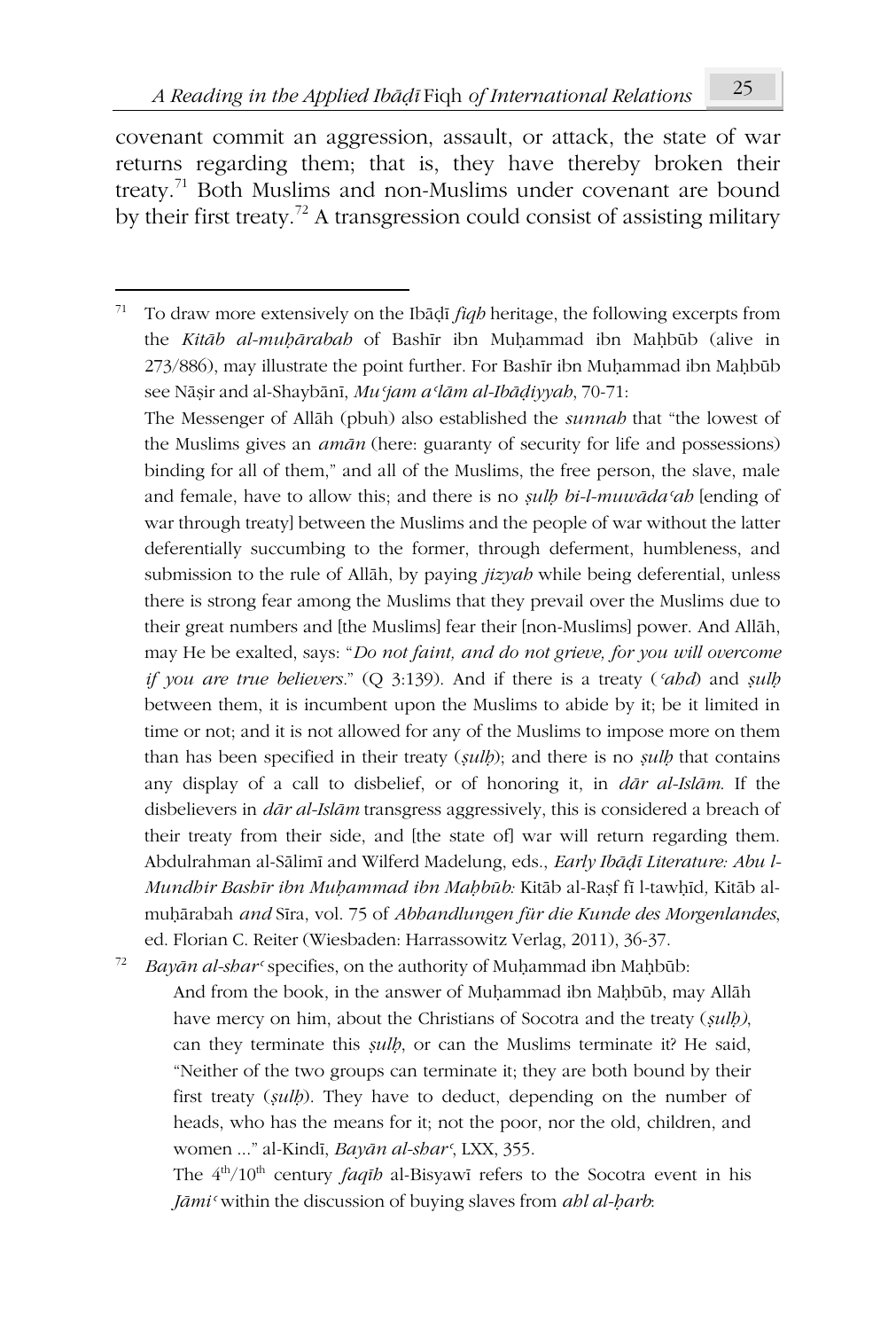aggression by a third party<sup>73</sup> or assaulting Muslim women.

### **VIII. Al-Sālimī's Text: The Letter and Its Interpretation**

The following relies on the translation and interpretation of chosen excerpts of the letter. Al-Siyābī in his *ʿUmān ʿabra l-tārīkh* appraises the letter, as it contains thirty-five verses from the Qurʾān and the contents of more than one hundred prophetic hadīths, and does not leave unanswered any *fiqh* ruling concerning warfare.<sup>74</sup> I have chosen not to translate the Qurʾānic references due to the space limitations of this paper.

### **A. The Letter of Imām al-Ṣalt to His Army**

The letter starts, after the proclamation of faith, with a general reminder of many aspects of Islamic rules and ethics, particularly those that may often be neglected in warfare:

Repent to Allāh for the wrongdoings of the past, and be virtuous in what is left [of your lives] in that which pleases Him. Safeguard your religion, and do not sell your religion for your own or the worldly matters of others. Stay away from whatever is doubtful. Abstain from prohibited desires; lower your gaze lest you fall into illicit sexual relations; protect your intimate parts from what is prohibited (*ḥarām*), and keep your hands and tongues away from the lives, possessions, and honor of people, if you have no legal claim thereupon. Avoid bearing false witness, prohibited food and drink, bad companionship, and flattering the enemy; and return entrusted

<sup>...</sup> and it is not permissible to take the slaves of those who have taken *amān* with him; as it has already been said about the Christians of Socotra and the treaty (*ṣulḥ*) they were under; that neither they nor the Muslims can break the contract, and that they are all of them still under the first contract, and that [*jizyah* is levied] per head, from those who are affluent, [but] not from the poor, nor the elderly, nor children, nor women. Al-Bisyawī, *Jāmiʿ Abī l-Ḥasan al-Bisyawī*, IV, 147-148.

<sup>73</sup> "If the people under covenant (*ahl al-ʿahd*) assist *ahl al-ḥarb* in fighting against the Muslims, they have thereby broken their treaty": Khamīs ibn Saʿīd ibn ʿAlī ibn Masʿūd al-Shaqṣī, *Manhaj al-ṭālibīn wa-balāgh al-rāghibīn*, ed. Muḥammad Kamāl al-Dīn Imām (Muscat: Wizārat al-Awqāf wa-l-Shuʾūn al-Dīniyyah, 2011), X, 318.

<sup>74</sup> Al-Siyābī, *ʿUmān ʿabra-l-tārīkh*, 315.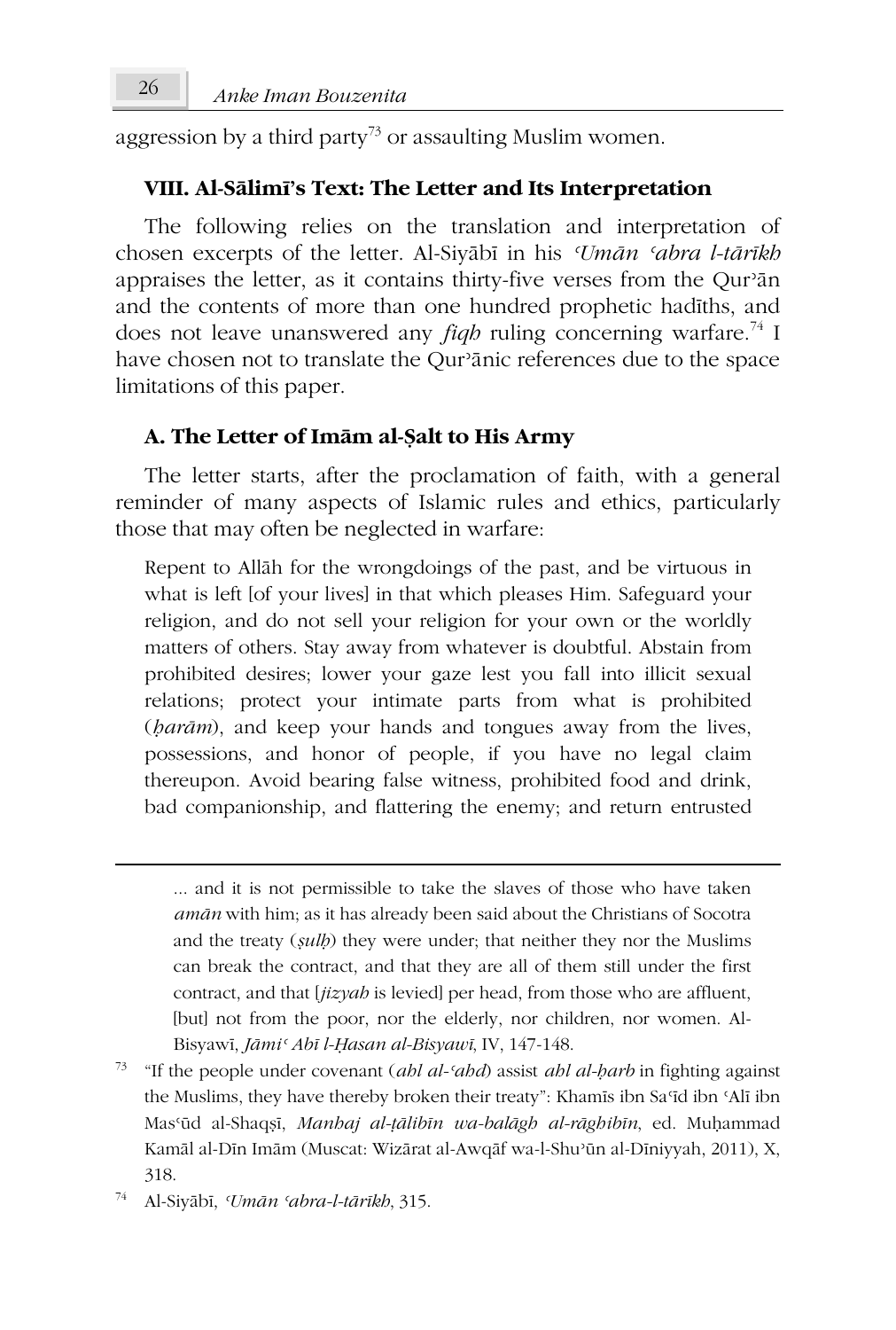goods to their owners.<sup>75</sup>

He also reminds them not to lie or to break a promise, and to perform prayer in its best form and with humility. He calls upon them to understand and accept the provisions (orders) that Allah has given, and not to falter in their obedience to Him for any reason, be it inclination or laziness, as this is a prerequisite for His assistance and victory over the enemy.<sup>76</sup>

The Imām informs his soldiers, whom he addresses as "*yā maʿshar al-shurāt wa-l-mudāfaʿah*," thereby referring to various divisions of the army, $\frac{7}{7}$  of the authority of the people in charge over them as well as "all the people of Socotra, the people of peace and war (*ahl al-silm wa-l-ḥarb*)." Authority includes the collection of *zakāh* and *jizyah*, concluding treaties (*muṣālaḥah* and *musālamah*), and waging war on Christians who break their treaty with Muslims (*ahl al-nakth min al-naṣārá*) or on polytheists who attack Muslims, whether during travel or residence. Authority also entails jurisdiction; the distribution of one third of *ṣadaqāt*; <sup>78</sup> enabling women, when

<sup>75</sup> Al-Sālimī, *Tuḥfah*, 170.

<sup>76</sup> *Ibid*., 171.

<sup>77</sup> *Ibid*. The term *shārī* originally goes back to the Qurʾān 9:3, whereas the theme has a particular connotation in the Ibāḍī legacy; al-Rawas, "Early Islamic Oman," 144-145.; see also Amr Ennami, *Studies in Ibadhism (al-Ibāḍiyah)* (Muscat: Ministry of Endowments and Religious Affairs, 2008), 339-340. From the imamate of al-Julandá ibn Masʿūd, the *shurāt*, a particularly motivated volunteer section of the army, were organized in groups of from 200 to 400 people under a tribal leader, overseen by a fully trained Baṣrī scholar. Wilkinson, *Imamate*, 183-185; al-ʿUbaydlī, *Ḥamlat al-Imām al-Ṣalt ibn Mālik ʿalá jazīrat Suqaṭrá*; al-Rawas, "Early Islamic Oman," 179; The term *mudāfaʿah* (defenders) refers to a particular division of the army.

<sup>78</sup> The term *ṣadaqāt* is usually used synonymously for *zakāh*; it seems to have been the interpretation of the Imām to distribute one-third of the *zakāh* among the poor people on the island, while two-thirds are to be brought back to him (cf. *Tuḥfah,* 180, where the same stipulation is made). This seems to be the particular interpretation of the Imām in terms of warfare and may be understood as his *ijtihād*. *Zakāh* money is to be distributed, according to the Qurʾān 9:60, among eight categories of recipients. The Imām does not mention the other categories of recipients, probably as these are already known and not applicable to the situation at hand. He therefore focuses on the one-third that ought to be distributed among the poor (*al-fuqarāʾ*). Along the same lines, al-Ṣalt's letter to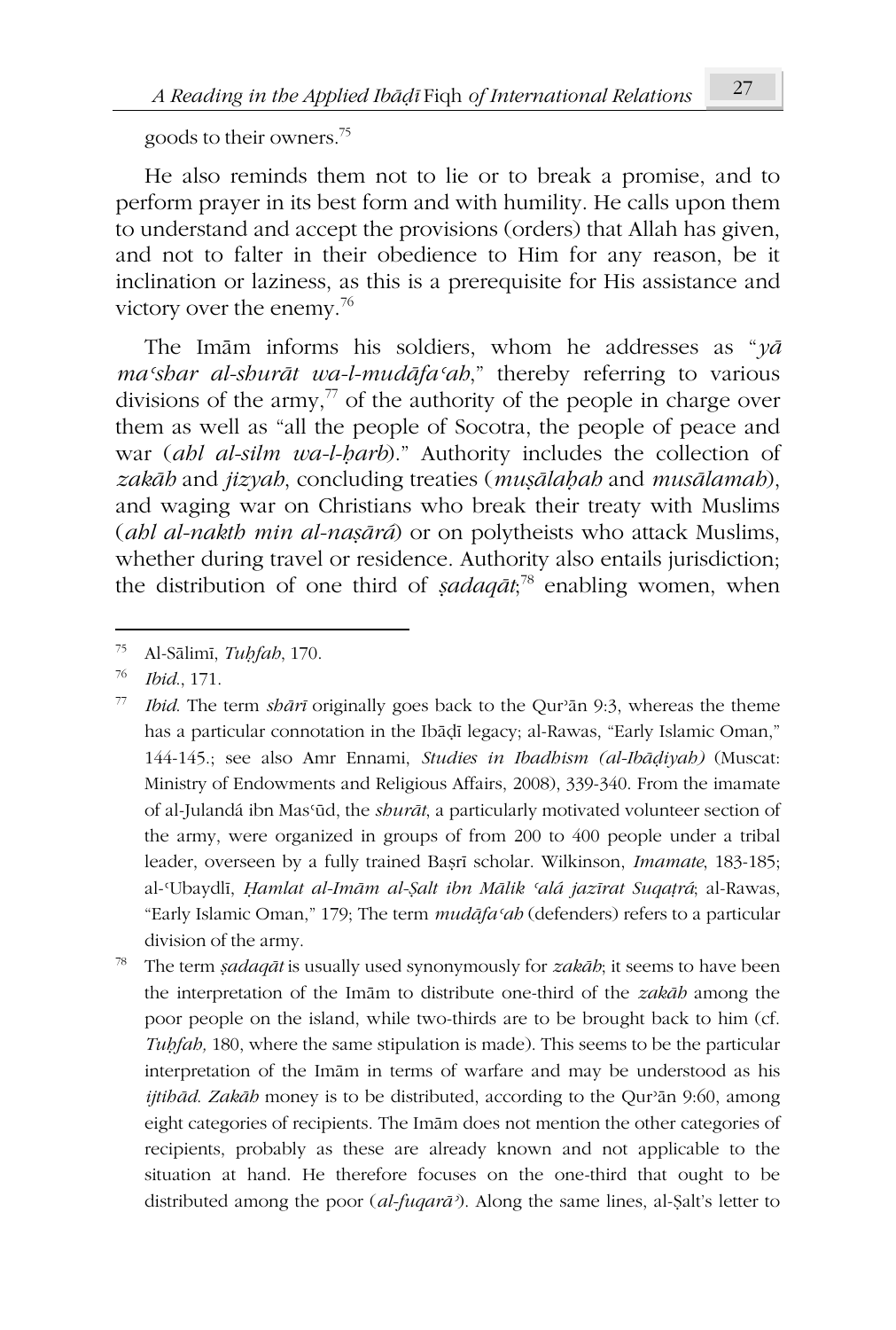they cannot rely on their own guardians, to marry according to their wishes with a dowry of no less than four *dirham*s; guardianship over orphans and missing persons in financial matters; levying *zakāh* on the wealth of orphans; and implementing the right of maintenance for women.

In his letter, al-Ṣalt emphasizes the need to listen to and obey the two appointed leaders, Muḥammad ibn ʿAshīrah and Saʿīd ibn Shaml $\bar{a}$ l.<sup>79</sup> The authority of these military leaders is comprehensive and comparable to that of a governor. No mention of these military leaders is found in the biographical literature.<sup>80</sup> An 'Ashīrah ibn 'Abd Allāh is mentioned as governor of Samāʾil during the rule of Imām Ghassān; it is, however, not verifiable if this is one and the same person.<sup>81</sup> It is striking that their tribal affiliation, although well known, is not mentioned, and this may be neither coincidence nor neglect. It may have been deliberately not mentioned so as to overcome any form of tribalism during the campaign.

Important to note here is that the letter is addressed to all the troops, not to the military leaders alone. This speaks to a high degree of transparency as well as to intentionality in creating a sense of a common destiny and shared responsibility: simple soldiers are thereby asked to take responsibility for their own and their leaders' actions.<sup>82</sup> The practice of appointing substitutes for the military leaders should they be killed or incapacitated is an important part of military strategy and goes back to the Prophet's practice at the battle of Mūtah in 8/629. On another level, it reveals that the Socotra campaign was a major event with an expected high toll among the troops.

The Imām explicitly calls upon his soldiers to consult and support their appointed leaders and to uphold the highest of ethics, even

<sup>82</sup> *Ibid*., 57.

the newly appointed *wālī* of Sohar (in *Tuḥfah*, 184ff.) specifies *zakāh* collection and mentions the distribution of one-third among the poor (see *Tuḥfah*, 190ff.); the distributors  $(su \, \tilde{a}b)$  are not to count their sustenance from that third, which indeed hints at another category mentioned in the Qurʾān, *al-ʿāmilīn ʿalayhā*: those in charge of collecting and distributing *zakāh*.

<sup>79</sup> Al-Sālimī, *Tuḥfah*, 171-172.

<sup>80</sup> Al-Riyāmī, *Qaḍiyyat ʿazl al-Imām al-Ṣalt*, 54.

<sup>81</sup> *Ibid*.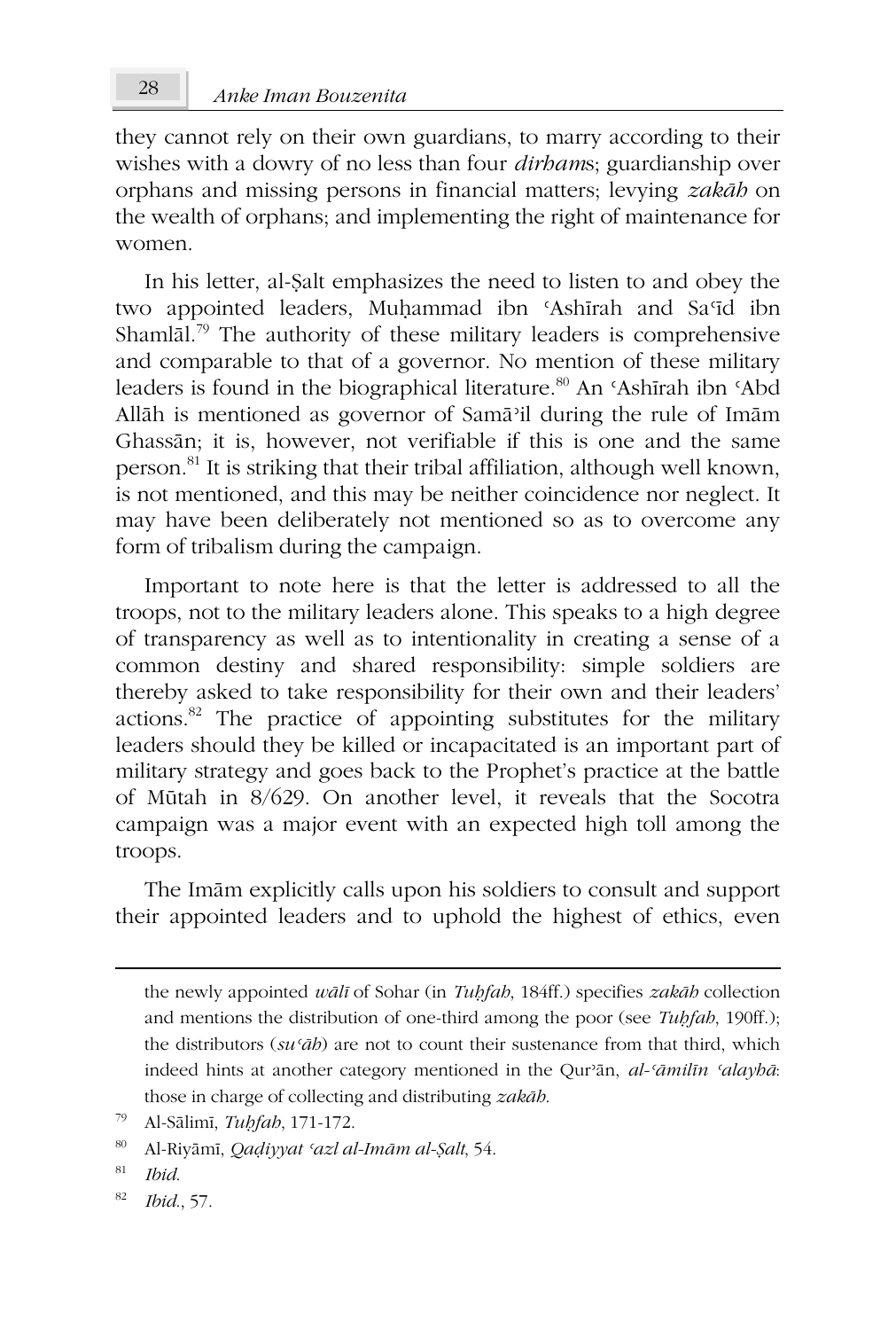amongst themselves, in order to strengthen their solidarity. He points out the importance of abiding by the Islamic rules of brotherhood and solidarity, so as to be granted success and victory from Allah. With regard to military tactics, al-Ṣalt asks the troops to take care that the steersmen do not to let their boats disperse too far away from each other, and not to precede one another, so that they stay within calling reach: a vitally important command, given the number of boats and the limited means of communication at the time.

Once they reach the island, they are to discuss and consult among themselves, and hope that Allah does not let them unite in misguidance. Following the principle of consultation or *shūrá*, one of the basic distinctions of the Islamic political system, is a recurrent theme in this letter. Instead of instilling in his soldiers' lust for revenge, or activating stereotypical dehumanizing imagery of the enemy, which throughout the history of humankind has remained a rather common means to direct soldiers against their adversaries, the Imām expresses a distinctively Islamic approach:

And convey to them, through your messengers, that they are safe (*āminūn*) as regards their lives, and women and children, and possessions, and that you abide by the prior covenant between them and the Muslims, through treaty (*ʿahd*), *dhimmah*, and *jizyah*, and that these will neither be broken nor changed. And ask them to bring you their *jizyah*. 83

It seems to be the analysis of al-Ṣalt, either based on previous information or due to his political and strategic analysis, that some, but not all, of the Christians in Socotra have broken their treaty with the Muslims. He therefore builds on reminding the community of *ahl al-dhimmah* of their covenant with the Muslims, whereby the *jizyah* is a symbol of submission to Islamic rule; hence, he insists that *jizyah* must be brought to the army. To restore the security of Islamic rule is therefore the aim of the military envoy, rather than taking revenge for the events.

He further asks the troops to send to the insurgents people of their choice, and to choose from among the best and most trustworthy

<sup>83</sup> Al-Sālimī, *Tuḥfah*, 174.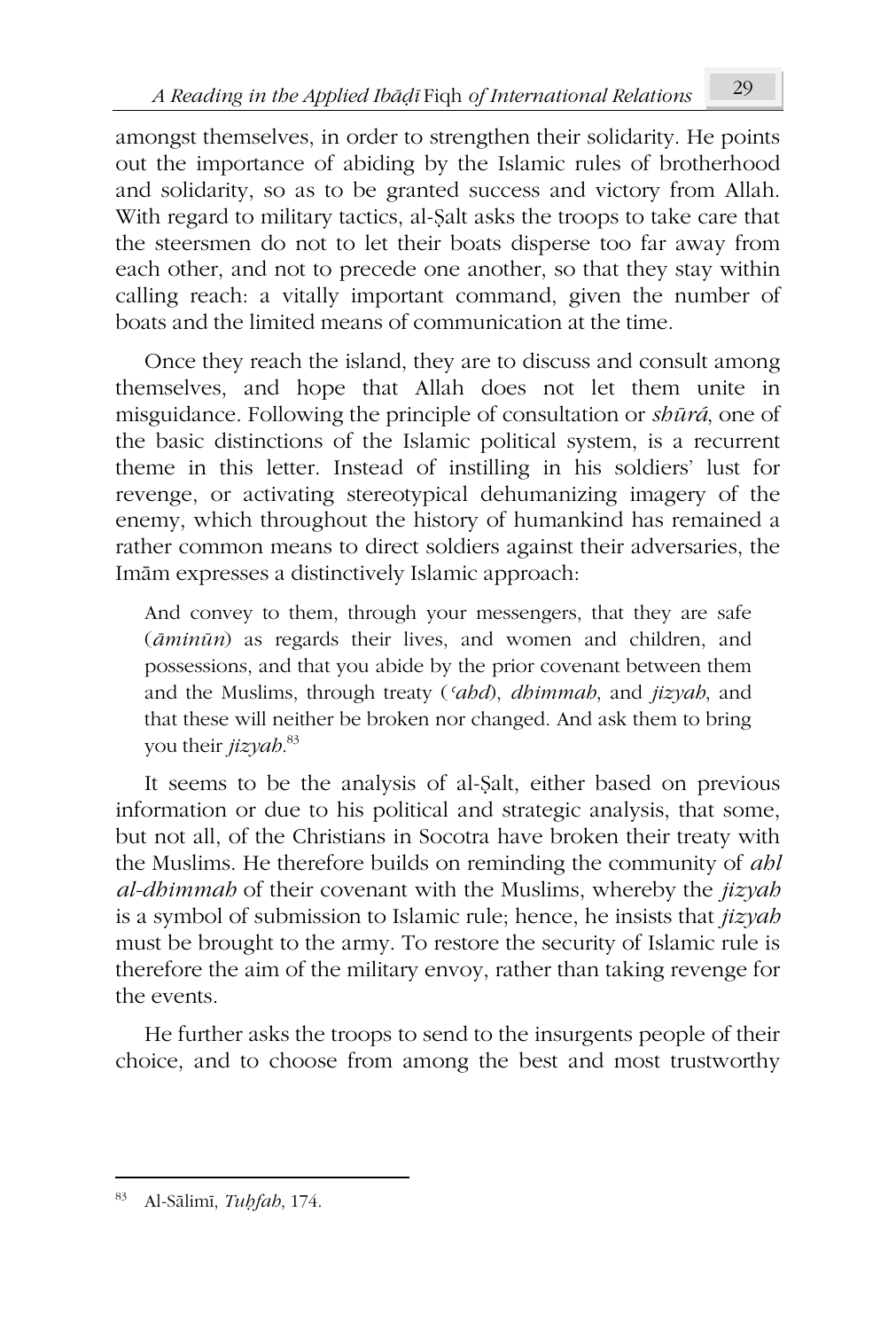Muslims<sup>84</sup> two representatives, or if they cannot find two who meet the conditions, only one, and "ask them to convey to the insurgents, on my behalf and on yours, to enter Islam, perform prayers and pay  $zak\bar{a}b$ , to respect the rights of Allah,<sup>85</sup> and abstain from disobeying Him; if they accept this, it is the better choice, and will erase whatever they have committed before."<sup>86</sup>

The order to choose two (or even one) trustworthy Muslims from the local population to be sent as negotiators to the insurgents may throw some light on the ethnic and religious demographics of the island's inhabitants; this order would only make sense if the local Muslims, who are supposedly and on the basis of the abovementioned terminological distinction not affiliated with the Ibāḍī school, shared a language and/or ethnic background with the insurgent Christians, thereby facilitating negotiations. The key to understand this order may be that both Christians and non-Ibāḍī Muslims have Mahrī origins, as mentioned earlier.

In case they do not accept the offer to become Muslim, the insurgents are to be asked to repent, to return to their first covenant with the Muslims, and to release any Muslim women still in their hands. They are to be given a specified time limit for this. The Imām emphasizes that the Muslim envoys are not to marry from among the insurgents until all of the enslaved Muslim women are released. Those of the insurgent non-Muslims (*ahl al-ḥarb*) who submit, repent, and release the Muslim womenfolk are not to be killed; womenfolk and children are not to be enslaved, nor possessions taken; it is not permissible to betray them, whether in the short or long term. However, the troops are to make sure that these people do not evade and convince their fellow insurgents to follow their ways. *Jizyah* is to be taken from those people. *Jizyah* is not accepted, however, from those who want to send it, staying in their homes, without repenting their deeds. Those who do surrender are to be safe

<sup>84</sup> The term used here is *ahl al-ṣalāh*, "people of the prayer;" it is synonymously used with *ahl al-qiblah* in Ibāḍī terminology to designate Muslims of other schools.

<sup>85</sup> Under *ḥaqq Allāh*, as compared to *ḥaqq al-ʿibād*, fall those rights that target the general welfare, such as prescribed penalties (*ḥudūd*), *zakāh*, and expiations (*kaffārāt*); Majmūʿah min al-bāḥithīn, *Muʿjam muṣṭalaḥāt al-Ibāḍiyyah*, 2nd ed. (Salṭanat ʿUmān: Wizārat al-Awqāf wa-l-Shuʾūn al-Dīniyyah, 2012), I, 266.

<sup>86</sup> Al-Sālimī, *Tuḥfah*, 174.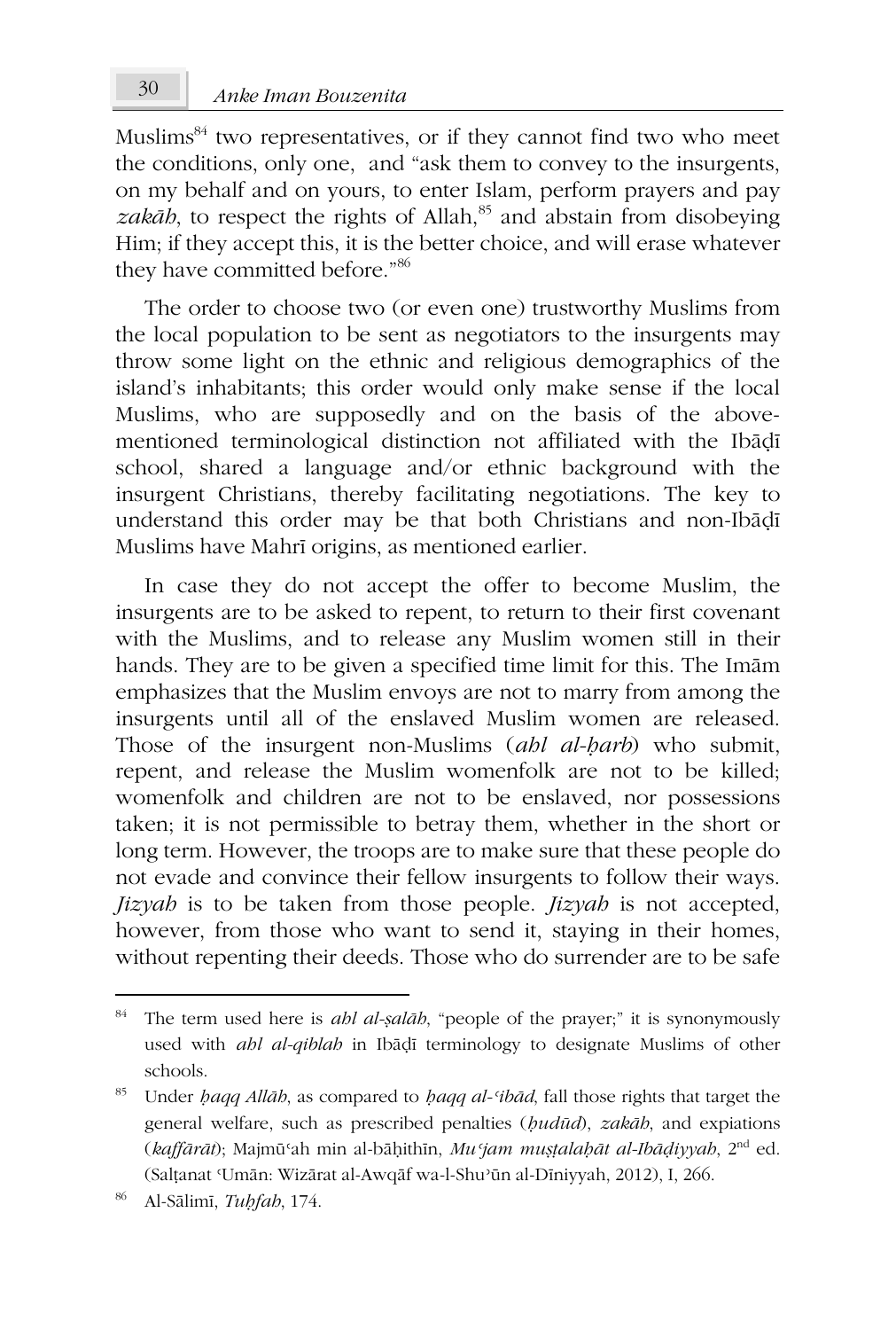in the captivity of the Muslims, with appropriate treatment in terms of food and drink, until they reach the *wālī* of the Muslims. This stipulation implies that legal action will be taken for the preceding rebellion<sup>87</sup>

In case they refuse both options (accepting Islam or repenting from their deeds and returning to their initial covenant with the Muslims), and this refusal is established by two, or even one trustworthy person from among the Muslims (*ahl al-ṣalāh*) whose integrity in conveying information is trusted, al-Ṣalt orders his followers to fight them, inclusive of the permission to employ cunning ruses and to enslave women and those children born to them during the period in which the treaty was breached. Those born during the time of the treaty are not to be enslaved. He later stipulates that, in case of doubt about their time of birth, they are not to be enslaved.<sup>88</sup>

The pages of the letter that follow are filled with rulings concerning war booty. The Imām first emphasizes that no part of the booty, be it small or large, neither thread nor needle, is permissible for use; he underlines that it is prohibited (*ḥarām*) to have sexual

Al-Kindī explicitly refers to Socotra in his *al-Muṣannaf*:

Case Study. Abū ʿAbd Allāh, to Ghassān, about the women of the people of Socotra who broke their treaty: If a woman from them says, "I did not fight, and did not break any treaty," is it permissible to enslave women for the offenses committed by men? Yes, it is permissible to enslave their women, when they [the men] have waged war. Enslavement concerns women and those born after breaking the treaty, even if they have not waged war. This has been established in the Sunnah of the Messenger of Allah (pbuh). Al-Kindī, *al-Muṣannaf*, XI, 154.

<sup>87</sup> *Ibid*.

<sup>88</sup> *Ibid*., 179. The same ruling resonates in Ibāḍī *fiqh* compendia, such as Bashīr ibn Muḥammad ibn Maḥbūb's *Kitāb al-muḥārabah*: "As to those who commit aggression (*al-muḥāribūn*) after they had already entered peace and were under treaty, whosoever is born of their children during their state of breaking the treaty and annulling their *dhimmah* status is enslaved, regardless of whether they are Arabs or not; as for those who were born during the time of the covenant, they are not to be enslaved." Al-Sālimī*, Early Ibāḍī Literature*, 38. Cf. al-Shaqṣī's *Manhaj al-ṭālibīn*: "Whosoever from *ahl al-dhimmah* breaks their treaty, their blood is permissible, and their wealth is booty, their women and children who were born after the treaty was broken are enslaved." (V, 98).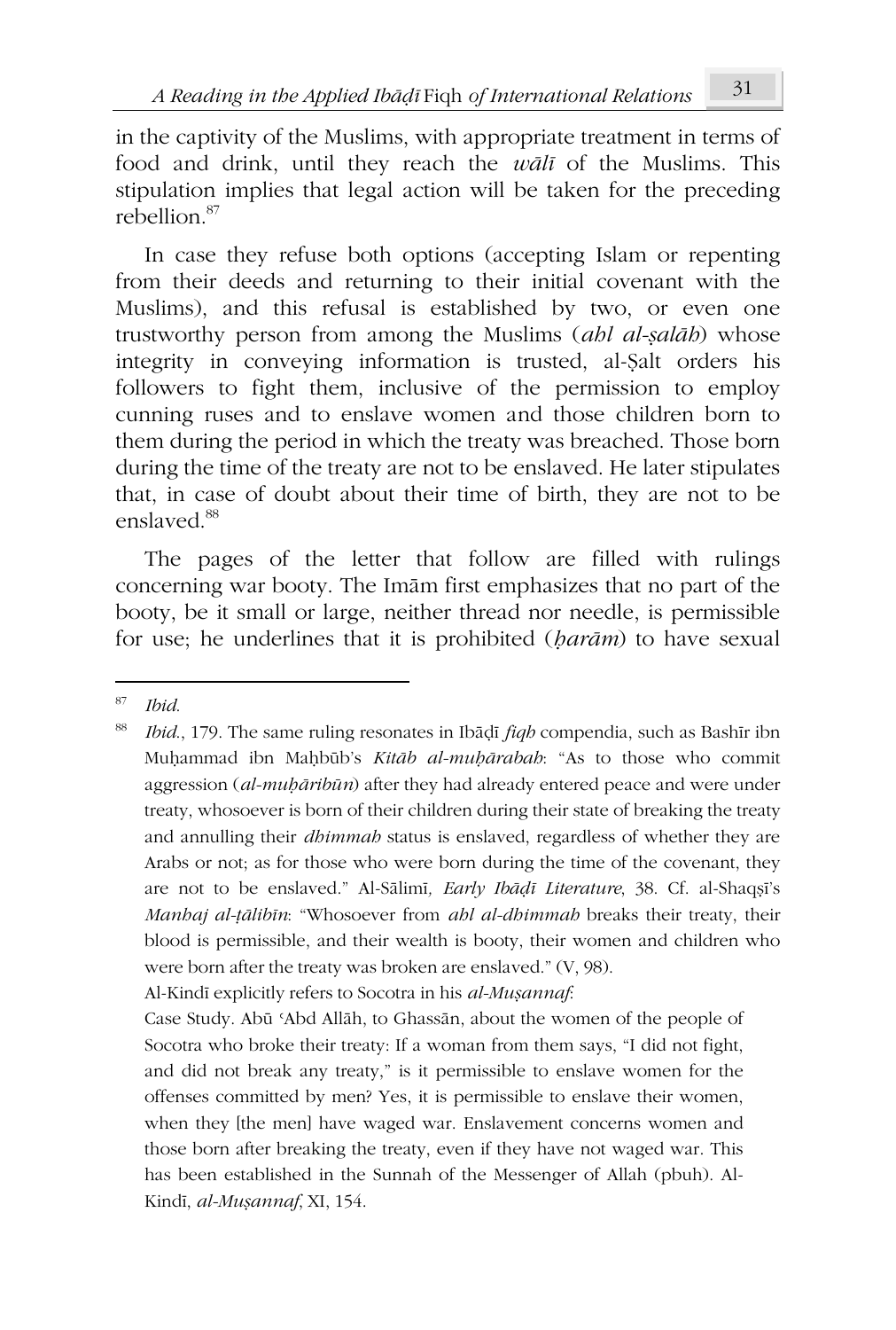intercourse with captured women (*sabāyā*); that embezzling from war booty is a shameful act and will be punished by hellfire.<sup>89</sup> Once the booty is sold, one fifth (*khums*) <sup>90</sup> is to be withheld by the people in charge of this, Muhammad ibn 'Ashīrah, and Sa'īd ibn Shamlān, and in case something happens to them, Ḥāzim ibn Hammām, ʿAbd al-Wahhāb ibn Yazīd, and ʿUmar ibn Tamīm would replace them. He reiterates mention of the people in charge as if to erase any doubt regarding their comprehensive authority. Captured women and children are to be brought to the Imām and not sold. During this time, they are to be sustained from the *khums*. 91

At a later stage in the letter, he again refers to the distribution of booty: nothing may be kept of weapons, food, cattle or furniture, be it little or much: whatever cannot be carried is to be sold by Muḥammad ibn ʿAshīrah and Saʿīd ibn Shamlāl; the *khums* of it is to be sent to the Imām, while the remaining four-fifths are to be distributed in equal shares among those who participated in the war.<sup>92</sup> It is noteworthy that the letter does not refer to the discussion common in *fiqh* compendia on the shares for infantrymen versus cavalrymen; this is not an issue particular to the Ibāḍī school; $^{93}$  rather, it is more likely that the letter does not discuss it because al-Ṣalt's army did not rely on horses in this battle.

A distinctive feature in these orders is that, although the war booty is collected, whatever cannot be transported back to Oman is to be sold, the *khums* deducted, and equal shares of the remaining fourfifths allotted among the soldiers who partake in warfare. The Imām exempts captured women and children from this. They are not to be sold and obviously are not part of the soldiers' shares; sexual

<sup>89</sup> For a discussion of defalcation from war booty (*ghulūl*) see Jumayyil ibn Khamīs al-Saʿdī, *Qāmūs al-sharīʿah al-ḥāwī ṭuruqahā al-wasīʿah: mawsūʿah ḍakhmah taḍumm tisʿīn juzʾan fī mukhtalaf funūn al-sharīʿah muqābalatan ʿalá makhṭūṭātihā* (Muscat: Maktabat al-Jīl al-Wāʿid, 2015), LXXXIX, 308.

<sup>90</sup> *Khums*, one-fifth of the war booty, is to be allotted to *bayt al-māl* (the state treasury), to be distributed among specified groups: see Q 8:41.

<sup>91</sup> "*min māl Allāh min al-ghanāʾim*" (al-Sālimī, *Tuḥfah*, 176); "*min māl Allāh min al-maghānim*" (al-Sālimī, *Tuḥfah*, 179).

<sup>92</sup> *Ibid*.

<sup>93</sup> Cf. al-Shaqṣī, who mentions a distribution of two shares to the cavalryman and one to the infantryman (*Manhaj al-ṭālibīn*, V, 95); see also the discussion in al-Saʿdī, *Qāmūs al-sharīʿah*, LXXXIX, 293-299.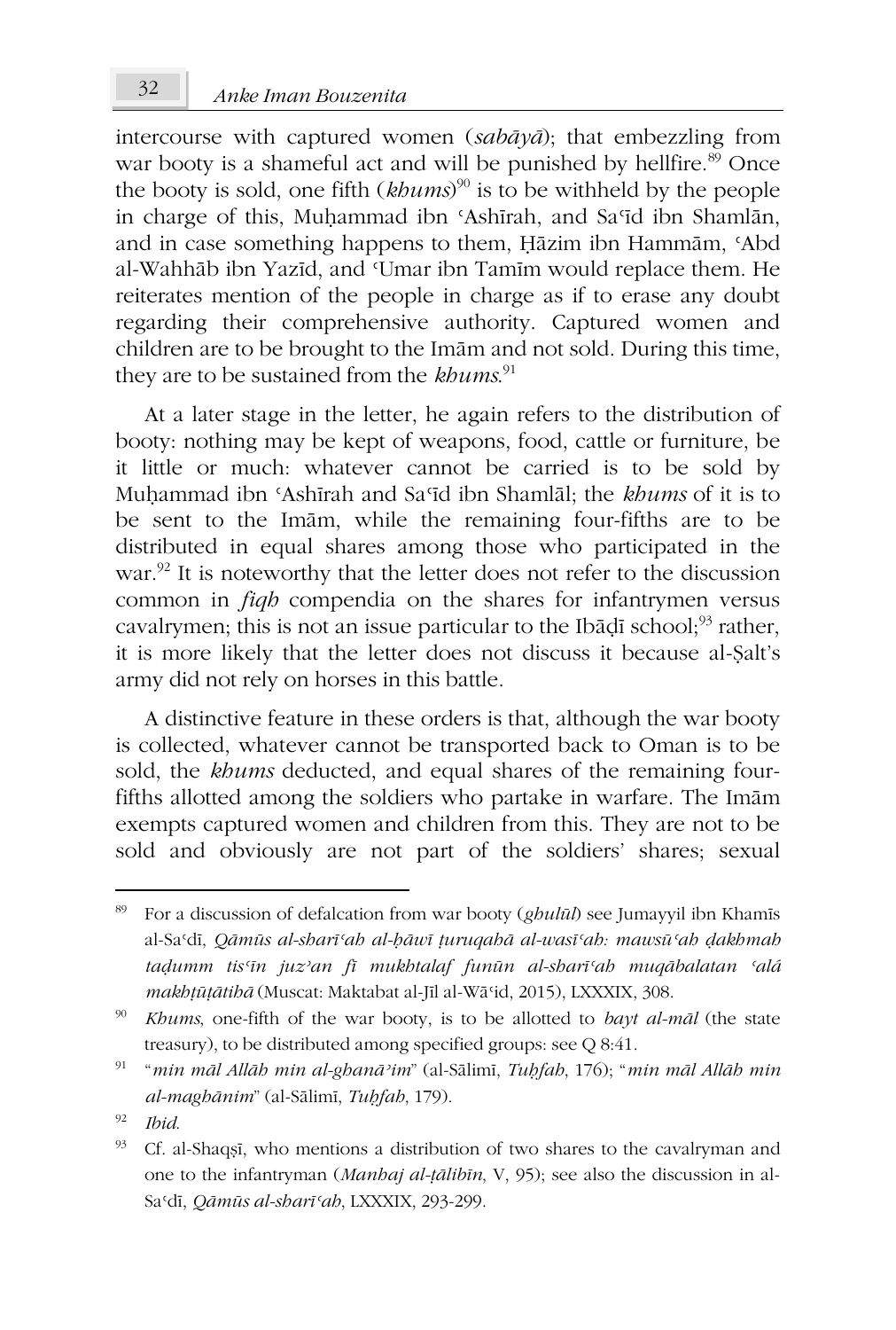intercourse with these women is prohibited. Generally referred to as *sabāyā*, the overall tenor of the *fiqh* compendia (of all schools) is that intercourse with captured women is permissible under certain conditions, among which that they are allotted in a soldier's share.<sup>94</sup> It seems to be the Imām's *ijtihād* to exempt women and children from the soldiers' shares.<sup>95</sup> Given the circumstances that triggered the campaign, in which Muslim women were captured, enslaved, and raped by the Christian insurgents, it seems that al-Ṣalt wants to emphasize the distinctively more ethical dimension of Islamic warfare in this regard.

In case of doubt concerning the insurgents' refusal of both options (Islam or repentance and surrender), no cunning ruses or killing are to be carried out, and no captives or booty are to be taken. Interestingly, the case of doubt is established through the witnesses: "If neither two men nor one of the Muslims whom you trust is available as a messenger to inform them of evidence against them and transmit their answer..."<sup>96</sup> This point is mentioned repeatedly, just as the three choices of Islam, repentance and return to the former treaty, or fighting are reiterated several times, as if to ascertain that the message reaches all of the soldiers involved.

And it was said that ʿUmar told his son: "Do not commit adultery, and do not have intercourse with a (captive women) from the booty, as it is not allowed for a man to have intercourse with a woman until she has been allotted to him in his share, and not before her womb is proven empty, and he teaches her the great ablution (*ghusl*) from the greater ritual impurity and he teaches her prayer and shaving her private parts (*ḥalq al-ʿānah*) after her conversion to Islam.'" *Jāmiʿ*, IV, 149.

<sup>94</sup> Anke Bouzenita, *ʿAbdarraḥmān al-Auzāʿī – ein Rechtsgelehrter des 2. Jahrhunderts d.H. und sein Beitrag zu den Siyar. Erarbeitet auf der Grundlage des k. ar-Radd ʿalā siyar al-Auzāʿī*, Islamkundliche Untersuchungen, Band 240 (Berlin: Klaus Schwarz Verlag, 2001), 218-220.

<sup>&</sup>lt;sup>95</sup> There is, however, an ambiguity in the letter; where it states on p. 179, "and whoever makes booty and womenfolk fall into his hands, he shall fear Allāh and not have intercourse with them, until he sells them and retains their price," whereas the previous order was that women and children in captivity are not to be sold, but sent to the Imām. The focus on the prohibition of intercourse is persistent, however. It is hoped that this ambiguity may be resolved through an analysis of the manuscript, should it be found. Al-Bisyawī specifies:

<sup>96</sup> Al-Sālimī, *Tuḥfah*, 176.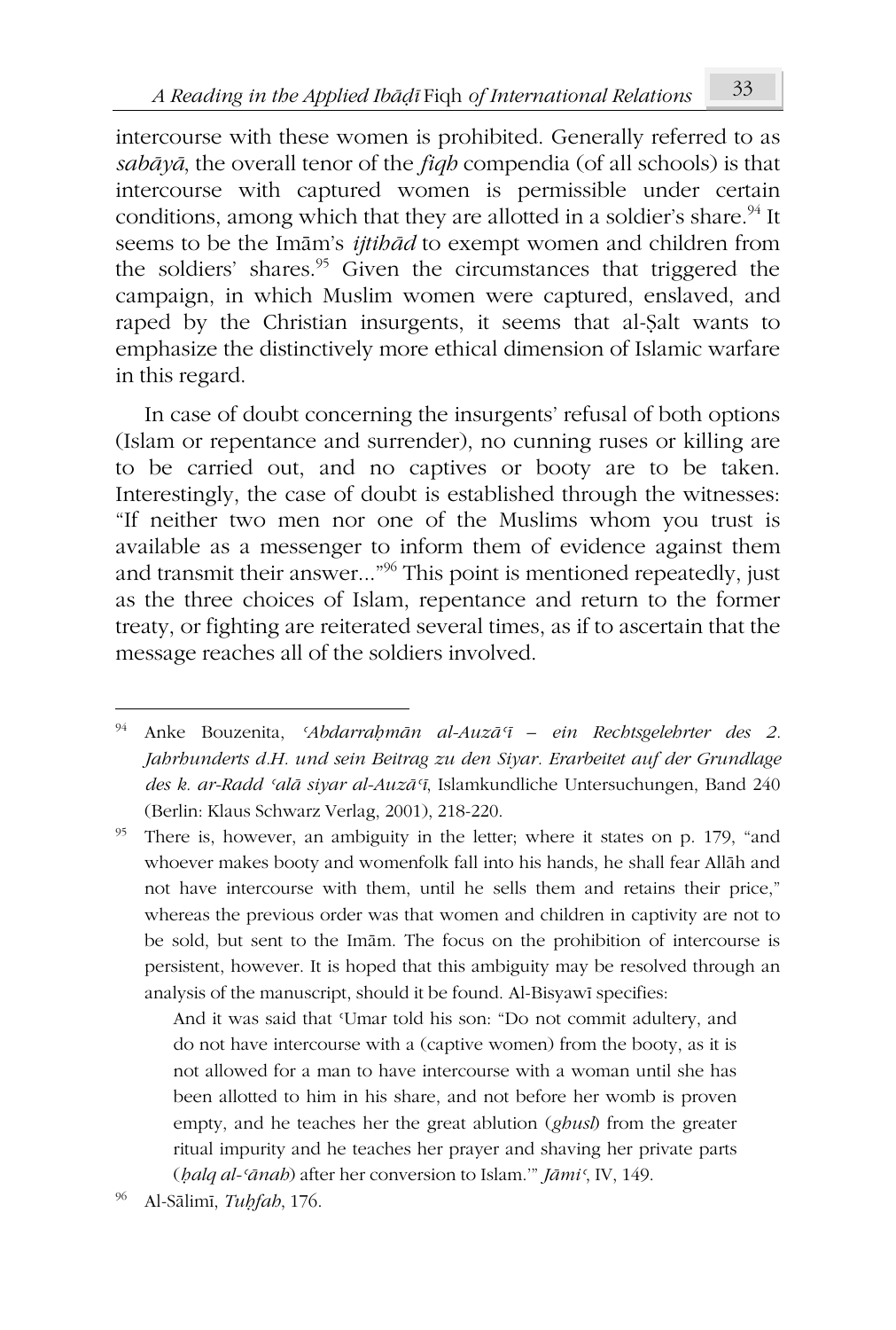### **B. Fighting as the Last Resort**

One of the most striking elements of this letter may be that, although the Imām dispatches his troops in great numbers to restore the island of Socotra to Islamic rule upon a breach of treaty and insurgence on the part of some Christian *dhimmī*, he still advises his troops to take the same steps that are taken during a military campaign to open a territory to Islam, rather than to wage a campaign of punishment or retribution: namely, to call them to Islam, and if they refuse, they are to pay the *jizyah* and thereby succumb to Islamic rule, and only to fight them when those two options are forfeited.<sup>97</sup> As the insurgents had already been under covenant and broke it, and the island of Socotra was legally under Islamic rule, al-Ṣalt could have advised his soldiers to fight, kill, and punish. In his legacy, military combat is definitely described as the last resort, and the Imām is adamant about seeing all the Islamic ethical standards of warfare applied if fighting were deemed necessary.

The strict adherence to giving these options of Islam, *dhimmah*, or fighting is pervasive in the *fiqh* literature of the Ibadi school.<sup>98</sup> Al-Kindī, author of *al-Muṣannaf*, refers to the Socotra case in his chapter on the people of the covenant, their treaty, breach of treaty, and the legal rules for both cases, in the dictum of Muḥammad ibn Maḥbūb, the content of which is identical with al-Ṣalt's legacy. Upon a breach of treaty, *ahl al-ḥarb* are first asked to embrace Islam; in case they decline, they are asked to return to the terms of treaty; in case they refuse, it is permissible to fight them, their lives and possessions are permissible, and those of their children born after breaking the treaty may be enslaved.<sup>99</sup> The same terms of *jizyah* are reiterated, again on the authority of Muḥammad ibn Mahbūb.<sup>100</sup>

<sup>97</sup> Farḥāt al-Jaʿbīrī also draws a parallel to the sermons of Ṭālib al-Ḥaqq and his military leader, Abū Ḥamzah al-Shārī, which specify the Ibāḍī "law of jihād for the sake of Allāh," and this was implemented in all of their combats. al-Ja<sup>c</sup>bīrī, al-*Tadwīn al-fiqhī*, 63.

<sup>&</sup>lt;sup>98</sup> Striking is the emphasis on the necessity for the call to Islam prior to any military action, be it against *mushrikūn* (polytheists), *murtaddūn* (renegades) or *bughāt* (rebels); cf. *Jāmiʿ Abī l-Ḥawwārī*, I, 78ff., and more particularly, *Jāmiʿ al-Faḍl Ibn al-Ḥawwārī*, II, 127-138.

<sup>99</sup> Al-Kindī, *al-Muṣannaf*, XI, 150-157.

<sup>100</sup> *Ibid*., 153.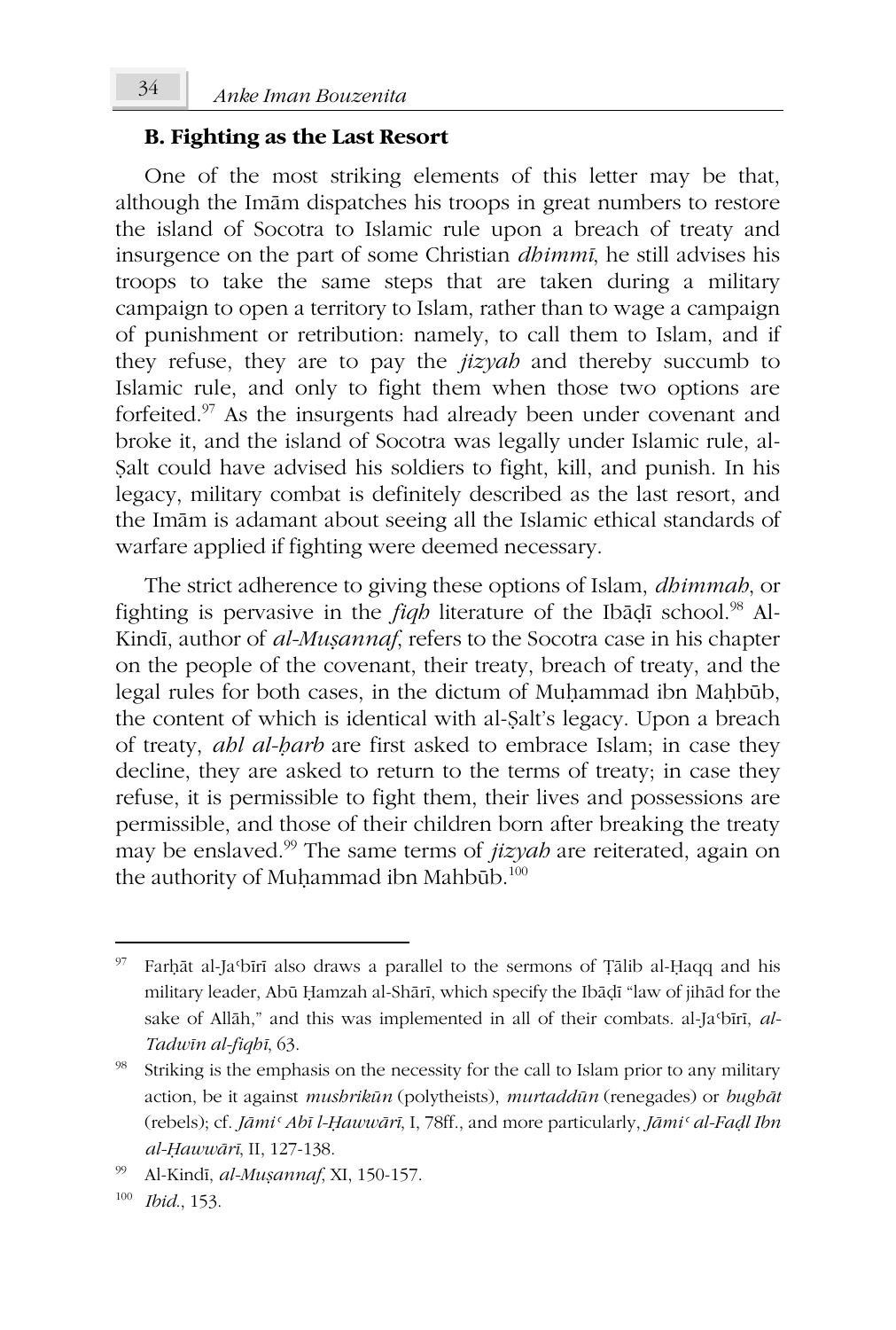The *sīrah* of Muḥammad ibn Maḥbūb to the people of the Maghrib has an extensive discussion on the necessity to call every adversary to Islam before taking up any military action:

The same applies to the polytheists, if the Muslims raid them, regardless of whether they are under *dhimmah* and covenant or not; so if they [the Muslims] enter their territory, they must neither kill, nor enslave, nor take spoils of war before they call them to Islam. If they called them, and they rejected the call, it is permissible to fight them, to enslave their children, and to take their possessions as spoils.<sup>101</sup>

The Imām also gives advice for the organization of warfare: the positioning and formation of lines and flanks, the possibility of setting up an ambush, and how to keep motivation high.<sup>102</sup> The motto of the soldiers should be "There is no deity but Allāh, and Muḥammad is His messenger; rule belongs only to Allāh, and no authority is due to whoever does not govern by what Allāh has revealed, in dissolution, disassociation and separation from all the enemies of Allāh."<sup>103</sup> With his reference to *barāʾah* (disavowal, disassociation), he uses themes of particular importance for the Ibāḍī school.<sup>104</sup>

Although no explicit reference is made to Ibāḍī teachings in the letter other than what can be inferred through the particular terminology, such as the above-mentioned focus on dissolution and disassociation (here: khul<sup>an</sup> wa-barā<sup>,</sup>at<sup>an</sup>; usually *al-walāyah wa-lbarāʾah*: loyalty and disavowal), the letter mentions the Muslims in Oman as being in charge on the island:

<sup>101</sup> Kāshif, *al-Siyar wa-l-jawābāt*, 251; The part on warfare in this *sīrah* is not identical with the Imām's legacy.

<sup>102</sup> Al-Sālimī, *Tuḥfah*, 177.

<sup>103</sup> *Ibid*., 178.

<sup>&</sup>lt;sup>104</sup> For reasons of space restrictions, I will not discuss the concept in this paper. For an explanation of the Ibāḍī system of *walāyah* and *barāʾah* see Ennami, *Studies in Ibadhism,* 286-309. Of the many Orientalist works on the topic, see Valerie J. Hoffman, "Ibāḍī Scholars on Association and Dissociation, from the 10<sup>th</sup> to the 21<sup>st</sup> Century," in *Ibāḍī Jurisprudence. Origins, Developments and Cases: Studies on Ibadism and Oman*, Barbara Michalak-Pikulska and Reinhard Eisener, eds., vol. 6 of *Studies on Ibadism and Oman*, Abdulrahman Al Salimi and Heinz Gaube, eds., 185-193; Yohei Kondo, "Ibāḍī Discussions on Conversion and Commitment," *Muslim World* 105, no. 2 (2015), 224-235, https://doi.org/10.1111 /muwo.12093.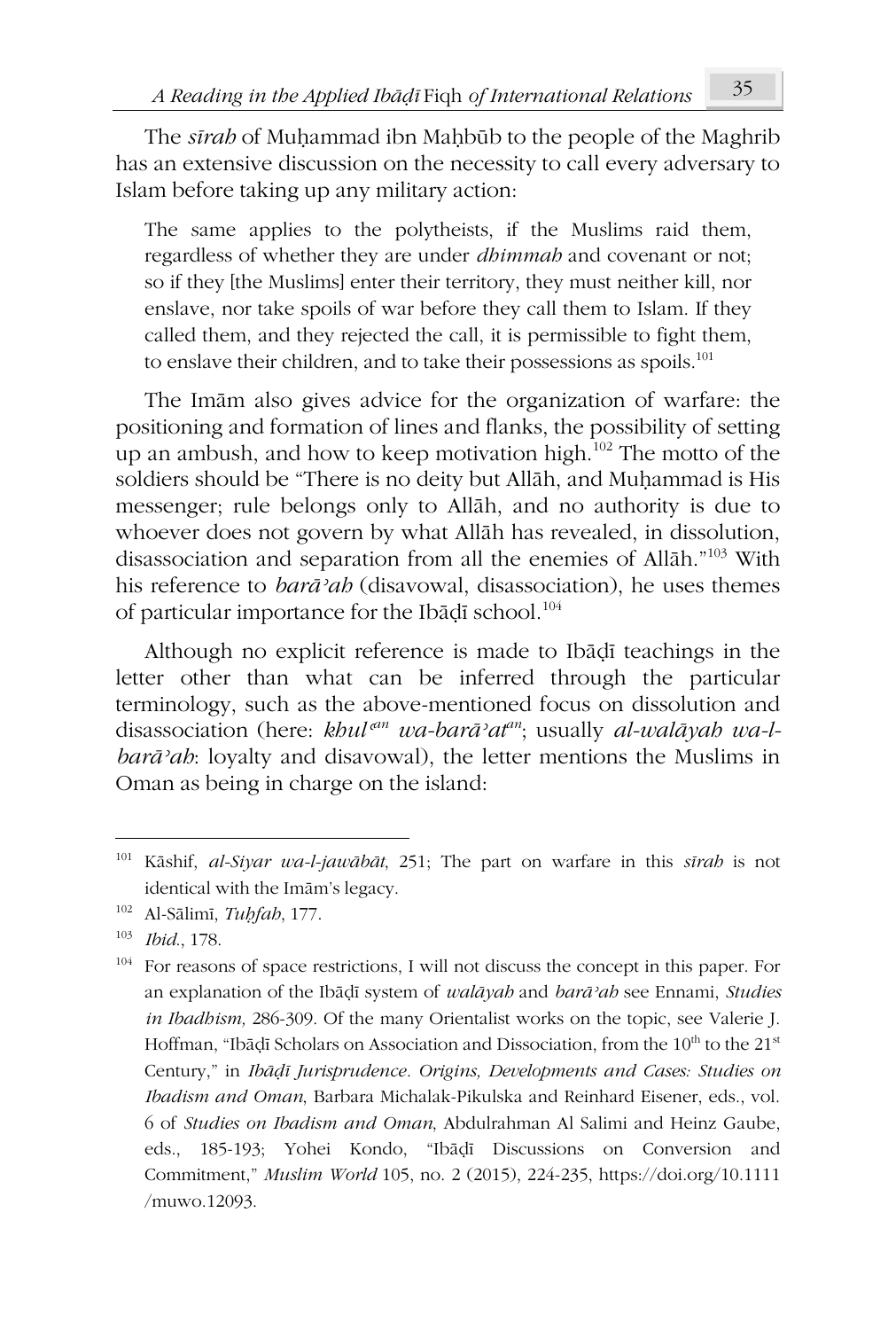If they (the army) reach them (the insurgents), they shall call them to Islam and to accept it; if they respond, it is accepted from them; and if they dislike it, they shall call them to be true to their covenant and return from insurgence to the rule of the Our'an and the rule of its people, the Muslims in Oman.<sup>105</sup>

The letter contains at least one particularly Omani phrase: "and say, as your brothers have said: 'Even if they beat us until we reach *al-Ghāf* in Oman, until we know that truth is with us, and falsehood with them, and that they are Satan's party, while you are the party of the Merciful'.<sup>"106</sup> The saying may have been a proverb or a commonly shared reference in the third century; it could have been the name of a place at the time, or simply a reference to a typical and culturally significant species of Omani flora, the *ghāf* tree (*Prosopis cineraria*).

### **C. Nobody is Left Behind**

Subsequently, the letter discusses a topic of high social importance for any traumatized society that has just overcome a state of civil war, military intervention, or occupation. The Imām specifies that children already born of or to be born of the Muslim women enslaved by the enemy are Muslims like their mothers and do not follow their fathers (in descent or religion), even if the fathers enter or return under the covenant with the Muslims.<sup>107</sup>

The first important message is that children born under these circumstances – wherein their mothers have been enslaved and probably raped – are considered to be part of the Muslim community. This detail in a public address to the soldiers is highly significant, as it emphasizes societal solidarity with these women and their innocent children and is intended to remove the social stigma from them. Interestingly, neither contemporary nor later treatises on war-related topics raise this particular issue with a comparable openness. Al-Ṣalt's order in this regard can only be described as exceptionally farsighted. At the same time the Imām does not lose sight of the fate of potential female prisoners of war, for he explicitly prohibits sexual relations with them. The measures he recommends are intended to restore

<sup>105</sup> Al-Sālimī, *Tuḥfah*, 176-177.

<sup>106</sup> *Ibid*.*,* 178.

<sup>107</sup> *Ibid*., 179.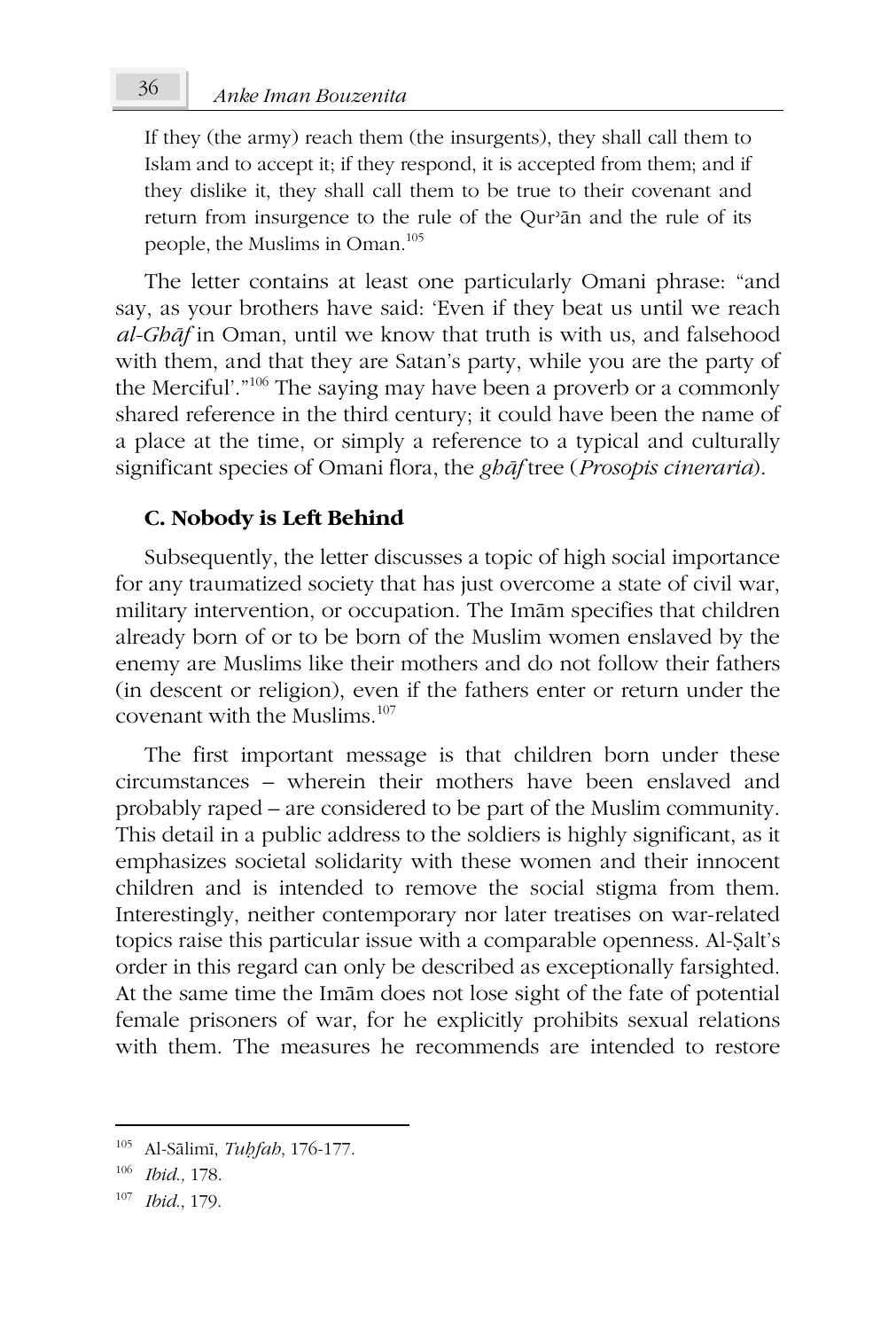internal peace and coherence to a society in the aftermath of civil war.

The letter further stipulates that, should any of the enslaved Muslim women have apostatized from Islam, she is to be forcefully returned to it.<sup>108</sup> With regard to the rule on apostasy (*irtidād*), the Ibāḍī school, like the majority Sunnī schools, but unlike the Ḥanafī school, does not appear to differentiate between male and female apostates in terms of punishment.<sup>109</sup> The mentioned "forceful return" to Islam seems to be the Imām's *ijtihād* with regard to these women, whom he deems to have been forced into Christianity by enslavement.

The Imām continues with the description of other prohibitions during warfare that are reminiscent of the Sunnah of the Prophet and of Abū Bakr's orders to the military leaders who entered Syria:

If war rages between them and you, do not kill a small child, nor an old man or a woman, other than an old man or a woman who assisted [the enemy] in fighting. Do not mutilate whomever you have killed during warfare, as the Messenger of Allāh, may peace be upon him, prohibited mutilation.<sup>110</sup>

It can clearly be inferred from the letter that al-Ṣalt considers Socotra as *dār al-Islām*; after ordering his troops to distribute onethird of the collected *zakāh* money among the poor on the island according to their discretion and return the remaining two-thirds to him, he emphasizes, "It is my firm point of view that this is your position in the village, as the governors of the Muslims had already settled there before you."<sup>111</sup> Another point indicating this is that he orders his troops to perform the "unshortened" complete prayer

<sup>108</sup> *Ibid*.

<sup>109</sup> See al-Kindī, *al-Muṣannaf*, XI, 189ff., and al-Saʿdī, *Qāmūs al-sharīʿah*, XC, 12ff.

<sup>110</sup> Al-Sālimī, *Tuḥfah*, 179-180. Compare the stipulations in Bashīr ibn Muḥammad's *Kitāb al-muḥārabah*:

The Messenger of Allāh (pbuh) has established the *sunnah* that "war takes place only after the call to Islam," and he "forbade defalcation" and "mutilation," as well as "killing the aged man, women, and children," and the messengers of the people of war and whosoever came to the Muslims from them with *amān*, as long as their messenger and whoever does not have a covenant (*ʿahd*) with them does not annul the *amān* by aggression (al-Sālimī, *Early Ibāḍī Literature*, 36).

<sup>111</sup> Al-Sālimī, *Tuḥfah*, 180.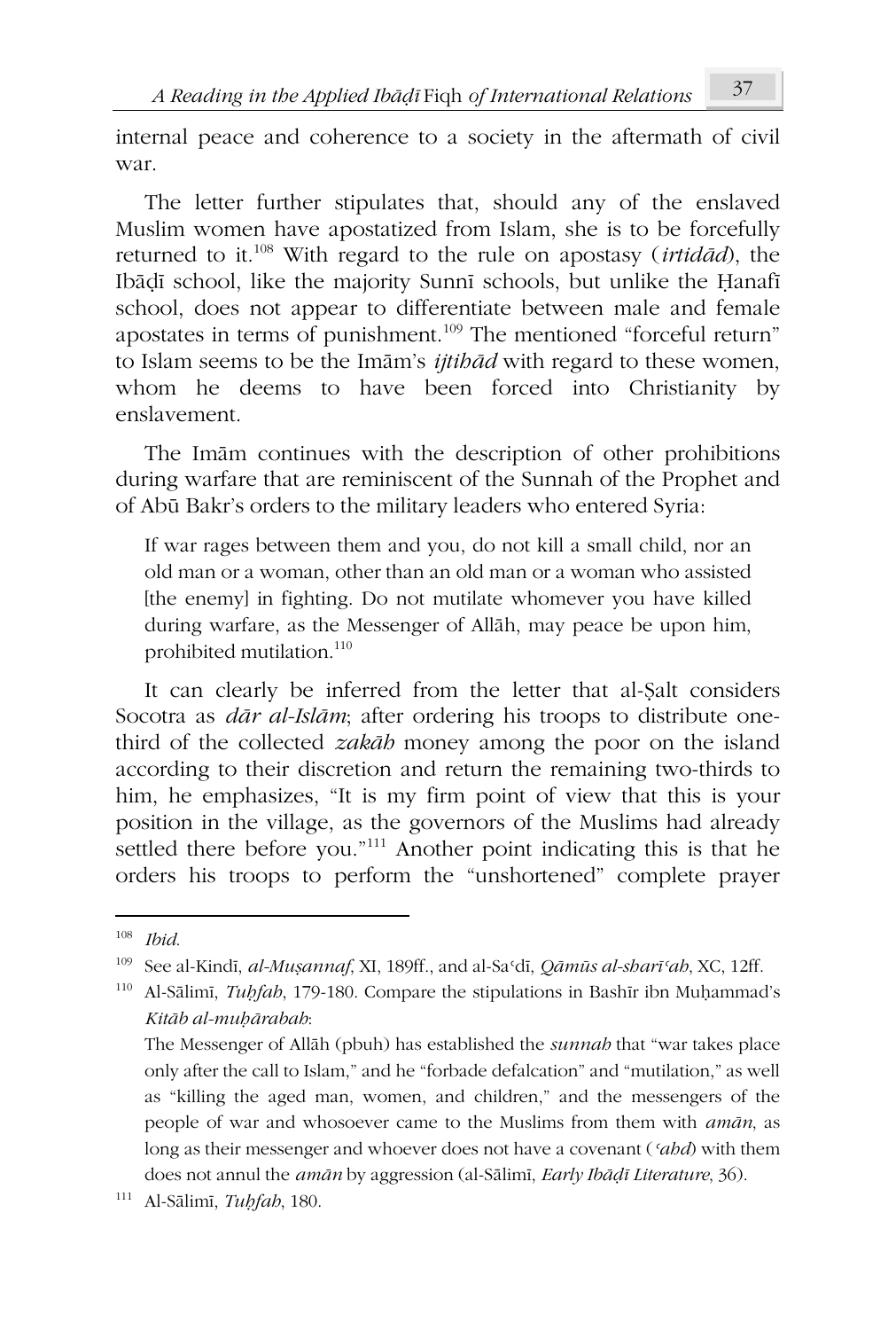while they are "in the village," meaning in a settlement, while they should pray the combined and shortened prayers (*jamʿ* and *qaṣr*) once they "leave the village" by a distance of two *farsakh*. Again, the Imām's *ijtihād* has been incorporated here, as it is the teaching of the *madhhab* that two *farsakh* or 12 km is the minimum distance for shortening the obligatory prayers (which becomes the basic rule [*ʿazīmah*], while combining the prayers is optional [*rukhṣah*]). Al-Ṣalt orders both, most likely due to the rather unsettled circumstances typical of warfare.<sup>112</sup>

Al-Ṣalt then expounds on the details of performing prayers during wartime (*ṣalāt al-ḥarb*),<sup>113</sup> and again reminds his soldiers of the general Islamic ethics of warfare: "I advise you to fear Allāh, and do not sell any weapons in Socotra;<sup>114</sup> do not drink *nabīdh*, and none of you shall approach any woman without marriage, do not insult each other, and let not your meetings be engaged in senseless distraction, amusement, jest, or lying." Al-Ṣalt gives explicit permission to the leaders of the expedition, whom he names again, individually, to cut ties with those soldiers who are evidentially involved in any of these crimes, or who have inflicted harm on any Muslim or associated themselves with any of their enemies. These are to be ousted from the army and refused financial assistance; their weapons are to be confiscated. Even in this case, repentance is possible and will be accepted, upon which they are to be alimented, but decisions (about individual cases) will be taken upon their return to the Imām.<sup>115</sup> The responsibility of the Imām to investigate any transgression against lives or property on behalf of his army is emphasized in the *fiqh*

<sup>112</sup> It ought to be noted that the letter uses the terms *al-ʿishāʾ* and *al-ʿatmah* in discussing the combination of two prayers (al-Sālimī, *Tuḥfah*, 180); this may be a mistake in the letter or its printed version, as both terms are used synonymously to designate the last prayer. It should have been *al-maghrib* and *al-ʿishāʾ* or *almaghrib* and *al-ʿatmah* instead. For the rules of *ṣalāt al-safar* in the Ibāḍī school, see *Muʿjam muṣṭalaḥāt al-Ibāḍiyyah*, I, 446.

<sup>113</sup> Al-Sālimī, *Tuḥfah*, 180; See also Abū Muḥammad ibn Jaʿfar al-Izkawī, *al-Jāmiʿ*, ed. 'Abd al-Mun'im 'Āmir (Muscat: Wizārat al-Turāth wa-l-Shu'ūn al-Islāmiyyah, 1981), II, 365.

<sup>114</sup> On the sale of weapons in enemy territory see also al-Saʿdī, *Qāmūs al-sharīʿah*, LXXXVIII, 420ff.

<sup>115</sup> Al-Sālimī, *Tuḥfah*, 181.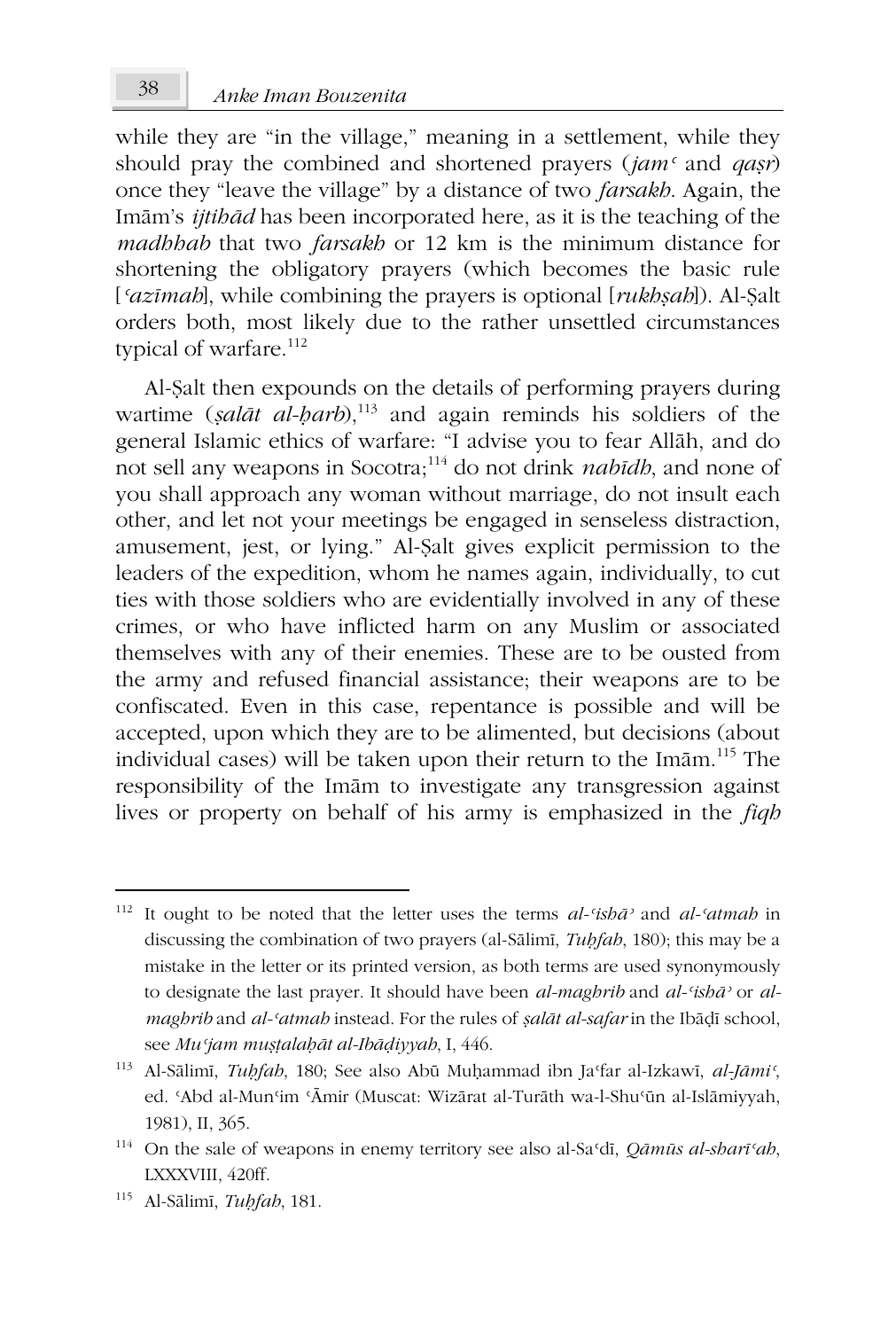literature.<sup>116</sup> Obviously, as is evident from the recommended interaction with the repenting insurgents, army leaders do not have the authority to implement *ḥudūd* or even *taʿzīr* punishments during times of warfare, because any related decision will be taken by the Imām. This may be commensurate with the limited authority of the *wālī* that is apparent from al-Ṣalt's previously mentioned letter to the governor of Rustaq,<sup>117</sup> and constitutes further evidence of the centralized style of governance on the part of the Imām.

Al-Ṣalt also concedes that any Muslim (*min ahl al-ṣalāh*) man, woman, or child from the people of Socotra who wishes to come to the "lands of the Muslims" – and he obviously refers to Oman – may do so. There is no discrimination with regard to *madhhab* affiliation. The same applies to children of the *shurāt* and those (non-Muslims) who assisted the Muslims. They are to be transported and supported from the state treasury *(māl Allāh*; here: *al-khums*) until they reach the land of the Muslims "... because that territory (*dār*) is not suitable for them after war has been waged between us and them [the enemy]."<sup>118</sup> This insightful decision takes the loss of rulership over the island into account; in al-Ṣalt's calculations, Socotra may revert to *dār al-ḥarb* after the campaign.

With regard to (Muslims') marrying Christian women from the people of Socotra, al-Ṣalt emphasizes that only those women of the Christians under covenant who read the Gospel may be married; the same restriction applies to the consumption of slaughtered animals and food, while the Muslims must not marry women of the insurgents (*ahl al-harb*), whether they read the Gospel or not.<sup>119</sup>

In his *Kitāb min al-sunnah mukhtaṣarah*, Muḥammad ibn Maḥbūb, the writer (and probably author) of this letter, mentions that marrying the free women of *ahl al-kitāb* is discouraged (*makrūh*), due to its prohibition by 'Umar.<sup>120</sup> He probably refers to the case of

<sup>116</sup> See al-Kindī, *al-Muṣannaf*, III, 140ff.

<sup>117</sup> Hāshim, *al-Ḥarakah al-Ibāḍiyyah*, 221; this also corresponds to Muḥammad ibn Mahbūb's view in *al-Siyar wa-l-jawābāt*, 239.

<sup>118</sup> Al-Sālimī, *Tuḥfah*, 182.

<sup>119</sup> *Ibid*., 182.

<sup>120</sup> Sulaymān ibn Ibrāhīm Bābzīz al-Warjalānī, *al-Imām Muḥammad ibn Maḥbūb al-Ruḥaylī, ḥayātuhū wa-āthāruhū (t. 260 AH)* [Commentary on *Abwāb min al-*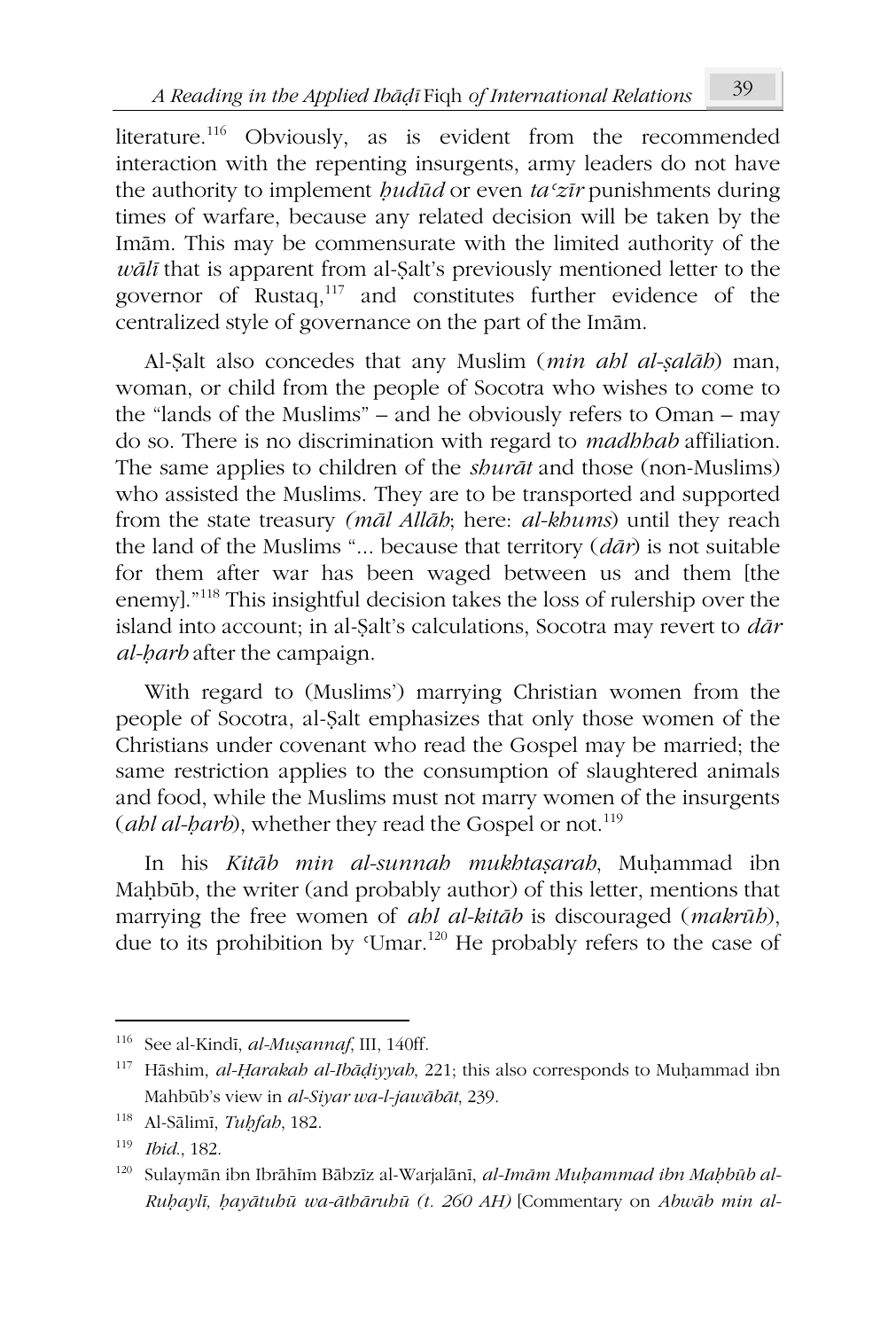Hudhayfah, whom 'Umar ibn al-Khattāb had asked to divorce the Jewish woman he had married in al-Madāʾin. The author adds, "The marriage of female slaves from *ahl al-kitāb* is prohibited (*ḥarām*)."<sup>121</sup>

Generally, the prohibition is vocalized with regard to marrying a *kitābiyyah* who does not live under Islamic rule, with differences of opinion among the Ibāḍī scholars.<sup>122</sup> It is therefore interesting that the distinction focused on here is the level of religiosity subsequent to the condition of being under covenant; this seems to be the particular interpretation of al-Ṣalt. Interesting also is the lack of differentiation between slaughtered animals and other food.<sup>123</sup>

Al-Ṣalt continues:

Whatever is doubtful to you and you do not find the answer to it in narrations (*athar*), in the Qurʾān (*Kitāb*) or Sunnah, or in this letter, abstain from making a decision about it until you submit it to me, Allāh willing. If the matter between you and your enemy extends to the African coastline (*raʾs al-zinj*), take it out there; and if the matter between them and you has been decided, do not violate your agreement, Allāh willing. Should the matter not be decided up to Tabramah, then take it as far as Tabramah,<sup>124</sup> Allāh willing. I hope that you will have enough food to last you until then, Allāh willing.

Do not differ in your opinions, whether in peace or war; and your consent shall be one, and your anger one, your friend and foe should be one, all the same, as is your blood.<sup>125</sup>

He ends his advice with a prolonged supplication for their success.

*sunnah mukhtaṣarah*] (Muscat: Wizārat al-Turāth al-Qawmī wa-l-Thaqāfah, 2009), 234.

- <sup>121</sup> Al-Warjalānī, *al-Imām Muḥammad ibn Maḥbūb al-Ruḥaylī*, 234.
- <sup>122</sup> Al-Aghbarī, *ʿAhd al-Imām al-Ṣalt*, 93.
- <sup>123</sup> Al-Saʿdī in his *Qāmūs al-sharīʿah* mentions the same distinction: meat slaughtered by *ahl al-kitāb* may be consumed if they read the Gospels (XXXV, 82-83). As opposed to this, Bashīr ibn Muḥammad ibn Maḥbūb states, "… and Allāh has permitted to eat the slaughtered animals from *Ahl al-kitāb*, and to marry the chaste of their women (*muḥṣanāt*), and prohibited the same from the *Majūs*." Al-Sālimī, *Early Ibāḍī Literature*, 37.
- $124$  Tabramah could be the name of a town called Barmah on the East African coast, see al-Riyāmī, *Qaḍiyyat ʿazl al-Imām al-Ṣalt*, 67.
- <sup>125</sup> Al-Sālimī, *Tuḥfah*, 182.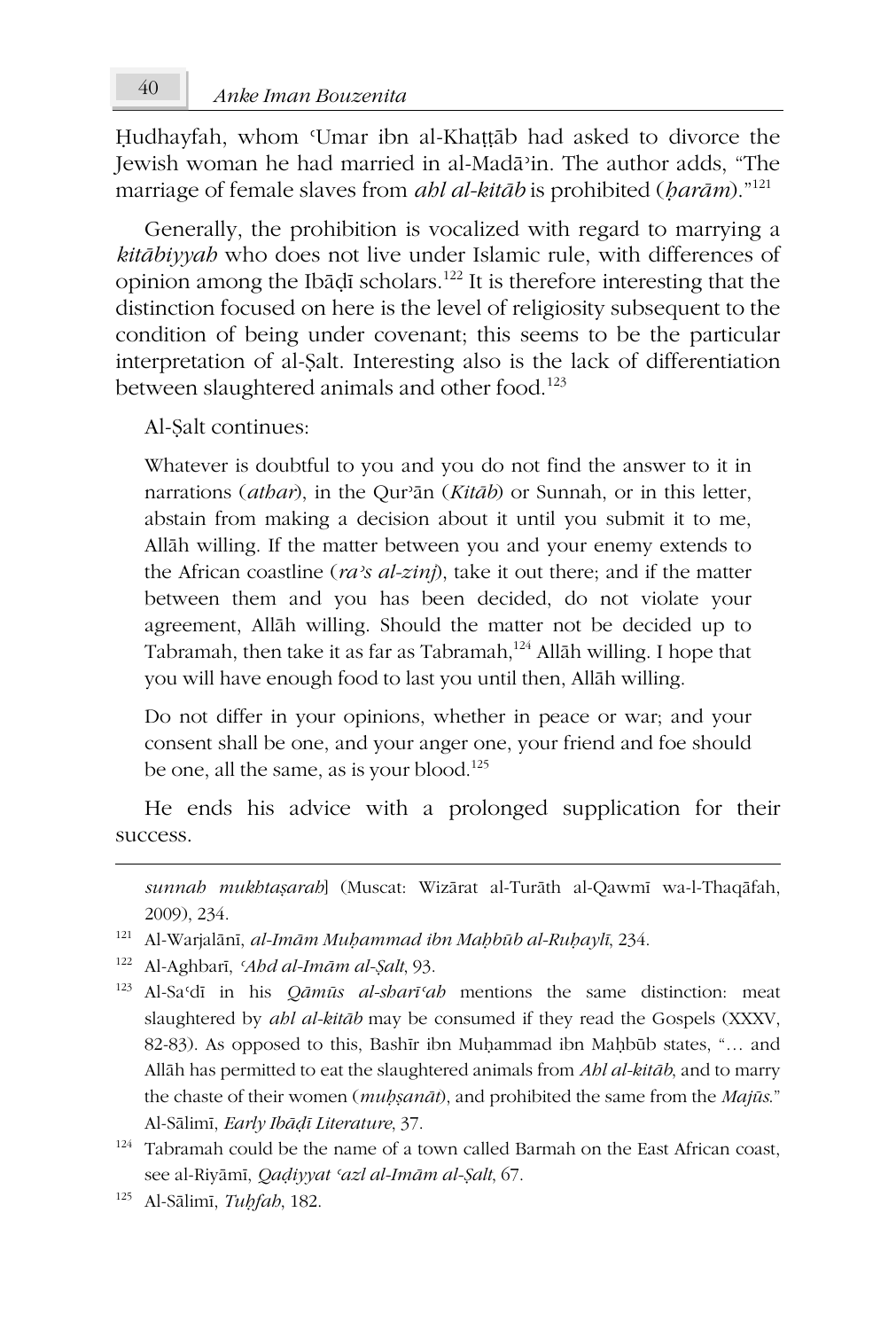### **Conclusions and Implications**

The letter of Imām al-Ṣalt is a unique document on international relations in the  $3<sup>rd</sup>/9<sup>th</sup>$  century, from several perspectives. It sheds light on the *fiqh* rulings of relations with people under covenant in the particular case of their transgression and breach of a treaty. Warfare is portrayed as the last resort after all other possibilities have been exhausted, even in a highly emotionally sensitive situation. Even then, ethical standards are to be rigorously observed. The letter does not invoke any form of stereotypical denigration of the enemy, as this adversary may, through repentance and conversion, eventually become part of the Muslim community.

The messages of the letter seem to anticipate many rather modern deliberations. The focus on the fate of women under occupation, the need to liberate them from their oppressors, and the acceptance of their children, most likely conceived as a consequence of rape, as part of the Muslim community, are groundbreaking measures intended to restore peace and harmony within the society. At the same time, the order to respect the dignity of female non-Muslim prisoners by not allowing them to be subjected to a comparable fate is unusually farsighted and in contrast to the common practices of conquering armies worldwide.

Moreover, the letter gives insight into the military organization of the army in al-Ṣalt's imamate: demanding a high level of Islamic ethical standards from the soldiers, imbuing them with the spirit of individual and communal responsibility, as well as imposing a great degree of transparency. Decisions are to be taken through mutual consultation. Transgression against the rules is expressly forbidden, and the high ethical standard set by Imām al-Ṣalt means that what might pass for a minor offense in other contexts would constitutes a transgression here; nevertheless, the perpetrator always has an option to return to the fold of the community through repentance.

The letter is reminiscent of the rulings of Islamic law found in any *fiqh* compendium, with some Ibāḍī interpretations and Omani particularities. It also allows an assessment of the relations between Ibāḍī Muslims and those following other legal schools in the  $3<sup>rd</sup>/9<sup>th</sup>$ century, wherein no discrimination affecting rights and duties is found.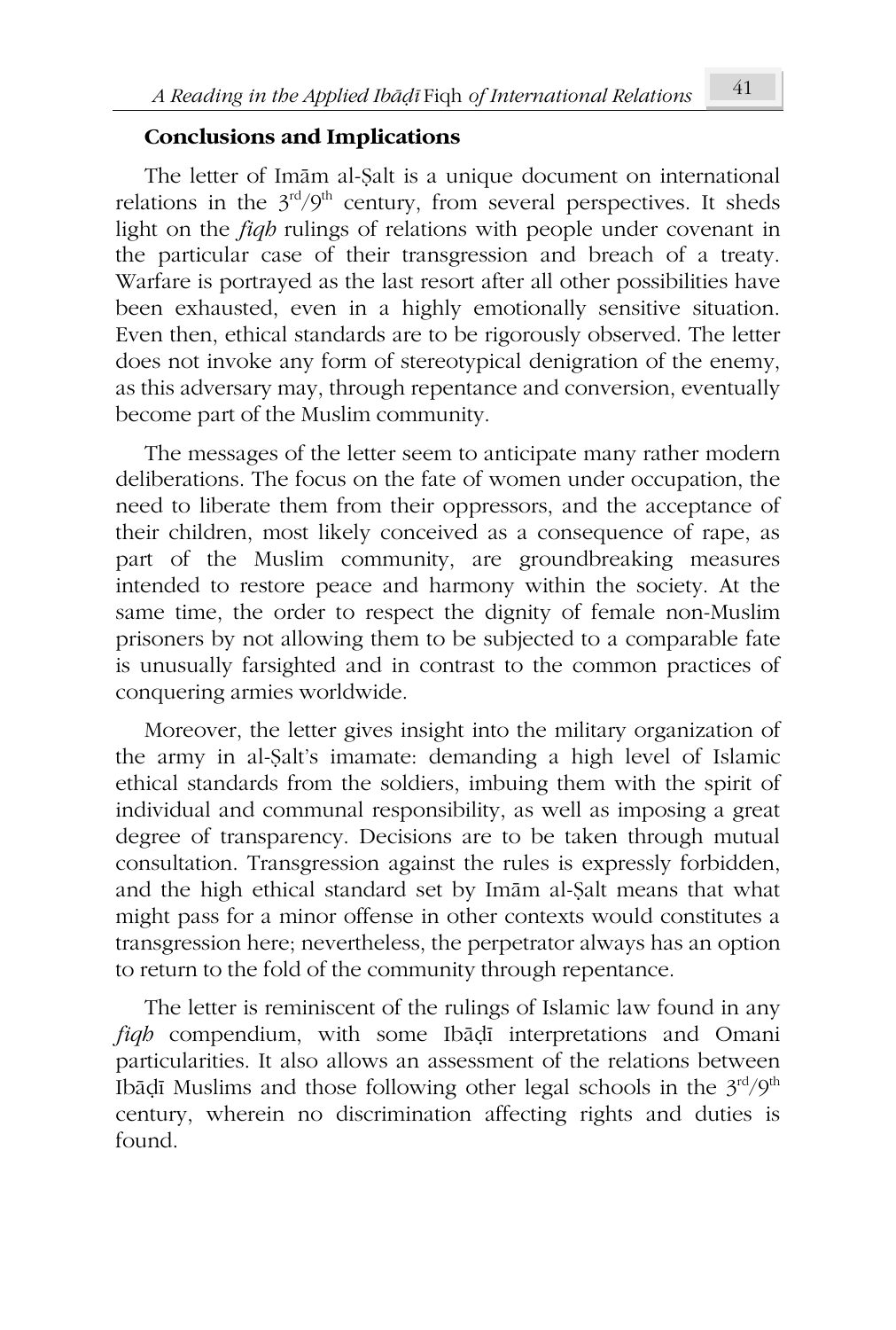The historical details with regard to some of the circumstances of the campaign will remain at least partly unknown unless new sources on the period are uncovered; nevertheless, it has been possible to reconstruct, through the letter and its stipulations, the general spirit of the age and the region with regard to Muslim-Christian and international relations. On a final note, the survival of the dicta of the letter, on the authority of Muḥammad ibn Maḥbūb, in the *fiqh* books of the Ibāḍī school asserts the scholar's importance and role in al-Salt's imamate.

### **DISCLOSURE STATEMENT**

No potential conflict of interest was reported by the author.

## **ACKNOWLEDGMENTS**

I am grateful to my colleagues and postgraduate students at the department of Islamic Sciences, College of Education, Sultan Qaboos University, for their interest and willingness to discuss many details of this paper with me. I am also indebted to Dr. ʿAlī al-Riyāmī, Dept. of History, SQU, for a copy of his book, and to Dr. Nāṣir al-Nadābī, expert at the Ministry of Education, Sultanate of Oman, for his valuable advice on some historical aspects of the topic.

#### **BIBLIOGRAPHY**

- al-Aghbarī, Ismāʿīl ibn Ṣāliḥ ibn Ḥamdān. "ʿAhd al-Imām al-Ṣalt ibn Mālik wa-ʿumuquhū l-ḥaḍārī." In *Aʿmāl nadwat taṭawwur al-ʿulūm al-fiqhiyyah fī ʿUmān. Al-Fiqh al-ḥaḍārī, fiqh al-ʿumrān,* 73-104. Muscat: Wizārat al-Awqāf wa-l-Shuʾūn al-Dīniyyah, 2012.
- al-Bār, Muḥammad ʿAlī. "Yawm al-Muʿtaṣim fī ʿAmūriyyah wa-yawm al-Ṣalt fī Suqaṭrá," *Star Times*, 02.06.2009. http://www.startimes.com/?t=17172523. Accessed August 8, 2017.
- al-Anbālī, Aḥmad ibn Saʿīd ibn Khamīs. "Tārīkh jazīrat Suqaṭrá." n.p., n.d. http://www.soqotra.org/books/ahmedalanbali/historysocotrailand.pdf. Accessed September 25, 2017.
- Bābā ʿAmmī, Muḥammad ibn Mūsá, Ibrāhīm ibn Bakīr Bahāz, Muṣṭafá ibn Ṣāliḥ Bājū, and Muṣṭafá ibn Muḥammad Sharīfī. *Muʿjam aʿlām al-Ibāḍiyyah min al-qarn*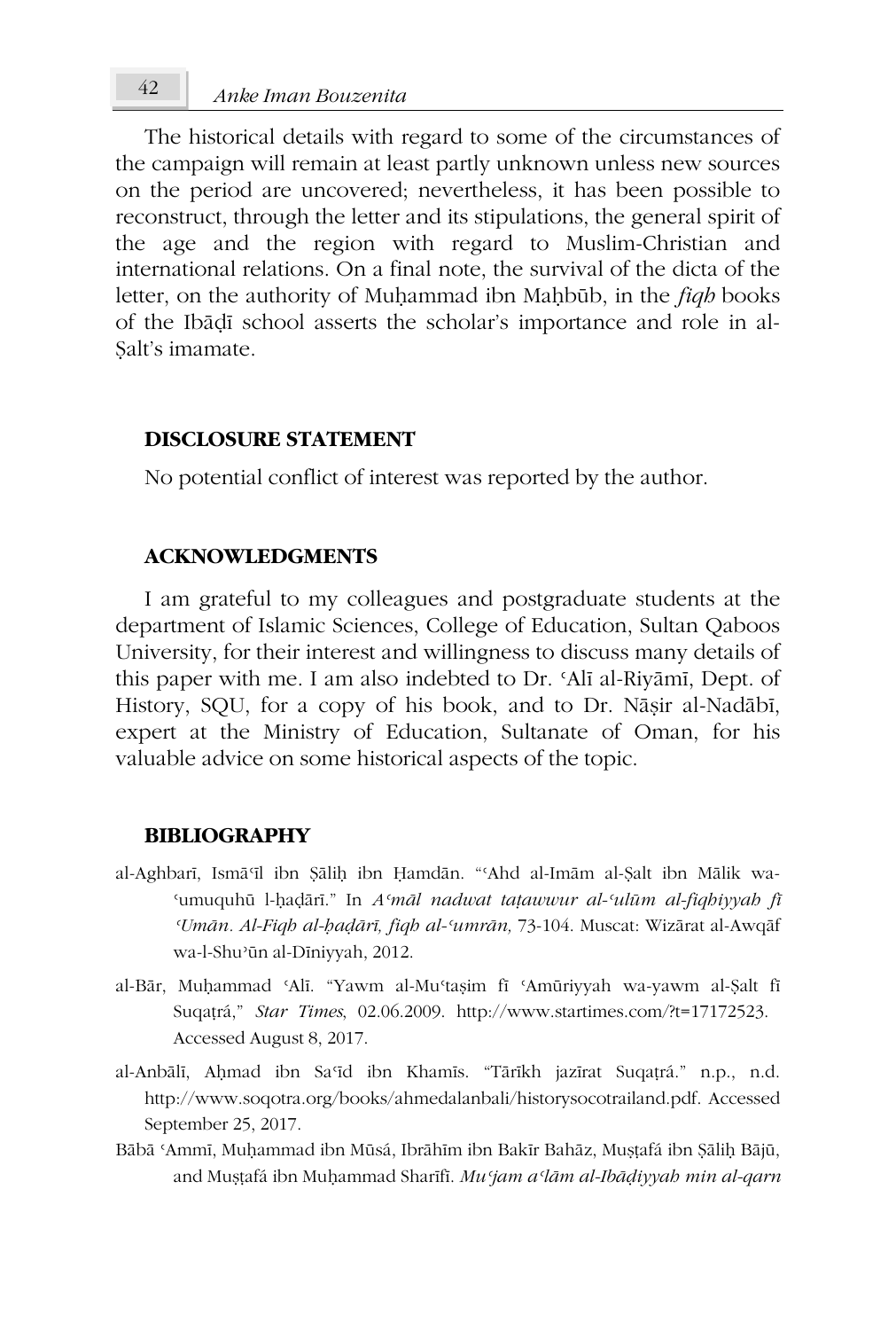*al-awwal al-hijrī ilá l-ʿaṣr al-ḥāḍir: Qism al-maghrib al-Islāmī.* Beirut: Dār al-Gharb al-Islāmī, 2000.

- al-Baṭṭāshī, Muḥammad ibn Shāmis. *Salāsil al-dhahab fī l-furūʿ wa-l-fuṣūl*. Salṭanat ʿUmān: Wizārat al-Turāth al-Qawmī wa-l-Thaqāfah, 2002.
- al-Bisyawī, Abū l-Ḥasan ʿAlī ibn Muḥammad ibn ʿAlī. *Jāmiʿ Abī l-Ḥasan al-Bisyawī.* Salṭanat ʿUmān: Wizārat al-Turāth al-Qawmī wa-l-Thaqāfah, 1984.
- Bouzenita, Anke. *ʿAbdarraḥmān al-Auzāʿī ein Rechtsgelehrter des 2. Jahrhunderts d.H. und sein Beitrag zu den Siyar. Erarbeitet auf der Grundlage des k. ar-Radd <sup>ʿ</sup>alá siyar al-Auzā ʿ ī*. Islamkundliche Untersuchungen, Band 240. Berlin: Klaus Schwarz Verlag, 2001.
	- ———. *The Political Legacy of Abd al-Raḥmān al-Awzāʿī.* Kuala Lumpur: International Islamic University Malaysia, 2008.
- Ennami, Amr. *Studies in Ibadhism (al-Ibāḍiyah)*. Muscat: Ministry of Endowments and Religious Affairs, 2008.
- al-Ḥamawī, Shihāb al-Dīn Yāqūt al-Rūmī al-Baghdādī. *Muʿjam al-buldān*. 5 vols. Beirut: Dār Ṣādir, 1977.
- al-Hamdānī, Lisān al-Yaman al-Ḥasan ibn Aḥmad ibn Yaʿqūb. *Ṣifat jazīrat al-ʿArab*. Edited by Muḥammad ibn ʿAlī al-Akwaʿ al-Ḥawālī. Cairo: Dār al-Āfāq al-ʿArabiyyah, 2001.
- al-Ḥārthī, Saʿīd ibn Ḥamad ibn Sulaymān. "Muqaddimah." In *al-Yusrá fī inqādh jazīrat Suqaṭrá*, by Aḥmad ibn ʿAbd Allāh and Nūr al-Dīn ʿAbd Allāh ibn Ḥumayd al-Sālimī, 1-3. Muscat: Maktabat al-Ḍāmirī li-l-Nashr wa-l-Tawzīʿ, 1992.
- Hāshim, Mahdī Ṭālib. *al-Ḥarakah al-Ibāḍiyyah fī l-mashriq al-ʿArabī*. 2nd ed. London: Dār al-Ḥikmah, 2003.
- al-Hāshimī, Saʿīd ibn Muḥammad. "Qirāʾah fī sīrat al-Imām Muḥammad ibn Maḥbūb ilá ahl al-Maghrib." In *Aʿmāl nadwat taṭawwur al-ʿulūm al-fiqhiyyah*, 95-111. Muscat: Wizārat al-Awqāf wa-l-Shuʾūn al-Dīniyyah, 2002.
- Hoffman, Valerie J. "Ibāḍī Scholars on Association and Dissociation, from the 10<sup>th</sup> to the 21st Century." In *Ibāḍī Jurisprudence: Origins, Developments and Cases,* edited by Barbara Michalak-Pikulska and Reinhard Eisener, vol. 6 of *Studies on Ibadism and Oman*, edited by Abdulrahman Al Salimi and Heinz Gaube, 185-193. Hildesheim: Georg Olms Verlag, 2015.
- Ibn al-Ḥawwārī, al-Faḍl*. Jāmiʿ al-Faḍl ibn al-Ḥawwārī*. Muscat: Wizārat al-Turāth al-Qawmī wa-l-Thaqāfah, 1985.
- Ibn al-Ḥawwārī, Muḥammad. *Jāmiʿ Abī l-Ḥawwārī.* Muscat: Wizārat al-Turāth al-Qawmī wa-l-Thaqāfah, 1985.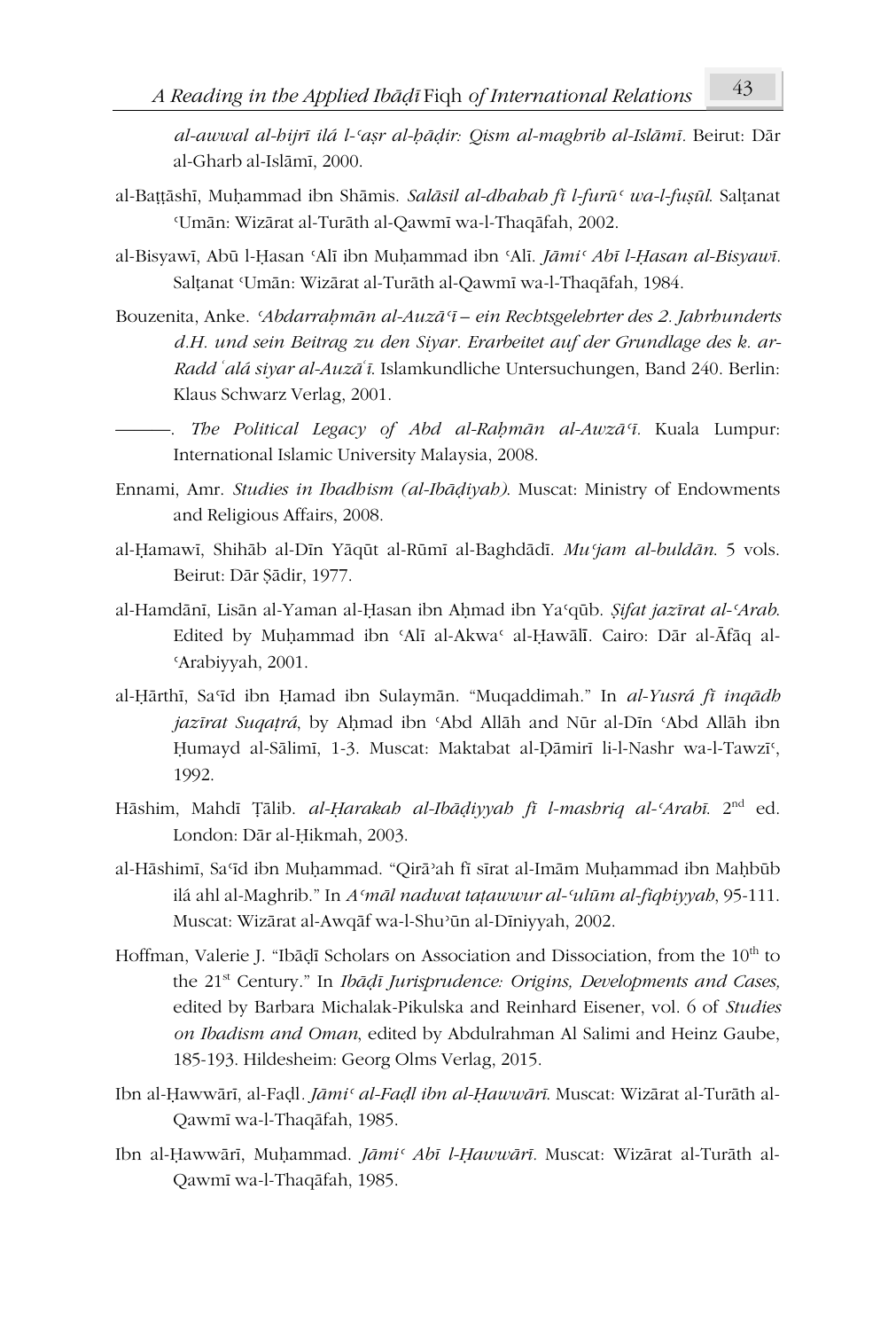- al-Izkawī, Abū Muḥammad ibn Jaʿfar. *al-Jāmiʿ*. Edited by ʿAbd al-Munʿim ʿĀmir. Muscat: Wizārat al-Turāth wa-l-Shuʾūn al-Islāmiyyah, 1981.
- al-Jaʿbīrī, Farḥāt ibn ʿAlī. *"*Al-Tadwīn al-fiqhī: al-Imām Muḥammad ibn Maḥbūb namūdhajan." In *Aʿmāl nadwat taṭawwur al-ʿulūm al-fiqhiyyah,* 17-71. Muscat: Wizārat al-Awqāf wa-l-Shuʾūn al-Dīniyyah, 2002.
	- ———. *Shakhṣiyyāt Ibāḍiyyah*. al-Sīb, Oman: Maktabat al-Ḍāmirī li-l-Nashr wa-l-Tawzī<sup>c</sup>, 2010.
- Kāshif, Sayyidah Ismāʿīl, ed. *al-Siyar wa-l-jawābāt li-ʿulamāʾ wa-aʾimmat ʿUmān*. Muscat: Wizārat al-Turāth al-Qawmī wa-l-Thaqāfah, 1986.
- al-Kindī, Abū Bakr Ahmad ibn 'Abd Allāh ibn Mūsá al-Nizwānī. *Al-Musannaf fī ladyān wa-l-aḥkām*. 42 vols. Muscat: Wizārat al-Turāth al-Qawmī wa-l-Thaqāfah, 1984.
- ———. *Kitāb al-ihtidāʾ wa-l-muntakhab min sīrat al-Rasūl (a.ṣ.s.) wa-aʾimmat wa-ʿulamāʾ ʿUmān*. Edited by Sayyidah Ismāʿīl Kāshif. Salṭanat ʿUmān: Wizārat al-Turāth al-Qawmī wa-l-Thaqāfah, 1985.
- al-Kindī, Muḥammad ibn Ibrāhīm. *Bayān al-sharʿ*. 71 vols. Salṭanat ʿUmān: Wizārat al-Turāth al-Qawmī wa-l-Thaqāfah, 1993.
- al-Kiyūmī, Sulaymān ibn Saʿīd ibn Ḥabīb. "Maṣādir al-Shaykh al-Sālimī wamanhajuhū fī l-kitābah al-tārīkhiyyah min khilāl kitābat 'Tuhfat al-a'yān bisīrat ahl ʿUmān'*.*" Master's thesis, Muscat: Sultan Qaboos University, 2009.
- Kondo, Yohei. "Ibāḍī Discussions on Conversion and Commitment." *Muslim World* 105, no. 2 (2015): 224-235. https://doi.org/10.1111/muwo.12093.
- Majmūʿah min al-bāḥithīn*. Muʿjam muṣṭalaḥāt al-Ibāḍiyyah.* 2 vols. 2nd ed. Salṭanat ʿUmān: Wizārat al-Awqāf wa-l-Shuʾūn al-Dīniyyah, 2012.
- al-Masʿūdī, Abū l-Ḥasan ʿAlī ibn al-Ḥusayn ibn ʿAlī. *Murūj al-dhahab wa-maʿādin al-jawhar.* 4 vols. Introduction and commentary by Mufīd Muḥammad Qumayḥah. Beirut: Dār al-Kutub al-ʿIlmiyyah, 1986.
- al-Nabhānī, Badriyyah bint Muḥammad ibn Shāmis. "Āl al-Ruḥayl wa-dawruhum alsiyāsī wa-l-fikrī fī ʿUmān min al-qarn 3h/8m - 4H/10M*.*" PhD Diss., Muscat: Sultan Qaboos University, 2017.
- al-Nadābī, Nāṣir. "Imāmat al-Imām al-ʿUmānī al-Ṣalt ibn Mālik al-Kharūṣī." Public lecture held at Markaz Dār al-Qurʾān, al-Sīb, Oman. Video published Feb 8, 2017. https://www.youtube.com/watch?v=tSo43\_R-2nc.
- Nāṣir, Muḥammad Ṣāliḥ, and Ṣulṭān ibn Mubārak al-Shaybānī. *Muʿjam aʿlām al-Ibāḍiyyah min al-qarn al-awwal al-hijrī ilā l-ʿaṣr al-ḥāḍir: Qism al-mashriq.* Beirut: Dār al-Gharb al-Islāmī, 2006.